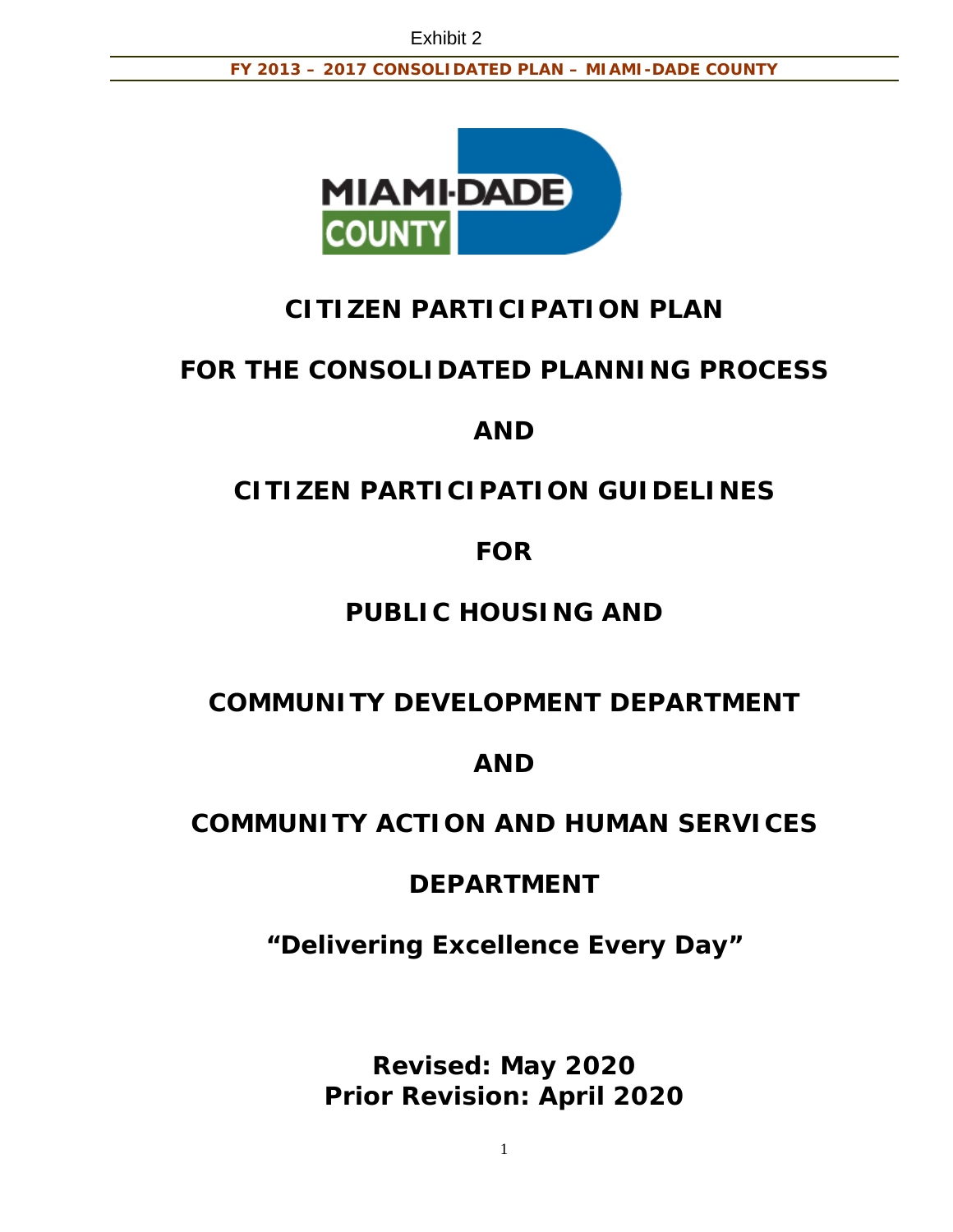# **TABLE OF CONTENTS**

| <b>Introduction</b> |                                                                                                                              |  |
|---------------------|------------------------------------------------------------------------------------------------------------------------------|--|
| <b>PART I:</b>      | Department of Public Housing and Community Development 6<br>Citizen Participation Plan for the Consolidated Planning Process |  |
| PART II:            | Community Action and Human Services Department 15<br>Citizen Participation Plan                                              |  |
| PART III:           | <b>Community Advisory Committee Guidelines, Rules and Regulations</b><br>18                                                  |  |
|                     |                                                                                                                              |  |
|                     |                                                                                                                              |  |
|                     |                                                                                                                              |  |
|                     |                                                                                                                              |  |
|                     |                                                                                                                              |  |
| <b>PART IV:</b>     |                                                                                                                              |  |
|                     | Election Process Guidelines, Rules and Regulations  29                                                                       |  |
|                     |                                                                                                                              |  |
|                     |                                                                                                                              |  |
|                     |                                                                                                                              |  |
|                     |                                                                                                                              |  |
|                     |                                                                                                                              |  |
|                     |                                                                                                                              |  |
|                     |                                                                                                                              |  |
|                     |                                                                                                                              |  |
|                     |                                                                                                                              |  |

|--|--|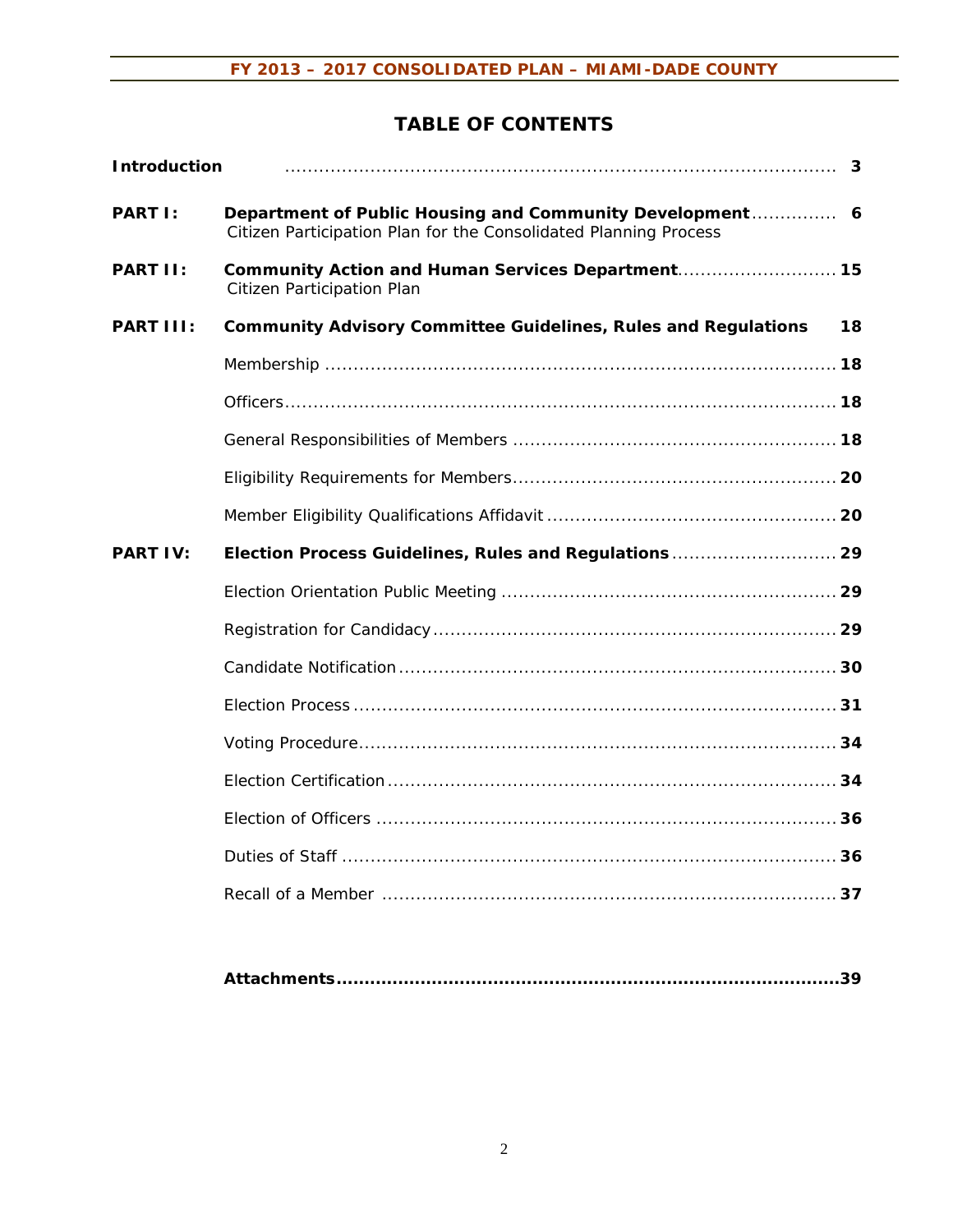#### **CITIZEN PARTICIPATION PLAN FOR THE CONSOLIDATED PLANNING PROCESS**

#### **Introduction**

The US Department of Housing and Urban Development requires that the Five Year Consolidated Plan for each entitlement agency adopt a Citizen's Participation Plan. This Citizen Participation Plan has been adopted by Miami-Dade County and is in conformance with the provisions of Federal Regulations.

Required by HUD regulation and Public Law 100-242, the Citizen's Participation Plan outlines the methods used in the development, from a public input process, of the Five Year Consolidated Plan, Annual Action Plans, the CAPER and Substantial Amendments inclusive of strategies employed by Miami-Dade County that provides for maximum citizen participation in the development of these plans.

#### Overview of Department of Public Housing and Community Development

The Department of Public Housing and Community Development (PHCD) administers Federal and State funding that supports the development of viable urban neighborhoods in Miami-Dade County. Such support is characterized as decent housing, expansion of economic opportunities, public service, capital improvements and the preservation of historic properties. The main sources of funding utilized to meet these needs are the Community Development Block Grant (CDBG), HOME Investment Partnerships (HOME) and Emergency Solutions Grant (ESG). These programs are established to help low- and moderate-income persons, particularly those living in slum and blighted areas. The U.S. Department of Housing and Urban Development (HUD) regulates and governs the CDBG, HOME and ESG programs. The regulations specify that an entitlement area (an area which receives a direct allocation from the U.S. HUD to address high priority needs in low to moderate income communities) must adopt a citizen participation plan, which establishes policies and procedures for citizen participation. The following are the entitlement areas of Miami-Dade County: City of Miami, City of Miami Gardens, City of Miami Beach, City of North Miami, City of Hialeah, City of Homestead, Florida City and Miami-Dade County.

The methods used by Miami-Dade County Public Housing and Community Development Department incorporates citizen participation in the development of the Consolidated Plan which provides for the most basic and appropriate level of citizen participation. It is the intent of the County to provide for the maximum level of citizen participation in order to gather the most meaningful, thorough and effective input from its citizens. Citizen participation is broad due to the types of areas the County covers, which includes urban, rural and agricultural. At the same time, the process makes sure that the low and moderate income, disabled, elderly and other special populations are involved in the total input process. The diversity of this County is illustrated by the wealthy enclaves to agricultural communities in south Miami-Dade, including a population that includes speakers of English, Spanish and Creole as a primary language.

The citizen participation/input process consists of the following summary of steps which maximizes the citizen's participation in the development of the Five Year Consolidated Plan, the Annual Action Plan, the CAPER for Miami-Dade County, as well as the substantial amendments for either document. Details of each of these steps follow in the sections of this Citizen's Participation Plan.

Citizen participation requirements shall not be construed to restrict the responsibility or authority of the County for the development and execution of its entitlement program activities. The Board of County Commissioners remains the sole approving authority for the Plan and any amendments.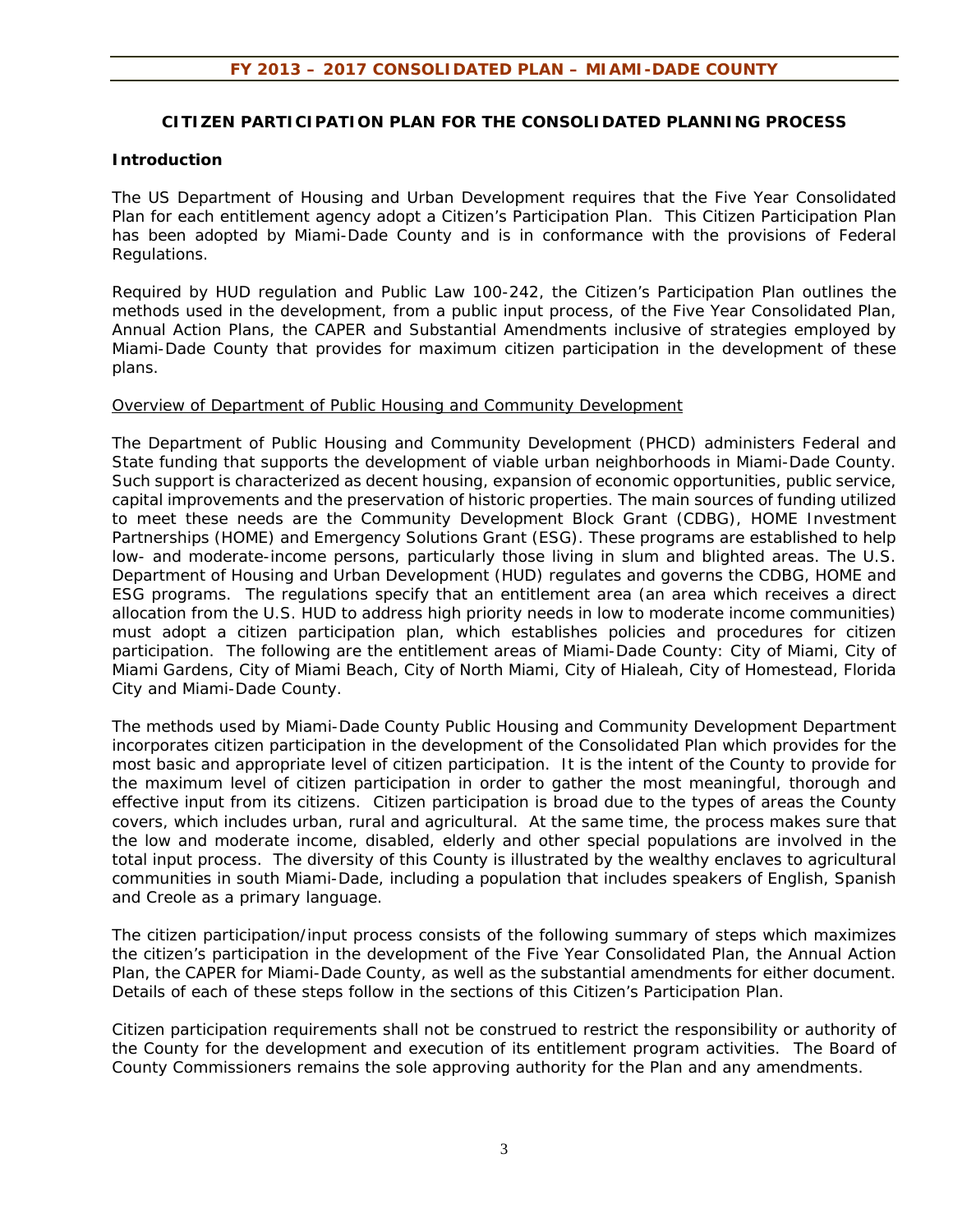#### **Applicability and Adoption of the Citizen Participation Plan**

Pursuant to 24 CFR Part 91, Consolidated Submissions for Community Planning and Development Programs, the jurisdiction is required to certify that it has developed and is acting in compliance with a Citizen Participation Plan that sets forth the jurisdiction's policies and procedures for citizen participation. The plan must include the following topic areas:

- 1. **CITIZEN PARTICIPATION:** Provide for and encourage citizen participation, with particular emphasis on participation by persons of low and moderate-income. Of particular importance are those residents living in slum and blighted areas and where Federal funds are proposed to be used. Encourage the participation of all residents, including minorities, non-English speaking persons and persons with disabilities;
- 2. **CITIZEN COMMENTS:** Provide citizens with a reasonable opportunity to examine the proposed Consolidated Plan, Annual Action Plans and Consolidated Annual Performance and Evaluation Reports (CAPER) and Substantial Amendments. Provide a mechanism to submit written and oral comments and to provide for the consideration of these comments. Provide for a system of responding to citizen complaints;
- 3. **SUBSTANTIAL AMENDMENTS:** Provide for specification of criteria that Miami-Dade County will use to determine what constitutes a substantial change in the Miami-Dade County's planned or actual activities. This process will include a procedure for notification of the public and receipt of comments;
- 4. **PUBLIC HEARINGS:** Provide public hearings to obtain citizen views on housing and community development needs, at times and locations that are convenient to potential and actual beneficiaries. Allow for citizens to respond to proposals relative to the selection of funded activities. Respond to questions at all stages of the community development program, including the development of needs, the review of proposed activities and the review of past program performance;
- 5. **REASONABLE AND TIMELY ACCESS:** Provide citizens with reasonable and timely access to local meetings, information and records related to Miami-Dade County's proposed and actual use of funds at times and locations convenient to potential or actual beneficiaries including;
	- Annual Action Plans
	- Consolidated Annual Performance and Evaluation Reports (CAPERs)
	- Five Year Consolidated Plan
	- Substantial Amendments to the plan

Accommodations for persons with disabilities and groups of non-English speaking persons will be made upon notification to the County within a reasonable time frame.

6. **INFORMATION PROVIDED:** Provide information to citizens, public agencies and other interested parties that include the amount of Federal Assistance available to the Miami-Dade County and the activities that may be undertaken. The information will include the estimated amount of funds that will benefit persons of low and moderate-income as well as plans to minimize displacement (even if no displacement is expected to occur);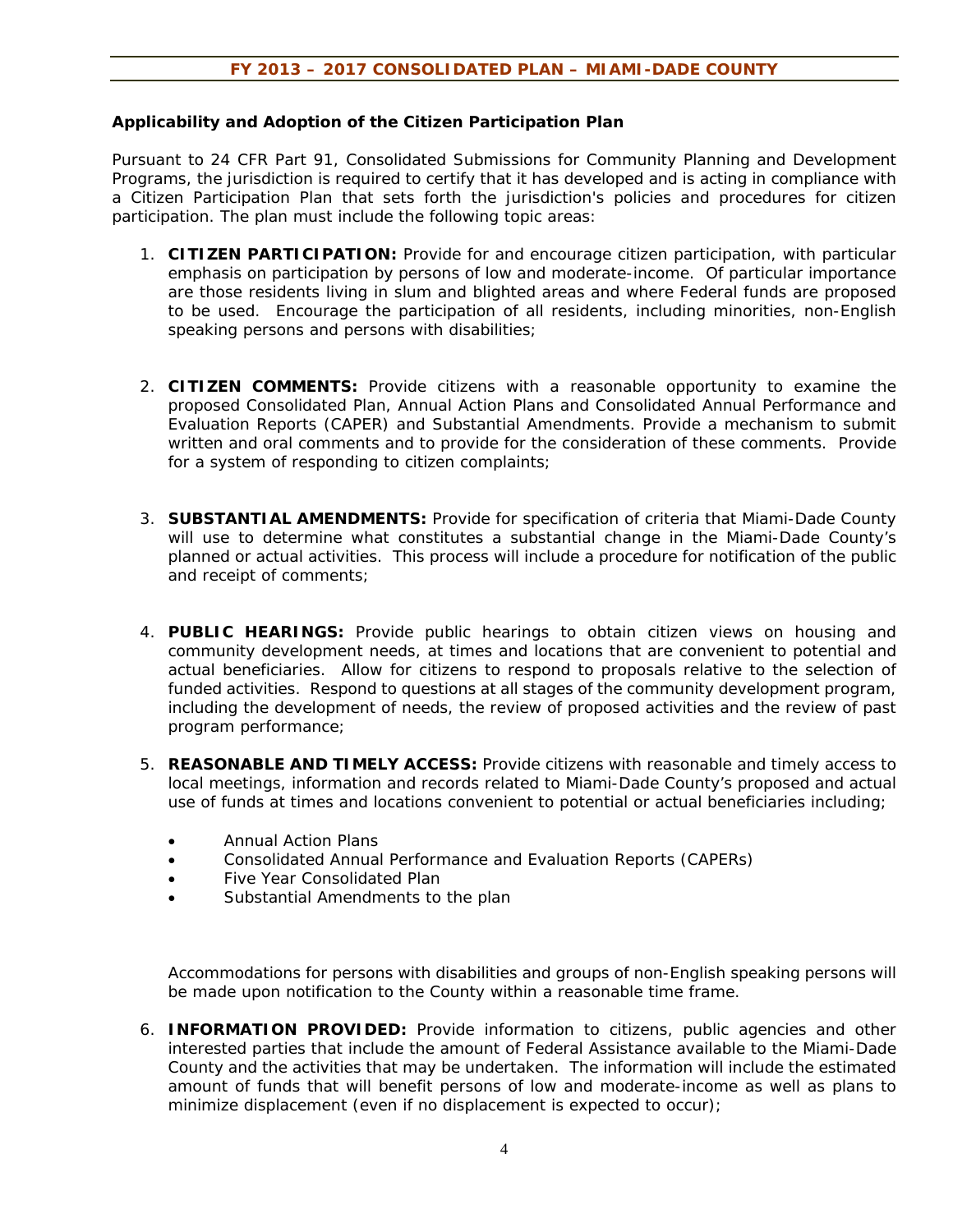- 7. **TECHNICAL ASSISTANCE:** Provide technical assistance to group representatives of persons of low- and moderate-incomes that request such assistance;
- 8. **PUBLIC HOUSING AUTHORITIES:** Provide for consultation between Miami-Dade County and any public housing authorities in order to encourage participation by residents of public and assisted housing developments in the process and implementation of the Consolidated Plan. Provide information to these agencies about Consolidated Plan activities, so this information can be used in the planning process;
- 9. **NON-ENGLISH SPEAKING RESIDENT NEEDS:** Identify how the needs of non-English speaking residents will be met in the case of public hearings where a significant number of non-English speaking residents can be reasonably expected to participate;
- 10. **PERSONS WITH DISABILITIES:** Provide accommodations for access to public hearing sites and public meetings for persons with disabilities;
- 11. **COMPLAINT RESOLUTION:** Provide for timely written answers to written complaints and grievances.

### **Encouragement of Citizen Participation**

- Citizens will have the opportunity to participate in the development of the Consolidated Plan, the Annual Action Plan, any Substantial Amendments to the Consolidated Plan, and the Consolidated Annual Performance Evaluation Report.
- The main focus of the Miami-Dade Public Housing and Community Development and Community Action and Human Services Department Citizen Participation Plan is to encourage all citizens to participate in each of the above-defined activities. The Citizen Participation Plan is designed especially to encourage participation by low-and moderate-income persons, particularly those living in slum and blighted areas and in areas where Community Development Block Grant funds are proposed to be used and by residents of predominantly low- and moderate-income neighborhoods, as defined by the jurisdiction. Overall, these departments make every effort to encourage the participation of all its citizens, including minorities and non-English speaking persons, as well as persons with disabilities.
- **Additionally, the County works with public housing authorities to encourage the participation** of residents of public and assisted housing developments, along with other low income residents of neighborhood revitalization strategy areas and eligible block groups to participate in the process of developing and implementing the consolidated plan

This Citizen Participation Plan is divided into five sections with each one addressing a separate report or document required by HUD. Each section will address the goals, requirements and procedures for each of the documents. The five sections are:

- Citizen Participation Plan
- Five Year Consolidated Plan
- Annual Action Plan
- Comprehensive Annual Performance and Evaluation Report
- Substantial Amendments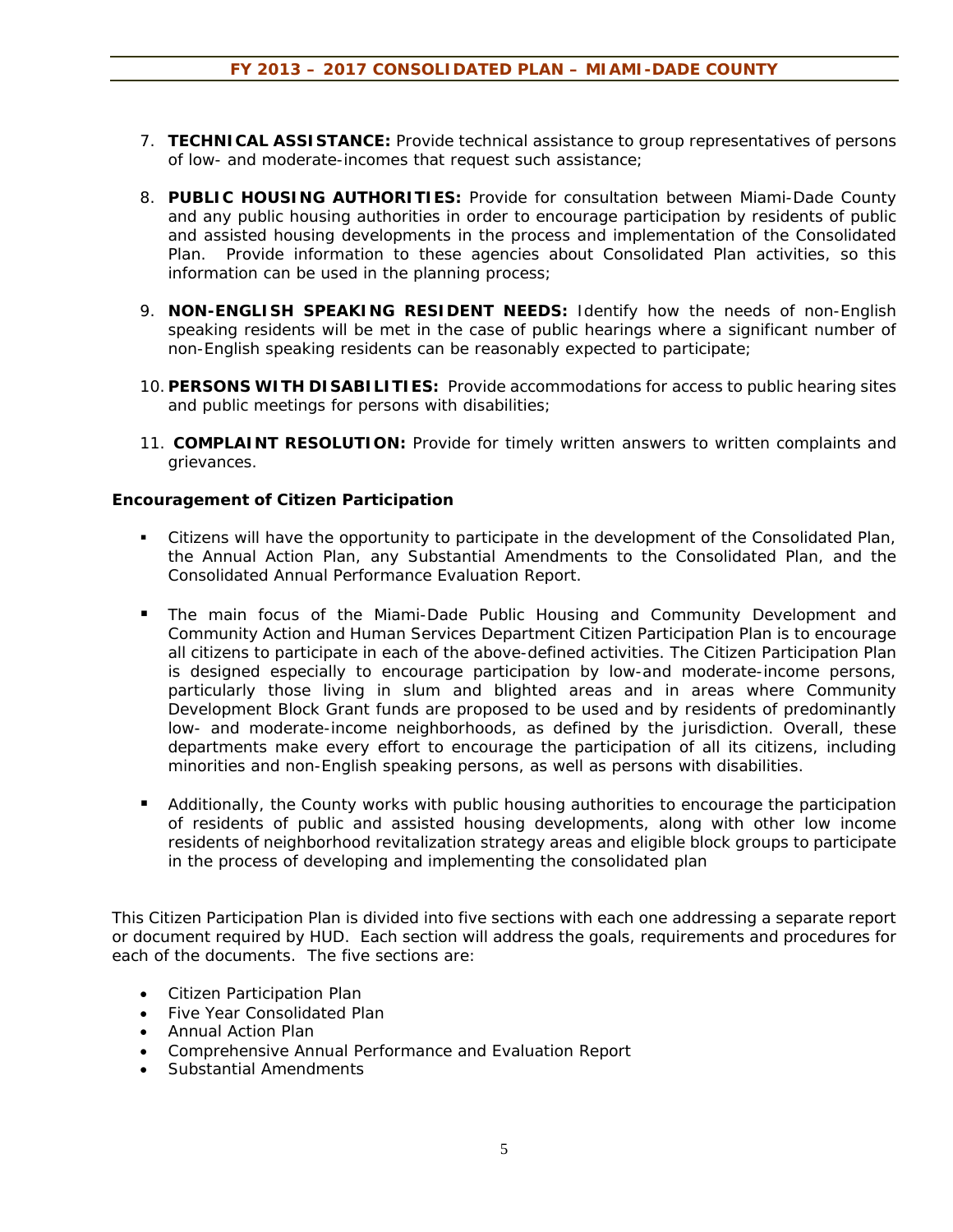# **PART I –**

### **PUBLIC HOUSING AND COMMUNITY DEVELOPMENT DEPARTMENT CITIZEN PARTICIPATION PLAN FOR THE DEVELOPMENT OF CONSOLIDATED PLANS/ ANNUAL ACTION PLANS, CAPER'S AND SUBSTANTIAL AMENDMENTS**

## **A - Citizen Participation Plan**

## **Citizen Participation Plan Update:**

Under the auspices of the Miami-Dade County Board of County Commissioners, the Public Housing and Community Development Department shall update the Citizen Participation Plan upon receipt of input from the public and any advisory bodies. This update can be included in conjunction with the Five Year Miami-Dade County Consolidated Plan submission to HUD.

Update Process:

- 1. Submit revisions to the Citizen Participation Plan to the public and any advisory bodies for their input/recommendations.
- 2. Submit the revised Citizen Participation Plan to the Miami-Dade County Board of County Commissioners in conjunction with submitting the approved plan as part of the Five Year Miami-Dade County Consolidated Plan to U.S. HUD.

# **Citizen Comment on the Citizen Participation Plan and Amendments:**

Citizen comments at all public meetings/hearings will be solicited.

- 1. A summary of citizen comments received in writing, or orally at public meetings, will accompany all submissions to HUD. Advertising and conducting public hearings will be the responsibility of the Public Housing and Community Development Department.
- 2. Where a significant number of non-English speaking residents can be reasonably expected to participate, a method of communication will be provided for non-English speaking residents as well as accommodations for persons with disabilities, upon fortyeight (48) weekday hour notification to the Miami-Dade County Public Housing and Community Development Department.
- 3. When possible, citizen surveys can be included at appropriate public meetings and with agencies involved with providing services. Bi-lingual surveys (or tri-lingual if necessary) will be available where it is anticipated that a significant number of non-English speaking residents will attend.
- 4. Written comments should be addressed to the office of:

Miami-Dade County Public Housing and Community Development Director 701 NW 1st Court, 14th Floor Miami, Florida 33136 (786) 469-4100

5**.** The County shall respond to any written responses or comments from citizens within fifteen (15) working days, where practicable.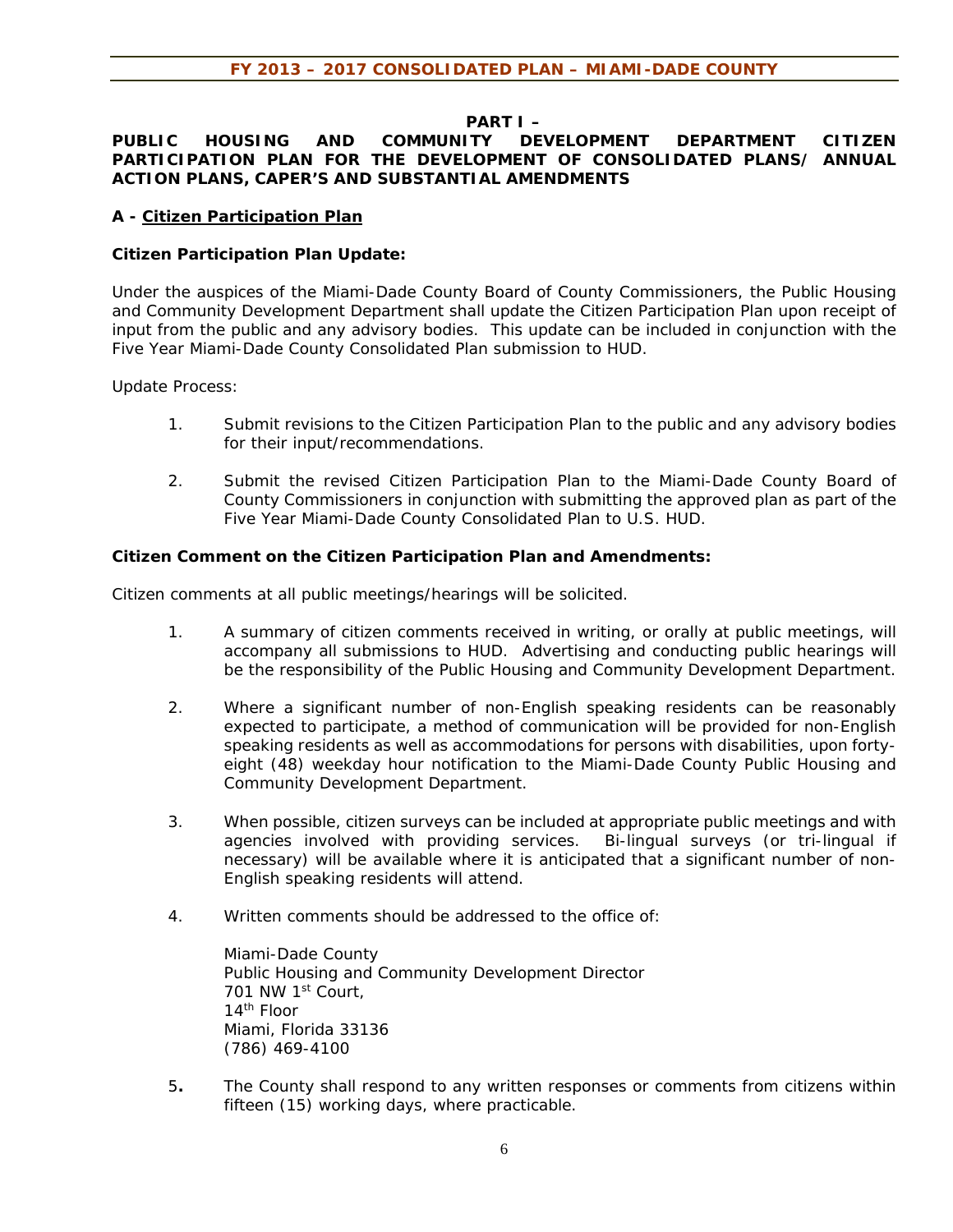### **B - Five Year Consolidated Plan**

**Consolidated Plan Preparation and Update:** To obtain input from public and private agencies, as well as State and/or local health and welfare agencies that assist in housing, health, economic development, social services and child care agencies to low to moderate-income residents Miami-Dade County will:

- 1. Consult with interested area social/health service/housing providers throughout the County who assist with housing, health, economic development, social services and child care agencies to low to moderate-income residents.
- 2. Conduct two (2) neighborhood meetings/workshops for the purpose of citizen input on community needs. The meetings will be held in areas/locations that are accessible to low and moderate-income residents and beneficiaries of the funds. These meetings will be noticed on the County Website and through various other means such as e-mail lists, through established neighborhood groups, flyers at local facilities and through Commissioners' Offices, if possible. The first meeting/workshop will be held at the beginning of the development of the Consolidated Plan, with a purpose to gather input from the community. The second community meeting/workshop will be held prior to the completion of the Consolidated Plan draft, to report results found as of that date, to convey the input from the first public meeting and any other pertinent information.
- 3. A summary of citizen comments received in writing, or orally at public meetings, will accompany all submissions to HUD. The advertising and conducting of public hearings will be the responsibility of the Public Housing and Community Development Department.
- 4. Comments regarding the plan can be directed in writing, by phone or fax and will be addressed to:

Miami-Dade County Public Housing and Community Development Director 701 NW 1st Court, 14th Floor Miami, Florida 33136 (786) 469-4100

- 5. Advertisement of the these two neighborhood public meetings or workshops to solicit input for the preparation of the Consolidated Plan can be in a newspaper of general circulation prior to the scheduled meeting/workshop. The advertisement will include:
	- the purpose of the meeting/workshop;
	- date:
	- time: and
	- location
- 6. Regarding the Draft of the Consolidated Plan, copies will be available for public review and comment at sites of public access such as government buildings, libraries, etc., as well as on the County's website.
- 7. There will be two Public Hearings to obtain citizens' views and to respond to proposals and questions. Both hearings will be held before the Miami-Dade Board of County Commissioners (BCC) or a committee of the Board.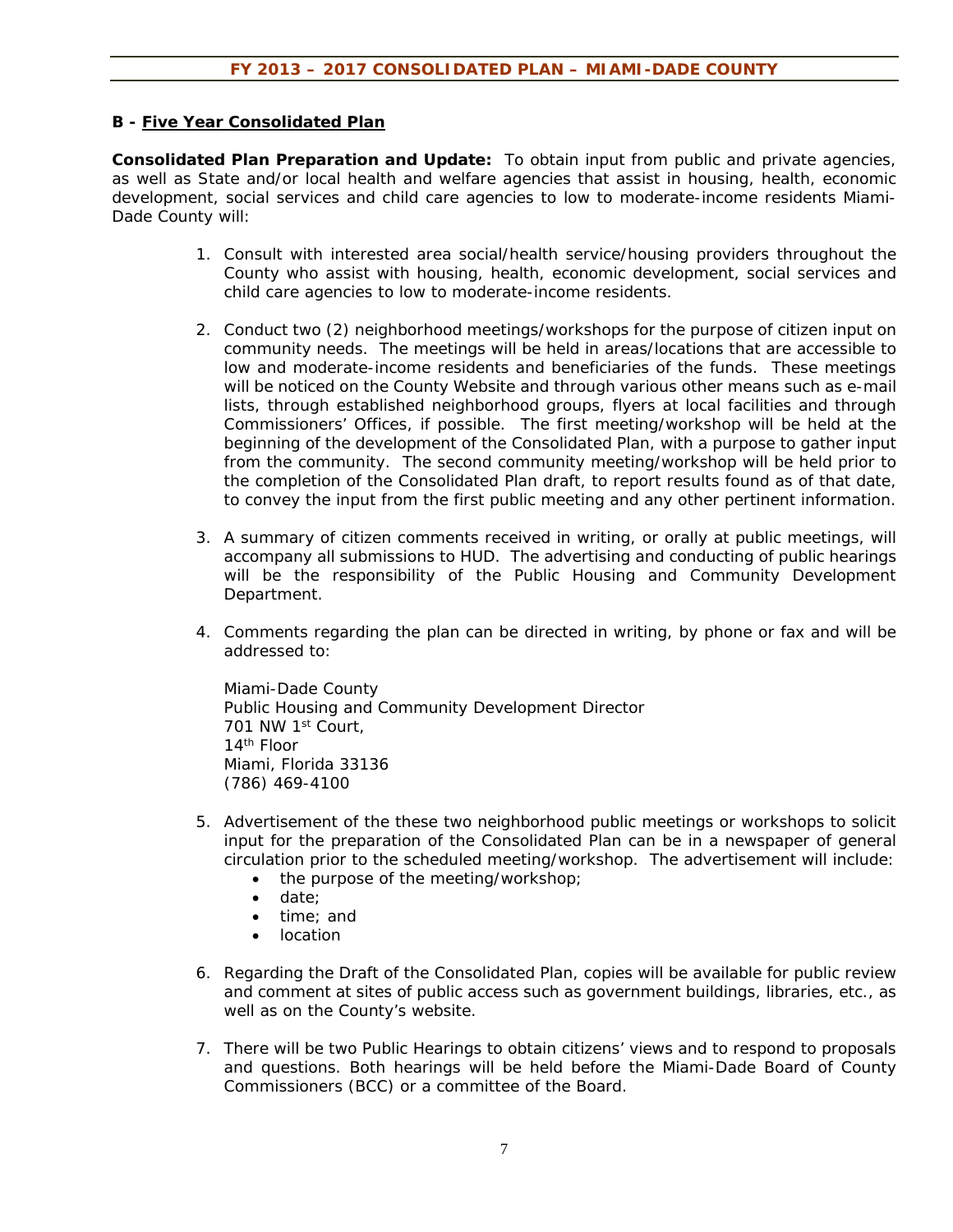- 8. A public notice summarizing the action to be taken at each public hearing will be placed in a newspaper of general circulation, and newspapers representing significant minorities and non-English speaking persons, at least 15-days prior to the hearing. Notices will also be e-mailed to currently listed persons of interest, posted at public buildings and meeting areas, on the County Website and calendar of events or at meetings and through community groups of interest.
- 9. These hearings will address housing and community development needs, development of proposed activities and review of program performance. The hearings will be held in a public facility that is easily accessible to the public, including persons with disabilities. The place, date and time of these hearings will be determined by the County Mayor in consultation with the Chairperson of the Board of County Commissioners, (BCC), Chairperson of the Economic Development and Social Services Committee (EDSS) or applicable committee/or individual as determined by the BCC Chairperson.
- 10. The first public hearing will be held at the Economic Development and Social Services Committee, a committee of the full Board of County Commissioners. This public hearing will provide the community with the opportunity to comment on the activities being considered for funding, prior to the preparation of the Annual Action Plan. The views of citizens on housing and community development needs, including priority non-housing community development needs, will be considered.
- 11. The second public hearing, at which the funding recommendations for the activities considered at the first public hearing, will be held to adopt the Consolidated Plan and the Annual Action Plan. The Board of County Commissioners or a Committee of the Board will, during this public hearing, consider the comments or views of citizens received orally, or in writing, in adopting the final consolidated plan.
- 12. At the time of submission of the Consolidated Plan to the County Commission agenda coordinator, a public announcement summarizing the Consolidated Plan and the availability of copies for public viewing, will be placed in a newspaper of general circulation, and in newspapers representing significant minorities and non-English speaking persons. Copies of the Consolidated Plan will be distributed to regional public libraries, other public facilities such as the South Governmental Center, and other County facilities. Copies of the Plan will be available at the Public Housing and Community Development Department during regular business hours. This public announcement will allow for a 30-day comment period as per U.S. HUD regulations for citizens to respond to the proposed plan before it is adopted by the Board of County Commissioners.
- 13. The public hearing may be held at any time during the public comment period by the BCC or appropriate committee. A summary of the comments or views, and a summary of any comments or views not accepted and the reasons therefore, shall be attached to the final consolidated plan.
- 14. The public hearings/meetings will be held at sites that are accessible to low and moderate income persons, persons with disabilities, the elderly and other special populations. These public hearings will be for the presentation of the Draft Consolidated Plan and the last public hearing will be for the adoption of the Plan and will obtain citizens views and responds to proposals and questions.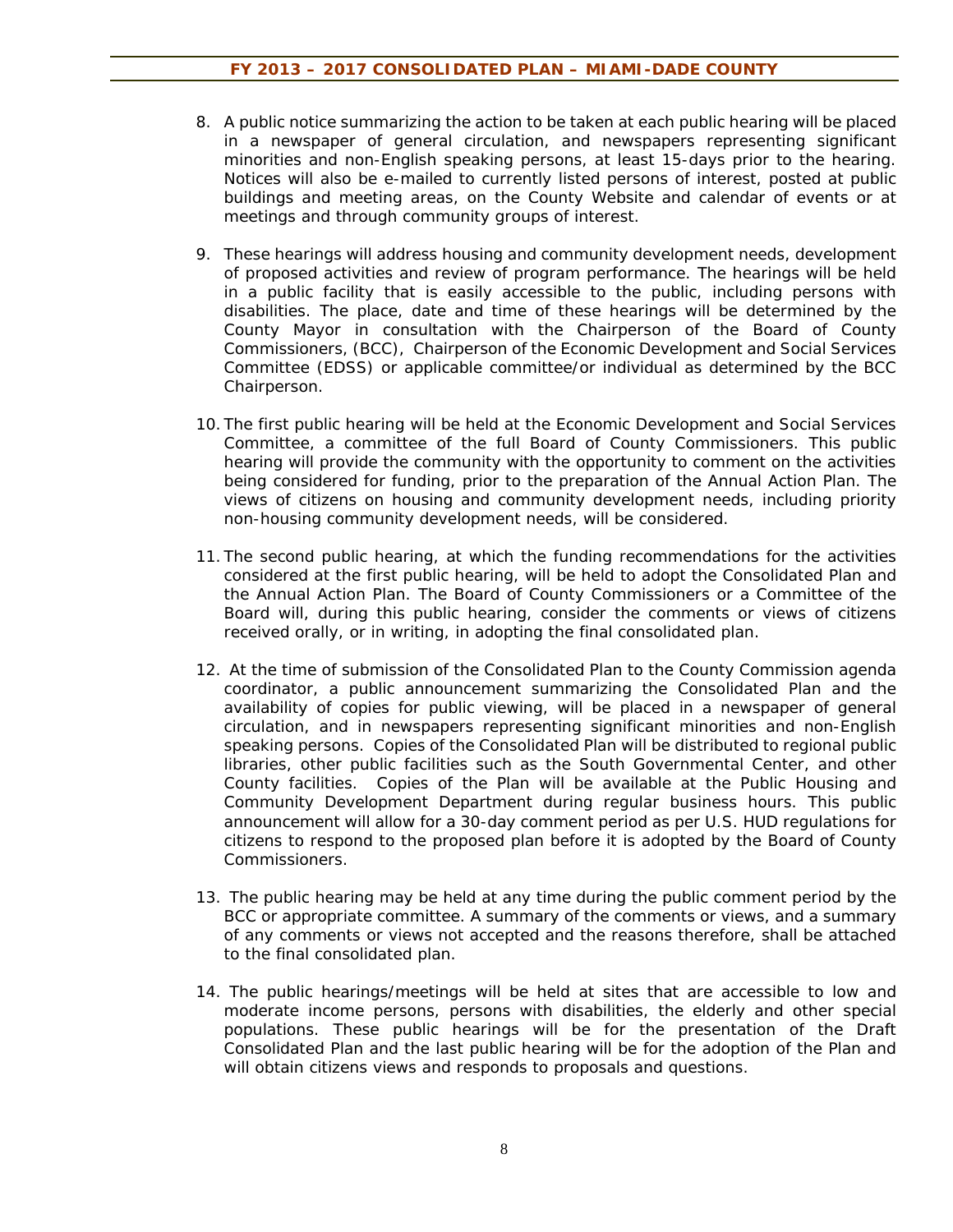- 15. Where a significant number of non-English speaking residents can be reasonably expected to participate, a method of communication will be provided for non-English speaking residents and accommodations will be provided for persons with disabilities, upon forty-eight (48) weekday hour's notification to the Miami-Dade County Housing and Community Development Department.
- 16. Response to inquiries, comments and complaints that are received will be answered by the Public Housing and Community Development Department within fifteen (15) working days, where practicable.

### **C - Substantial Amendments To The Five Year Consolidated Plan:**

#### Criteria for Amendment(s) to Five Year Consolidated Plan;

**Amendment to Five Year Consolidated Plan:** The County may from time to time find it necessary to amend its Consolidated Plan. The following will define what constitutes and does not constitute a substantial amendment to the Consolidated Plan:

#### Definitions:

A substantial change is any change in purpose, scope and/or beneficiaries of an activity, which actually and/or materially affects one or more of the preceding in the manner stated below:

- An activity assumes a new purpose.
- The scope of activity is increased by 50% or more.
- The minimum change in the cost of an activity is \$125,000 or more, or
- An activity's services are redirected outside of the previously agreed upon Neighborhood Revitalization Strategy Area.

Amendments to the Plan that do not meet any of these four (4) threshold criteria shall be deemed non-substantial and may be approved administratively by the Department and shall not require approval by the Board of County Commissioners.

Substantial Amendments, which affect Neighborhood Revitalization Strategy Areas, will be submitted to the respective Committees for their review and comment prior to action by the full Board of County Commissioners in order to provide citizens with a reasonable opportunity to comment on any substantial amendments to the Plan.

At the time of submission of Substantial Amendments to the Consolidated Plan to the County Commission agenda coordinator, a public announcement summarizing the amendments will be placed in a newspaper of general circulation, and newspapers representing significant minorities and non-English speaking persons. Copies of the amendments will be available at the Public Housing and Community Development Department during regular business hours.

A public notice summarizing the amendment(s) will be placed in a newspaper of general circulation and newspapers representing significant minorities and other non-English speaking persons at least fifteen days prior to the Hearing. This fifteen day period will allow the public a period of time for comments. Copies of the amendment will be available at the Department's office located at 701 NW 1 Court, 14 Floor, Miami, Florida 33136, during regular business hours. Notice of the hearing should also be published on the Departments' website and the County Calendar. This process will allow for a comment period for citizens to respond to the proposed amendments per U.S. HUD regulations, before they are adopted by the Board of County Commissioners in a public hearing. A public hearing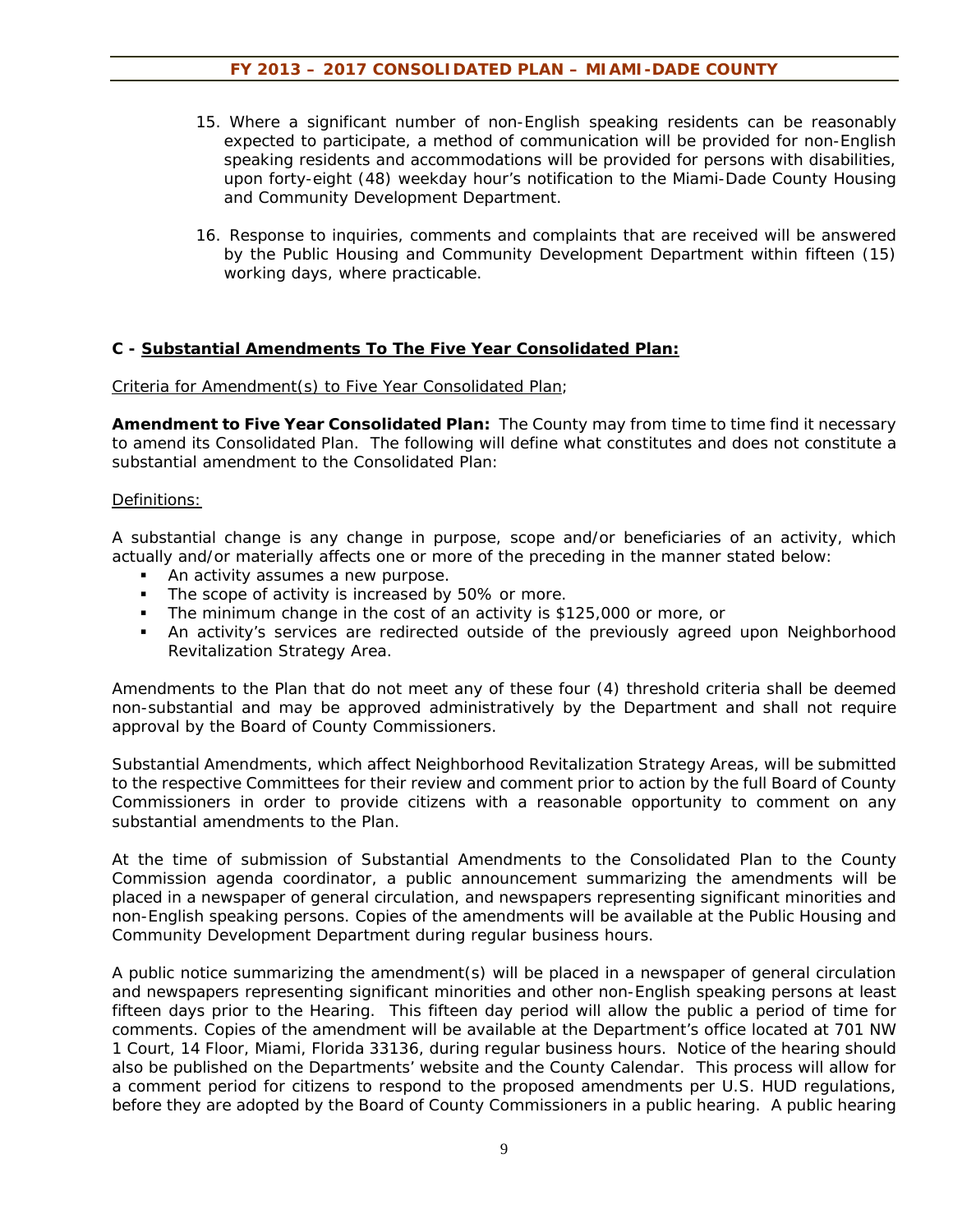may be held at any time during the public comment period. A summary of the comments or views, and a summary of any comments or views not accepted and the reasons therefore, shall be attached to the final consolidated plan.

## **D - Annual Action Plan (AAP)**

**Annual Action Plan Preparation:** To obtain input from public and private agencies as well as State and/or local health and child welfare agencies that assist in housing, health, social services, to lowto moderate-income residents of Miami-Dade County, the following steps will be taken

- 1. Conduct a public hearing before the Board of County Commissioners (BCC) or appropriate BCC committee for the purpose of gaining citizen input on the Annual Action Plan.
- 2. The advertising and conducting of public hearings will be the responsibility of the Public Housing and Community Development Department.
- 3. A summary of citizen comments received in writing, or orally at public meetings, will accompany all submissions to HUD.
- 4. Advertise all public meetings and workshops to solicit input for the preparation of the agenda item in a newspaper of general circulation at least fifteen (15) days prior to the scheduled meeting/hearing. The advertisement will include:
	- the purpose of the hearing;
	- date:
	- time: and
	- location
- 4. Provide a draft of the Annual Action Plan for public review and comment at sites of public access such as government buildings, libraries, etc., as well as on the County's website not less than thirty (30) days prior to the plan's submission.
- 5. The public hearings/meetings will be held at sites that are accessible to low and moderate income persons, persons with disabilities, the elderly and other special populations.
- 6. Where a significant number of non-English speaking residents can be reasonably expected to participate, a method of communication will be provided for non-English speaking residents and accommodations will be provided for persons with disabilities, upon forty-eight (48) weekday hours notification to the Miami-Dade County Public Housing and Community Services Department.
- 7. Response to inquiries, comments and complaints that are received will be answered by Public Housing and Community Development Department within fifteen (15) working days, where practicable.

# **Criteria for Amendment(s) to Annual Action Plan**

#### **Amendment to Annual Action Plan (AAP):**

The County may from time to time find it necessary to amend its AAP. The following will define what constitutes and does not constitute a substantial amendment to the AAP: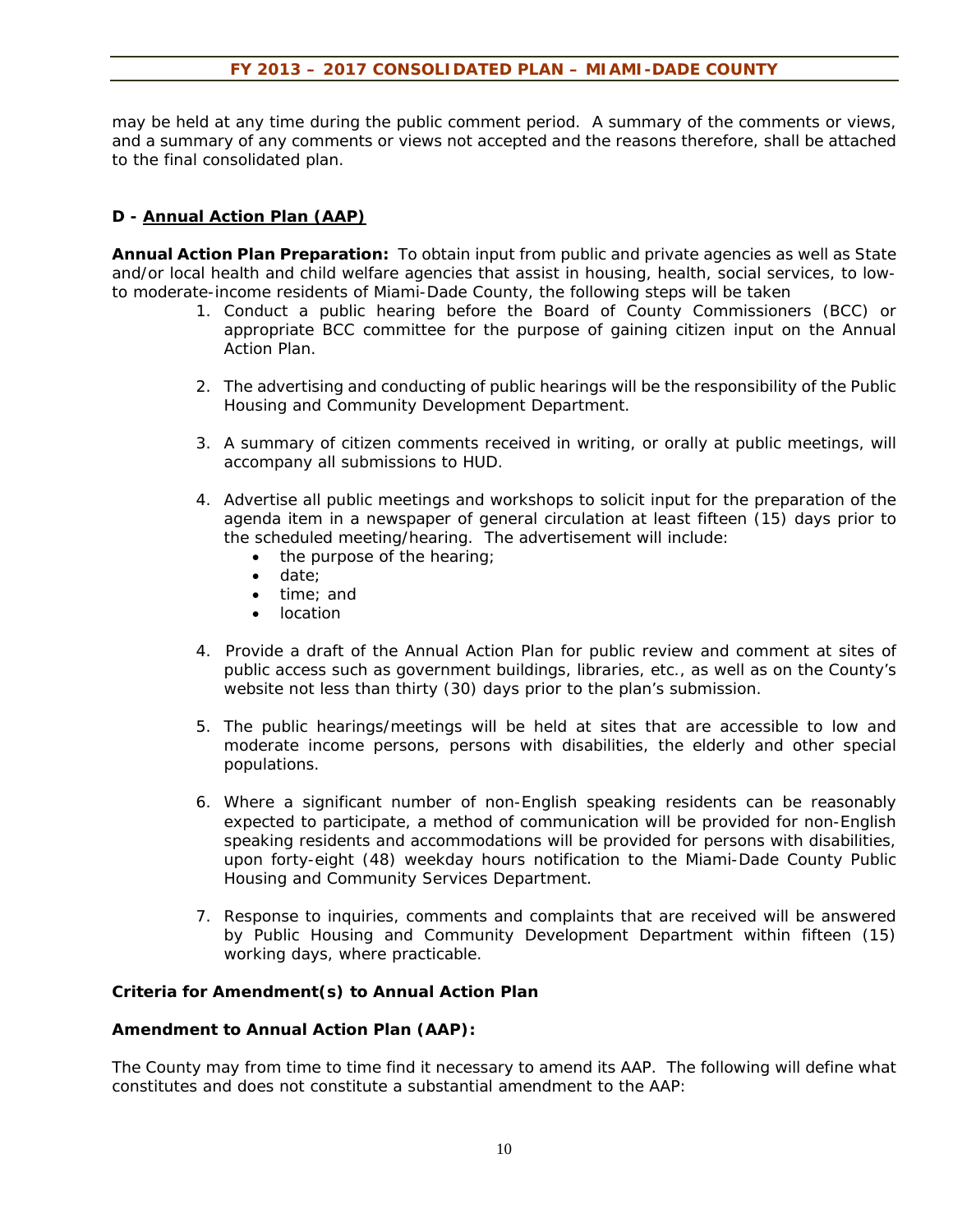## Definitions:

A substantial change in a planned or actual activity will require an amendment to the plan. A substantial change is any change in purpose, scope and/or beneficiaries of an activity, which actually and/or materially affects one or more of the preceding in the manner stated below:

- **An activity assumes a new purpose.**
- The scope of activity is increased by 50% or more.
- The minimum change in the cost of an activity is \$125,000 or more, or
- An activity's services are redirected outside of the previously agreed upon strategy areas.

Amendments to the Plan that do not meet any of these four (4) threshold criteria shall be deemed non-substantial and may be approved administratively by the Department and shall not require approval by the Board of County Commissioners.

Amendments, which affect established target areas will be submitted to the respective Committees for their review and comment during their next regularly scheduled meeting, or at a meeting that has been called to address an issue, in order to provide citizens with a reasonable opportunity to comment on any substantial amendments to the Plan, prior to action by the full Board Of County Commissioners.

At the time of submission of Substantial Amendments to the Annual Action Plan to the County Commission agenda coordinator, a public announcement summarizing the amendments will be placed in a newspaper of general circulation, and newspapers representing significant minorities and non-English speaking persons. Copies of the amendments will be available at the Public Housing and Community Development Department during regular business hours.

A public notice summarizing the amendment(s) will be placed in a newspaper of general circulation and newspapers representing significant minorities and other non-English speaking persons at least fifteen days prior to the Hearing. This fifteen days period will allow the public a period of time for comments. Copies of the amendment will be available at the Department's office located at 701 NW 1 Court, 14 Floor, Miami, Florida 33136, during regular business hours. Notice of the hearing should also be published on the Department's website and the County Calendar. This process will allow for a comment period for citizens to respond to the proposed amendments per U.S. HUD regulations, before they are adopted by the Board of County Commissioners in a public hearing. A public hearing may be held at any time during the public comment period. A summary of the comments or views, and a summary of any comments or views not accepted and the reasons therefore, shall be attached to the final consolidated plan.

### **Availability to the Public**

To provide the public an opportunity to share their views and to respond to the Annual Action Plan the following strategies will be implemented:

- 1. The Miami-Dade County will post the Annual Action Plan on the Miami-Dade County/Public Housing and Community Development website: (http//www.miamidade.gov/housing).
- 2. All reasonable efforts will be taken to make Annual Action Plan accessible to persons with disabilities, upon request.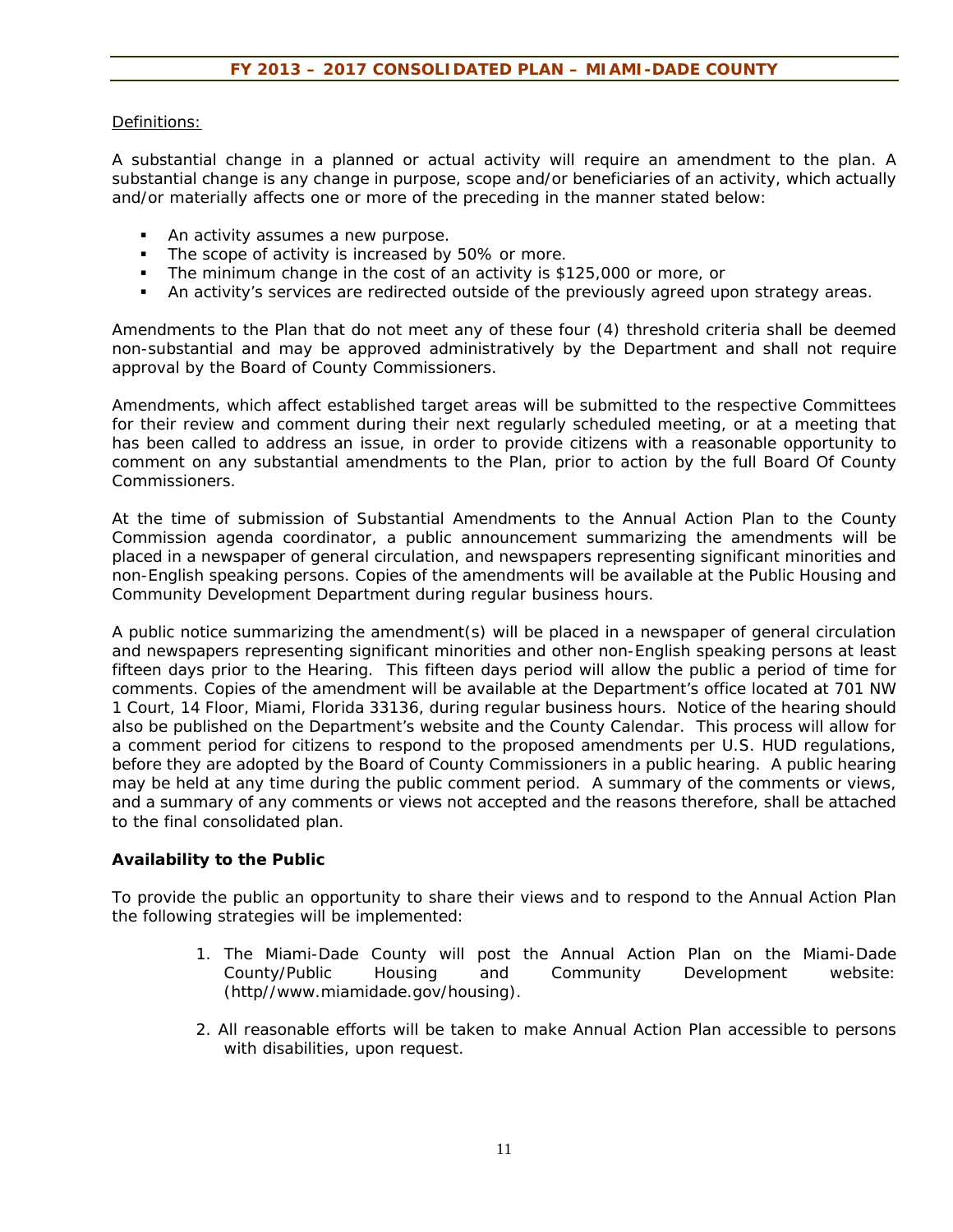### **Access to Records**

To provide an opportunity for citizens to receive information, submit comments and/or submit grievances on the proposed Annual Action Plan the following strategies will be implemented:

- 1. Advertise a summary of the Annual Action Plan, or a substantial amendment in a newspaper of general circulation, soliciting comments for a period of thirty (30) days. The summary will describe the contents and purpose of the Annual Action Plan and will include locations where the entire plan may be examined.
- 2. Copies of the documents will also be placed on the County website.
- 3. Comments on the documents can be forwarded to; Miami-Dade County Public Housing and Community Development Department 701 NW 1 Court 14th Floor Miami, Florida 33136 Phone: (786) 469-4100
- 4. If not satisfied at the local level, complaints may be forwarded to HUD.

# **E - Comprehensive Annual Performance And Evaluation Report (CAPER)**

To provide an opportunity for citizens to receive information and/or submit comments regarding the Comprehensive Annual Performance Report (CAPER) and before submission to U.S. HUD the following strategies will be implemented:

- 1. Notification will be given of the availability for review of the Comprehensive Annual Performance Report in a newspaper of general circulation and newspapers representing significant minorities and Non-English speaking persons. The notification will describe the contents of the Comprehensive Annual Performance Report and will include locations where the Comprehensive Annual Performance Report may be examined.
- 2. The Consolidated Annual Performance and Evaluation Report will be presented
- 3. The Miami-Dade County will post the Consolidated Annual Performance and Evaluation Report on the Miami-Dade County website.
- 4. Citizens will be given a period of fifteen (15) days in order to submit views and comments to the Comprehensive Annual Performance Report prior to the report's submission to HUD.
- 5. Comments may be submitted to the Department regarding the Comprehensive Annual Performance and Evaluation Report at a public meeting that is held annually in the first quarter of the succeeding year following the publication of the performance report or by phone, e-mail or fax.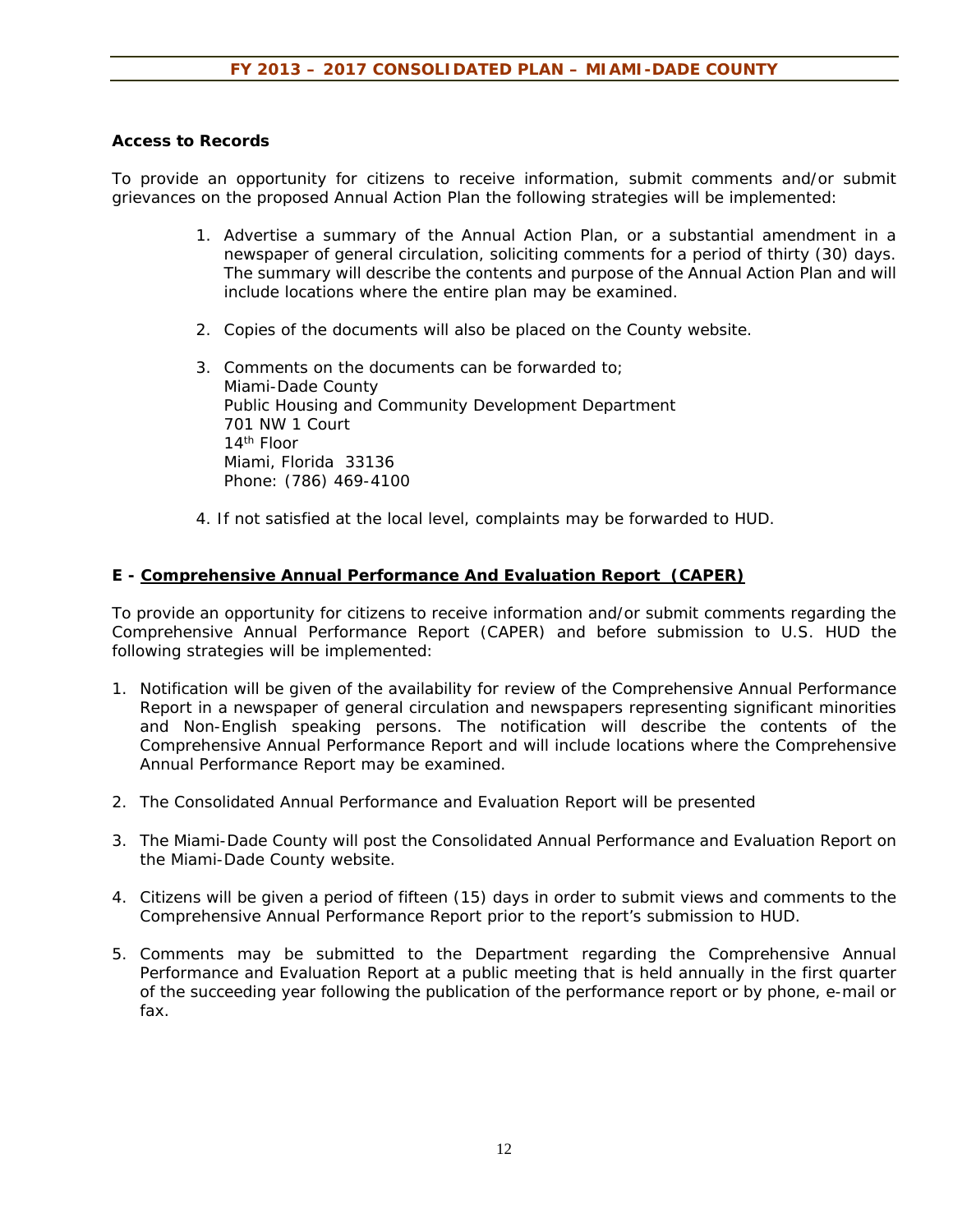### **Availability to the Public**

To provide the public an opportunity to share their views and to respond to the Consolidated Annual Performance and Evaluation Report as adopted, the following strategies will be implemented:

- 1. Copies will be made available at the offices of the Public Housing and Community Development Department during regular business hours.
- 2. All reasonable efforts will be taken to make the Consolidated Annual Performance and Evaluation Report accessible to persons with disabilities, upon request.

### **Access to Records**

To provide an opportunity for citizens to receive information, submit comments and/or submit grievances on the CAPER the following strategies will be implemented:

- 1. Advertise that the CAPER or a summary of the CAPER is available for period of 15 days for public comment. This advertisement will be in a newspaper of general circulation. The advertisement will describe the contents and purpose of the CAPER and will include locations where the document may be examined.
- 2. Copies of the documents will also be placed on the County website.
- 3. When possible, the County will make available electronic copies of the documents to citizens and groups that request it.
- 4. Comments on the documents can be forwarded to;

Miami-Dade County Public Housing and Community Development Department 701 NW 1 Court, 14th Floor Miami, Florida 33136 Phone: (786) 469-4100

5. If not satisfied at the local level, complaints may be forwarded to HUD. U.S. Department of Housing and Urban Development Office of Community Planning and Development 909 SE First Avenue, Room 300 Miami, Florida 33131

### **Availability to the Public**

To provide the public an opportunity to share their views and to respond to the Consolidated Annual Performance and Evaluation Report as adopted, the following strategies will be implemented:

> 1. The Miami-Dade County will post the Consolidated Annual Performance and Evaluation Report, as adopted on the Miami-Dade County website.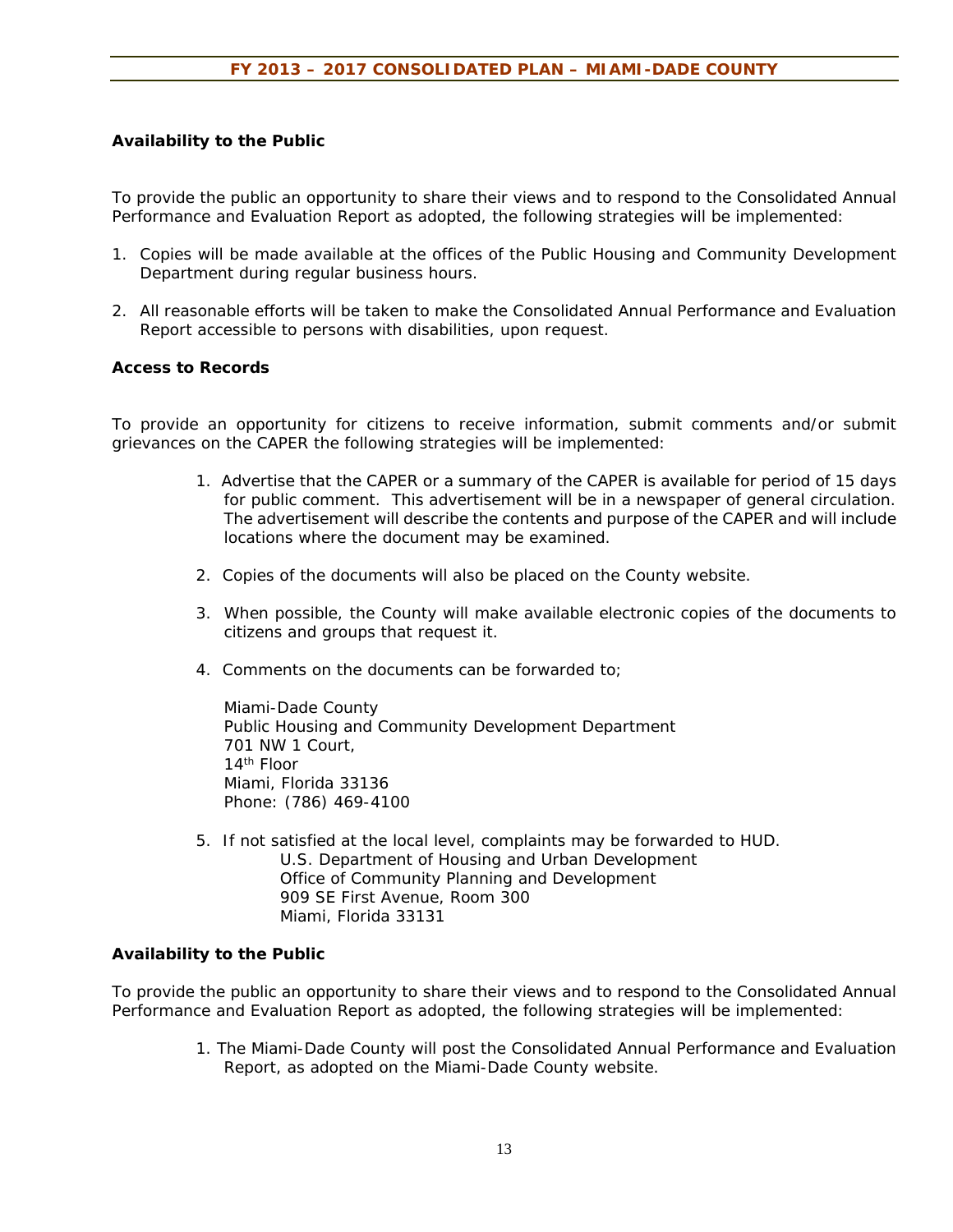- 2. All reasonable efforts will be taken to make the Consolidated Annual Performance and Evaluation Report accessible to persons with disabilities, upon request.
- 2. Copies of the documents will also be placed on the County website.

# **EXPEDITED CITIZEN PARTICIPATION PROCESS**

Notwithstanding any other provision set forth in this plan, during a period of a declared emergency, either at the national, state, or local level, which emergency directly affects Miami-Dade County, an expedited citizen participation process may be utilized. The County will follow citizen participation guidance by U.S. HUD. Where U.S. HUD has not issued guidance, a minimum of 48-hours advance notice on the Public Housing and Community Development Department, or successor department, website will be provided prior to taking any action which would in normal circumstances require a public comment period and/or public hearing. The minimum 48-hour notice will set forth how the public may comment on the proposed action. If federal guidance permits less than 48 hours' notice, the County may follow that federal guidance.

### **Technical Assistance**

Upon request, technical assistance will be provided to groups representing low-and moderate-income persons, including persons with disabilities or other special needs. These groups or persons must complete applications or proposals for funding assistance under any of the programs covered by the Consolidated Plan, as well as preparation of a budget for any proposed activity.

# **Complaints**

The Public Housing and Community Development Department will act swiftly and objectively in resolving all written complaints and grievances utilizing the following strategies:

- 1. The Public Housing and Community Development Department will respond to citizen complaints/grievances within fifteen business (15) days. The Director's response will indicate the avenue(s) of appeal to the complainant.
- 2. Citizens may, at any time during the complaint resolution process, contact the U.S. Department of Housing and Urban Development (HUD) directly at the following address:

 U.S. Department of Housing and Urban Development Office of Community Planning and Development 909 SE First Avenue, Room 300 Miami, Florida 33131-3028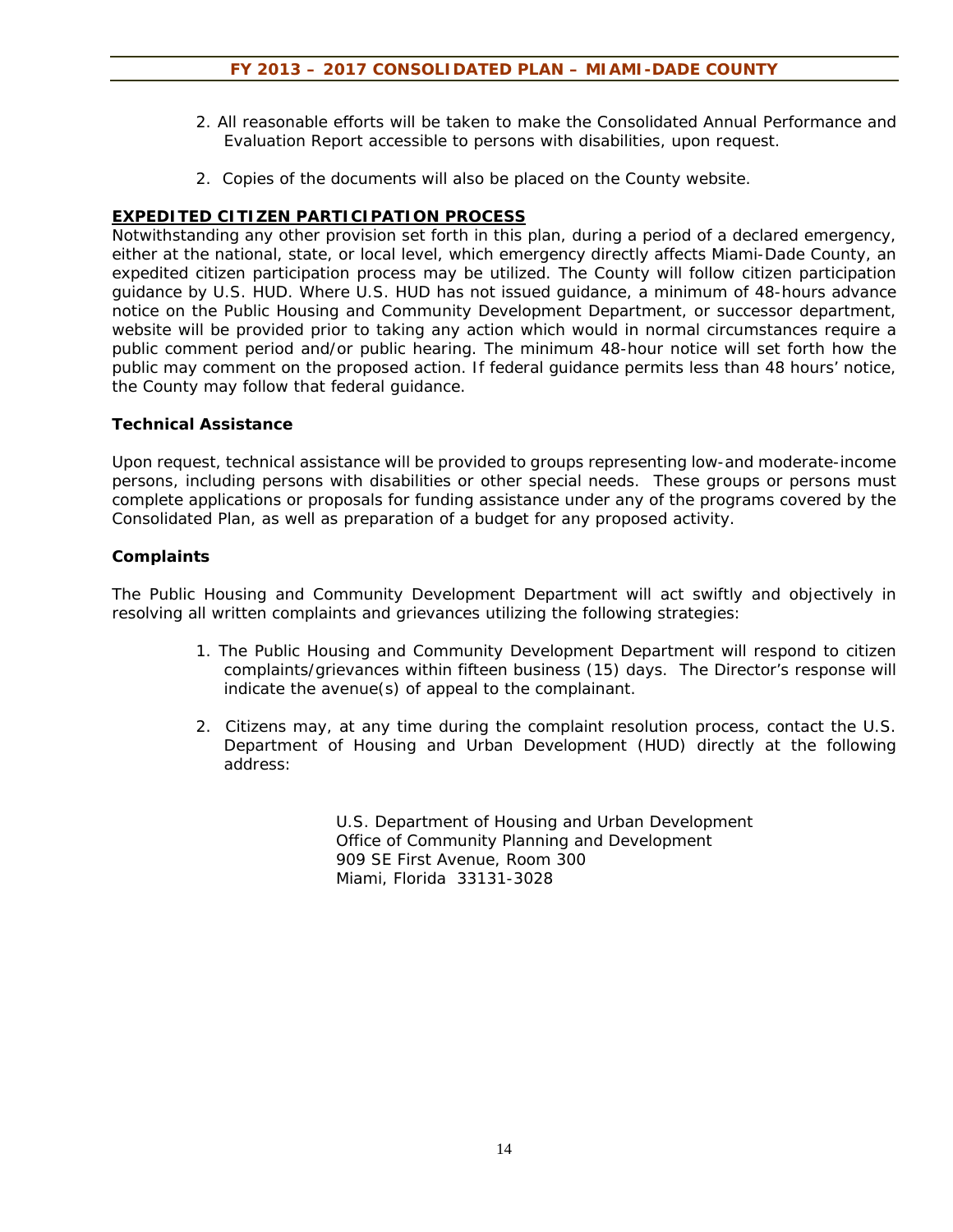### **PART II:**

#### **COMMUNITY ACTION AND HUMAN SERVICES DEPARTMENT CITIZEN PARTICIPATION PLAN**

### **Overview of Community Action And Human Services Department (CAHSD) And Community Action Board (CAB)**

Community Action and Human Services Department (CAHSDs) are private non-profit or public organizations that were created by the federal government in 1964 to combat poverty in geographically designated areas. Status as a CAHSD is the result of an explicit designation by local or state government. A CAHSD has a tripartite board structure that is designed to promote the participation of the entire community in the reduction or elimination of poverty. The Community Action and Human Services Department seeks to involve the community, including elected public officials, private sector representatives and especially low-income residents in assessing local needs and attacking the causes and conditions of poverty.

#### PURPOSE AND MISSION

The core funding for CAHSD's comes from the Community Services Block Grant (CSBG), which was created in 1981 by the Omnibus Budget Reconciliation Act.

The purpose of the CSBG Act as amended by the Coats Human Services Act of 1998 is "to provide assistance to States and local communities, working through a network of CAHSD's and other neighborhood based organizations, for the reduction of poverty, the revitalization of low-income communities and the empowerment of low-income families and individuals in rural and urban areas to become fully self-sufficient".

A CAHSD carries out its mission through a variety of means including: (a) community-wide assessments of needs and strengths, (b) comprehensive anti-poverty plans and strategies, (c) provision of a broad range of direct services, (d) mobilization of financial and non-financial resources, (e) advocacy on behalf of low-income people and (f) partnerships with other community-based organizations to eliminate poverty. A CAHSD involves the low-income population it serves in the planning, administering and evaluation of its programs.

Six national goals were developed by the U.S. Department of Health and Human Services in 1994 for community action. Those goals are:

- Goal 1 Low-income people become more self-sufficient.
- Goal 2 The conditions in which low-income people live are improved.
- Goal 3 Low-income people own a stake in their community.
- Goal 4 Partnerships among supporters and providers of services to low income people are achieved.
- Goal 5 Agencies increase their capacity to achieve results.
- Goal6 Low-income people, especially vulnerable populations, achieve potential by strengthening family and other supportive systems.

#### STRUCTURE AND SCOPE (CAC/CAB)

Through the formation of citizen organizations, residents are empowered to effectively speak directly on behalf of their interests and views within their immediate areas and within the broader community while working together to reach solutions to problems. Central to the plan is the establishment of two citizen participation structures; one the neighborhood level; and one a countywide level.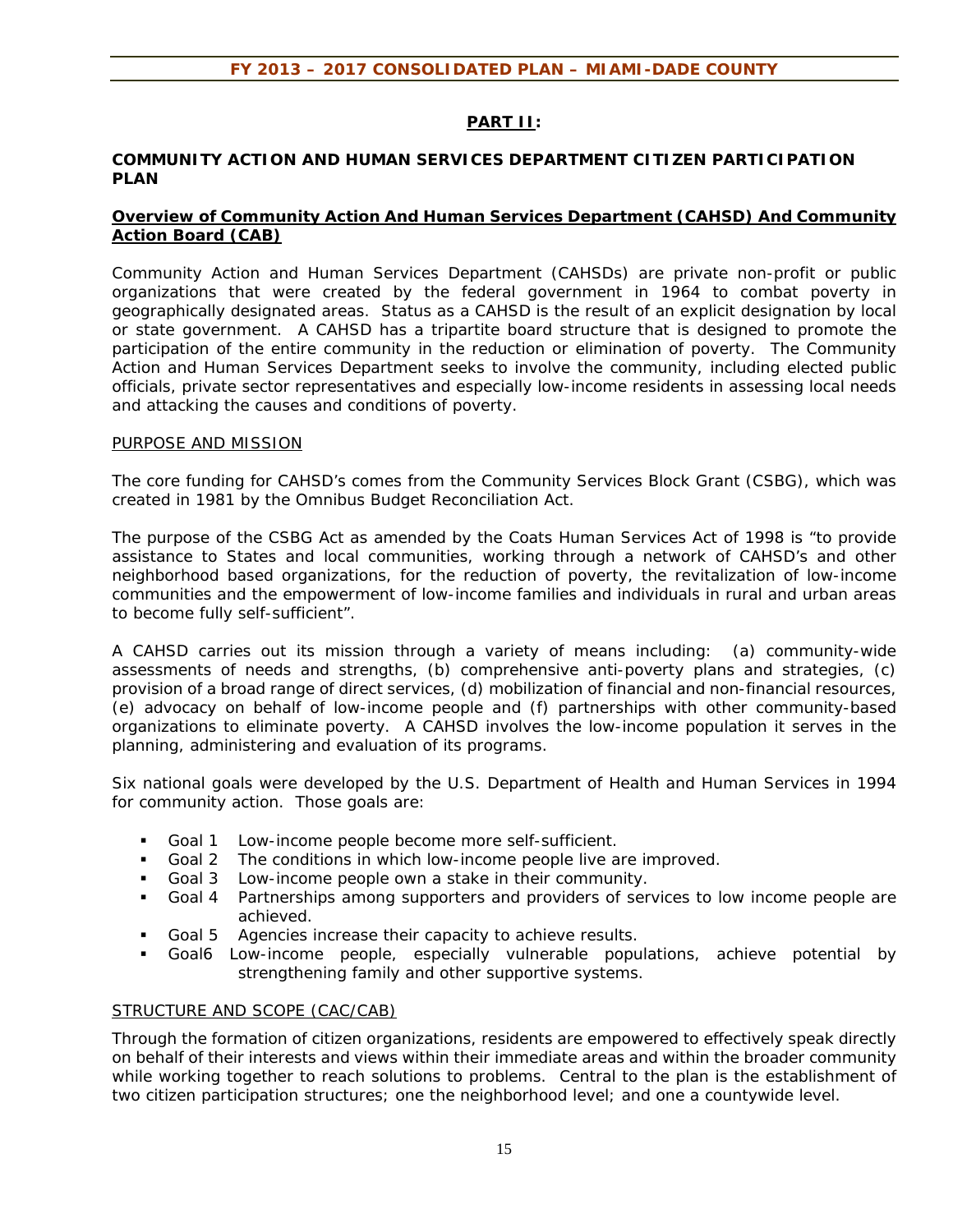To better maximize the use of local resources, the Community Advisory Committees (CAC's) must develop and nurture positive relationships with private and public sector entities to improve the quality of life in low-income neighborhoods.

- (1) The neighborhood structure exists in the form of Community Advisory Committees (CAC).
- (2) The countywide structure exists in the form of a Community Action Board (CAB).

The Community Action Board By-Laws Article 16 mandates that:

- There shall be a Community Advisory Committee in each of the identified target areas as established by Citizen Participation Guidelines of the Agency and adopted by the County Commission.
- Each Community Advisory Committee shall serve in an advisory capacity to the Board and shall have the opportunity to recommend, plan and conduct neighborhood projects.
- **Each Community Advisory Committee may establish subcommittees deemed necessary to** carry out the neighborhood projects.
- Guidelines for community advisory committees, established by the Agency and adopted by the Board of County Commissioners, shall govern the Community Advisory Committees.

Miami-Dade Community Action And Human Services Department (CAHSD) Strategy and Approach

The CSBG requires the formation and maintenance of a tripartite board, for a private, nonprofit Community Action and Human Services – a CAHSD, as the critical structure to assure decisionmaking and participation by low-income individuals in the development, planning, implementation and evaluation of programs funded under the Block Grant. The board must be constituted such that:

- One-third of the members of the board are elected public officials, holding office on the date of selection, or their representatives;
- Not fewer than one-third of the members are persons chosen in accordance with Democratic selection procedures adequate to assure that these members are representatives of low-income individuals and families in the neighborhood served; and
- The remainder of the members are officials or members of business, industry, labor, religious, law enforcement, education or other major groups and interests in the community served.

The Community Action and Human Services Department (CAHSD), as the representative of the Board of County Commissioners, is duly responsible to ensure the involvement of all three sectors in advocacy, resource mobilization and service delivery to impact the incidence of poverty in Miami-Dade County. While the State has the option to come up with a different mechanism for public CAHSD's, it has opted to utilize the requirements cited above as the framework for public CAHSD's as well.

Recognizing the magnitude of the geography of the Miami-Dade County, the formation of Community Advisory Committees (CAC's) in targeted communities provides CAHSD with an enhanced opportunity to maximize representation of the low-income, to reduce isolation of those communities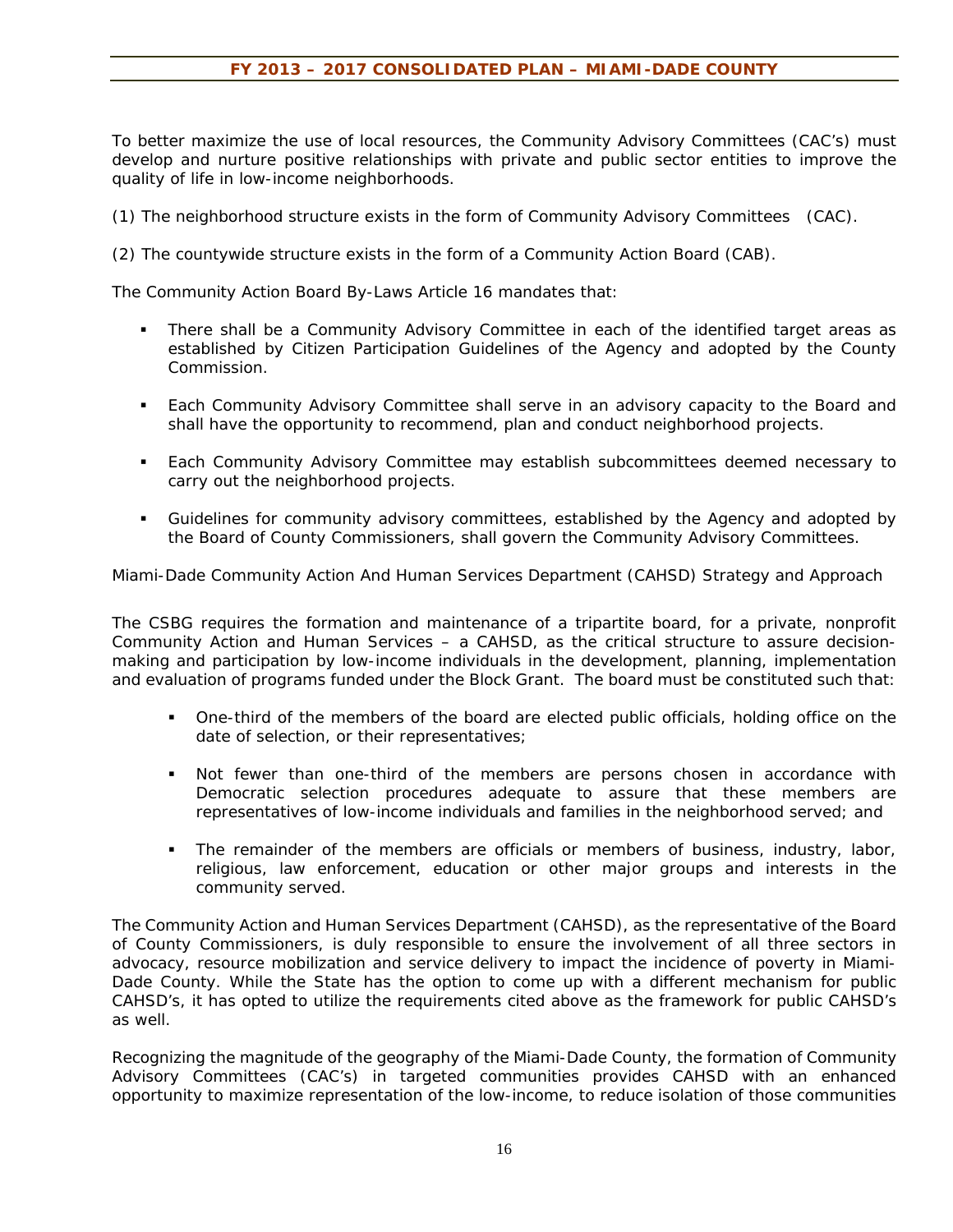and to present a unified voice to address community attitudes and practices toward the poor and to impact the allocation of public and private resources for the reduction or elimination of poverty.

CAHSD, in its desire to fully engage the community, employs a two-tiered approach to the engagement of the community.

**First,** the CAHSD Community Advisory Committees that focus on social concerns impacting their neighborhoods.

**Secondly,** in communities where CAHSD and PHCD share the same boundaries, the CAHSD Community Advisory Committees and PHCD Community Advisory Committees, in addition to social concerns, focus on issues related to the community and economic development of their neighborhoods.

#### **LEADERSHIP DEVELOPMENT OF COMMUNITY ADVISORY COMMITTEES**

Critical to the Community Action and Human Services' (CAHSD) philosophy is the need for residents of low-income communities to become their own advocates and to play a central role in public policy initiatives and programs that have a direct impact on their environment. The CAHSD's objective is to reduce the isolation of the poor and to improve communication between them and the policymakers. The ultimate objective is not to speak for the people, but rather to enable them to speak for themselves. To better equip the Community Advisory Committees (CAC's) in fulfilling their advocacy mission and making sound decisions, the CAHSD must provide the CAC members with capacity building and leadership development training to support their building of better communities.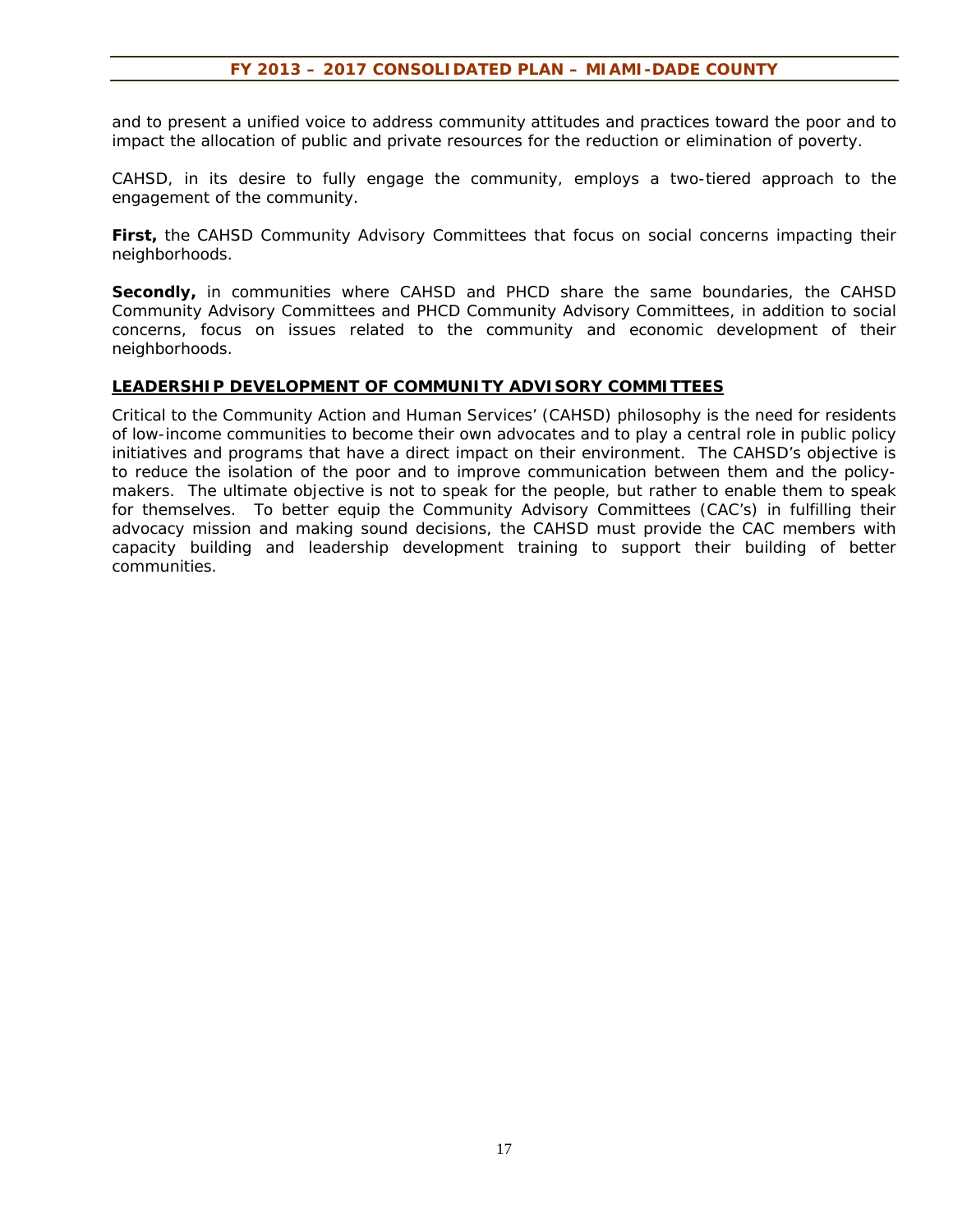# **PART III:**

### **COMMUNITY ADVISORY COMMITTEE (CAC) GUIDELINES**

The West Little River CAC will be governed by the guidelines specified in this section as long as there is a minimum level of participating volunteers as prescribed by this plan. In the event the West Little River CAC is unable to meet the minimum number of members to conduct the business of the CAC, the County shall utilize the alternative citizen participation process described below, which includes the County staff conducting all future meetings to obtain input from the West Little River NRSA citizens and community.

The County will no longer seek input from the Model City CAC. Instead, Public Housing and Community Development staff will conduct quarterly meetings in the Model City NRSA. These meetings will be noticed in advance on the County calendar and in a newspaper of general circulation. The Department will notify the list of housing and community development agencies, recent applicants and interested parties prior to meetings.

This amendment to this Citizen Participation Plan hereby also amends the 2013-2017 Consolidated Plan. In the event of conflict between this amended Citizen Participation Plan and the 2013-2017 Consolidated Plan as it relates to citizen participation, this amended Citizen Participation Plan shall govern.

### **MEMBERSHIP - Overall**

The Community Advisory Committee (CAC) will consist of residents and area stakeholders. Stakeholders are those individuals who may be impacted by the outcome of the initiatives that will be developed in the Target Area. Stakeholders are defined as residents, property owners, business owners or persons employed in the Target Area.

### **a- COMMUNITY ADVISORY COMMITTEE COMPOSITION**

- **1-Oversight of the West Little River Community Action Committee by Miami-dade Public Housing and Community Development**
- **2-Human Services Community Action Committee**

### **1- Oversight of the West Little River Community Action Committee by Miami-dade Public Housing and Community Development**

#### **Composition of Committees:**

The West Little River Community Advisory Committee shall be composed of thirteen (13) elected representatives from the designated county target area. Those representatives can be residents, business owners, individuals employed in the area or property owners. In order to serve as a member of the committee candidates must:

- Be at least eighteen (18) years of age and a registered voter in Miami-Dade County.
- Miami-Dade County staff employed by Public Housing and Community Development Department are ineligible to be committee members. They may, however, participate in discussions at meetings of the Committee. Any person who works for an agency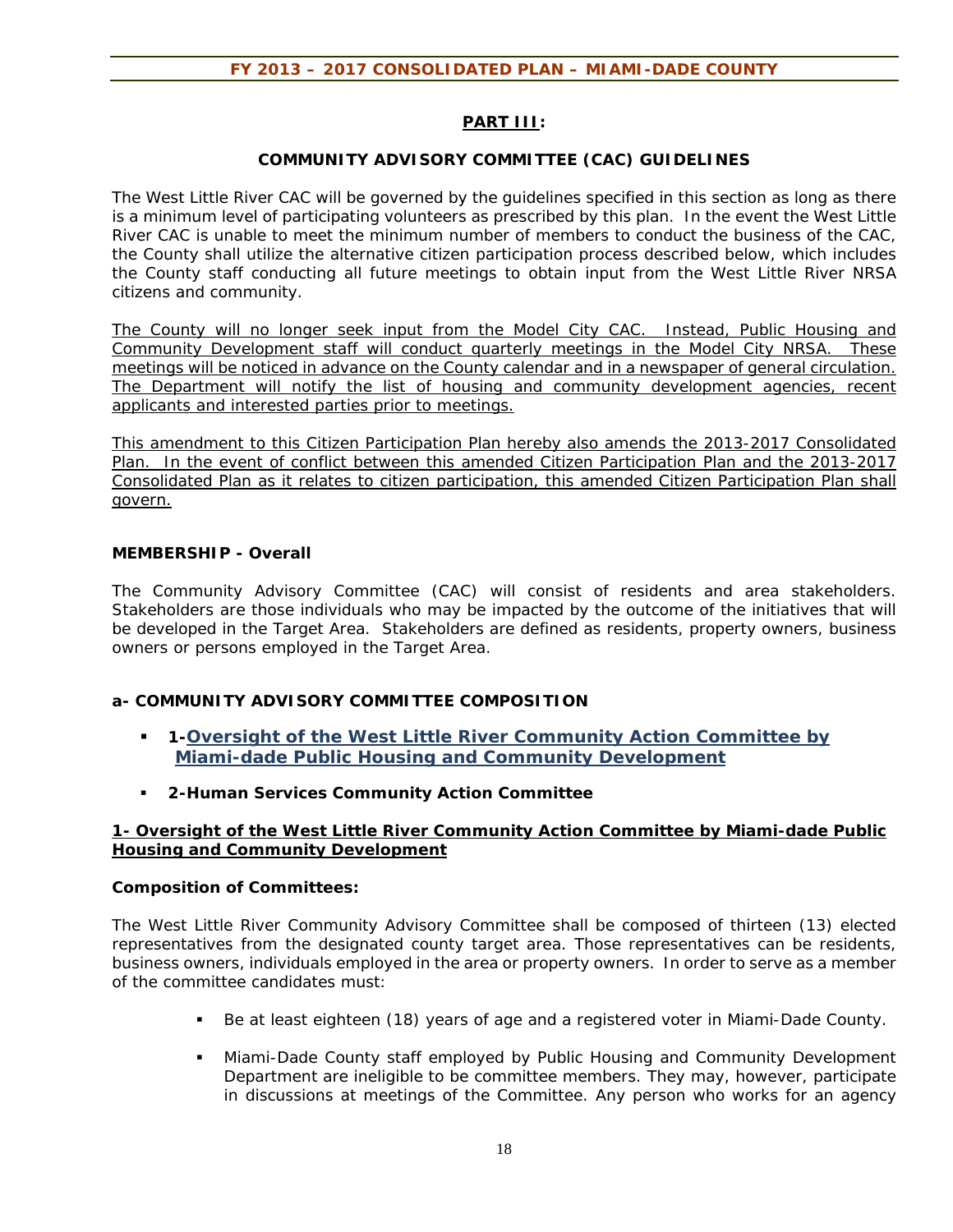that receives funds from Public Housing and Community Development Department may serve as a member of the Committee but must adhere to rules of conflict of interest.

#### **General Responsibilities of Members and Officers**

Members are expected to:

- Support the missions of the Public Housing and Community Development Department;
- Solicit input from the community at large;
- Attend meetings regularly; and
- Represent the views of the majority of the residents of the area.

### **Officers: West Little River Community Advisory Committee**

The West Little River will have four members who will serve as officers. The officers will consist of the Chairperson, Vice Chair, Secretary and Parliamentarian. The officers will select from among the entire committee.

- **Chairperson** The Chairperson will preside at all Committee meetings. They will provide subcommittees the opportunity to form and present their recommendations to the membership for action, will reflect action approved by the full membership rather than action of individual members and will assist the staff in the preparation of agendas;
- **Vice-Chairperson** The Vice-Chairperson will, in the absence of the Chairperson, become Acting Chairperson of the committee with all the rights, privileges, and powers afforded to the Chairperson. In the case of a lack of attendance, resignation, recall or death of the Chairperson, the Vice-Chairperson will automatically become the Chairperson.
- **Secretary** The Secretary will be responsible for drafting Committee correspondence and recording all minutes and other records of the Committee. In the absence of the Chairperson and Vice-Chairperson, the Secretary will temporarily assume the duties of Chairperson. In the case of a lack of attendance, resignation, recall or death of the Vice-Chairperson, the Secretary will automatically become the Vice-Chairperson. In the case of a lack of attendance, resignation, recall or death of the Secretary, the Committee will nominate and elect a new Secretary by secret ballot at a regularly scheduled meeting.
- **Parliamentarian** The Parliamentarian's responsibility is to ensure that the meeting is conducted in a respectful manner and in accordance with Robert's Rules of Order Revised. In the case of a lack of attendance, resignation, recall or death of the Parliamentarian, the Committee will nominate and elect a new Parliamentarian by secret ballot at a regularly scheduled meeting

### Term of office-

Members and Officers of the West Little River Community Advisory Committee will be elected for three (3) year terms.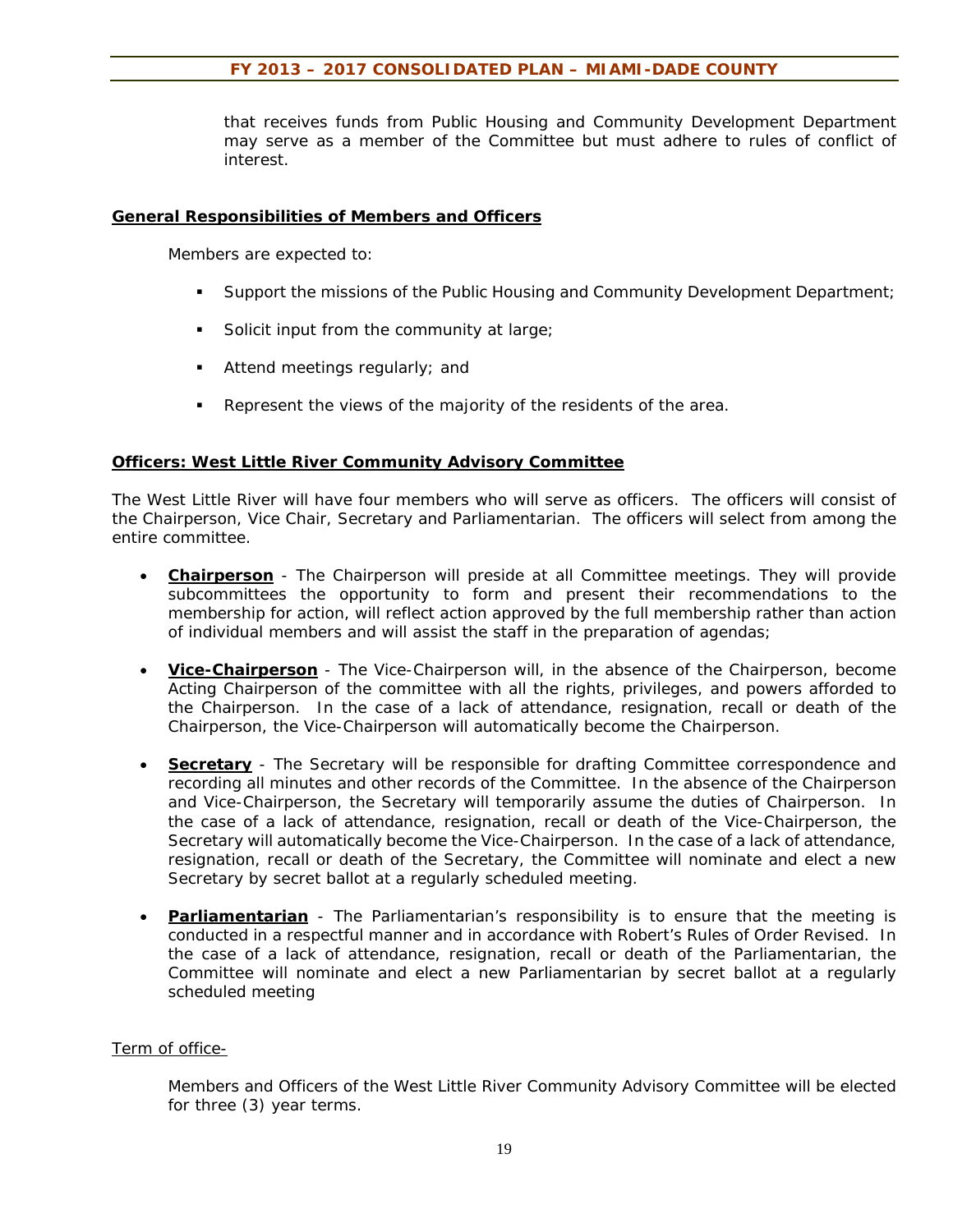Vacancies-

A vacancy on the Committee will be determined to exist under the following conditions:

- Absence from three (3) consecutive meetings without proper notification.
- **Recall or removal in accordance with the Citizen Participation Guidelines.**
- Upon resignation.

If a vacancy occurs on the Public Housing and Community Development Department Community Advisory Committee(s), the replacement will be filled by special election.

#### **Eligibility for Members and Officers**

All candidates for membership must submit documentation supporting their qualifications to serve on the Community Advisory Committee. Additionally, each candidate must have current documentation, which consists of a photo identification issued by a governmental agency as proof of identity. Depending on which eligibility category you are registering under, you will need to submit one of the following:

**Resident** 

Residents who wish to serve as a Member or an Officer must submit proof of residency within the West Little River Target Area/NRSA. Proof of residency may include:

- A current utility bill with the candidate's name at an address within the Target Area;
- Deeds, mortgages or homestead exemption documentation with the candidate's name and an address within the Target Area/; or
- Official correspondence from a governmental agency indicating the candidate's name and an address within the Target Area.
- **Property Ownership**

**Property owners who wish to serve as a Member must submit property records** consisting of deeds, mortgages and/or mortgage payment documentation with the owners name and address showing ownership and proof that the property in question is located within the Target Area.

Business Ownership

Business owners who wish to serve as a Member must submit documentation consisting of corporate records and evidence that the business is located within the Target Area.

 Employment in the West Little River Target Area/NRSA Employees in the West Little River Target Area/NRSA who wish to serve as a Member must submit a letter or documentation from the employer stating that the candidate's work location is within the boundaries of the West Little River Target Area/NRSA.

#### **MEMBER AND OFFICER ELIGIBILITY QUALIFICATION AFFIDAVIT**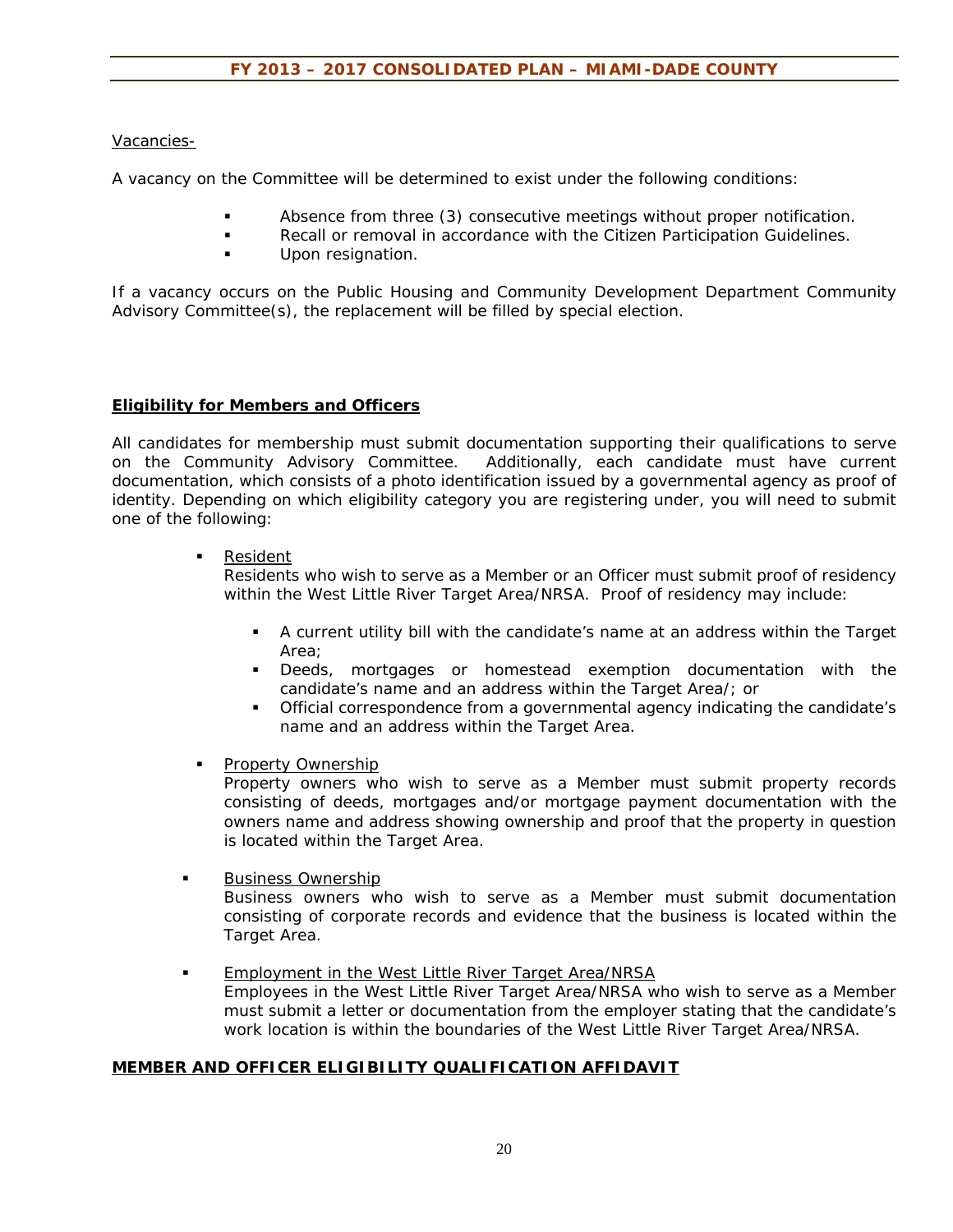All candidates for the West Little River Community Advisory Committee member positions are required to complete the Eligibility Qualification Affidavit (see Attachment A) attesting that they have fulfilled the qualifying criteria and are eligible to serve as a Member. This Affidavit will also serve as temporary proof of eligibility for individuals wishing to seek membership on the Committee who are unable to provide the documentation cited above at the time of registration for candidacy. Completion of the Eligibility Qualification Affidavit will allow an individual to seek membership, pending validation of the information by Miami-Dade County staff.

This Affidavit must be filed with the Director of the Public Housing and Community Development Department or their Designee. Staff will have a period of up to 30 days to review the information. If upon review the Miami-Dade County staff finds that the information attested to in the Eligibility Qualification Affidavit is false or unsubstantiated, this may result in immediate removal from the Member position on the Committee.

#### **DUTIES AND RESPONSIBILITIES OF STAFF**

Public Housing and Community Development staff will provide notices of all West Little River Community Advisory Committee meetings and meeting agendas to each Committee member in writing at least five (5) working days in advance of the meeting. Notices and agendas may also be given to the local public media and posted in local Community Service Centers.

The Secretary of the Community Advisory Committee will be responsible for insuring that minutes of all Committee meetings are prepared and that all official request/actions/motions taken by the Community Advisory Committee are included. Minutes will be sent to the Public Housing and Community Development Department within 4 days of the meeting for review. Minutes will be forwarded to all members prior to the next scheduled meeting and available for public inspection upon request.

In communities where there are numerous non-English speaking residents, meeting notices, agendas and summaries of minutes will be provided in the language(s) represented in the communities. Appropriate interpreters will be available during meetings, if possible. At least once a year, a training session for Community Advisory Committee members will be held by a The Public Housing and Community Development Department or other County entities. The areas of training will include: Policies and Guidelines, Community Advocacy, Leadership Development, Conflicts of Interest, Ethics, and Project Planning and Evaluating.

### **DUTIES, RIGHTS AND RESPONSIBILITIES OF MEMBERSHIP**

There are certain duties, rights and responsibilities that all members of the Community Advisory Committee must observe. There are also restrictions that govern the activities of Advisory Committee members. They are as follows:

#### **QUORUM ADVISORY COMMITTEE(S)**

The Quorum required for any meeting of the West Little River Community Advisory Committee shall be fifty percent (50%) plus one of the current members.

#### **PARTICIPATION**

Participation at Community Advisory Committee meetings, excluding voting, will be open to all interested persons. Voting, however, will be restricted to the members of the Community Advisory Committee. Each Committee member will have one vote. Voting by proxy or absentee ballot will not be permitted. Provided a quorum is present, a simple majority of those voting will be sufficient to take to take action on those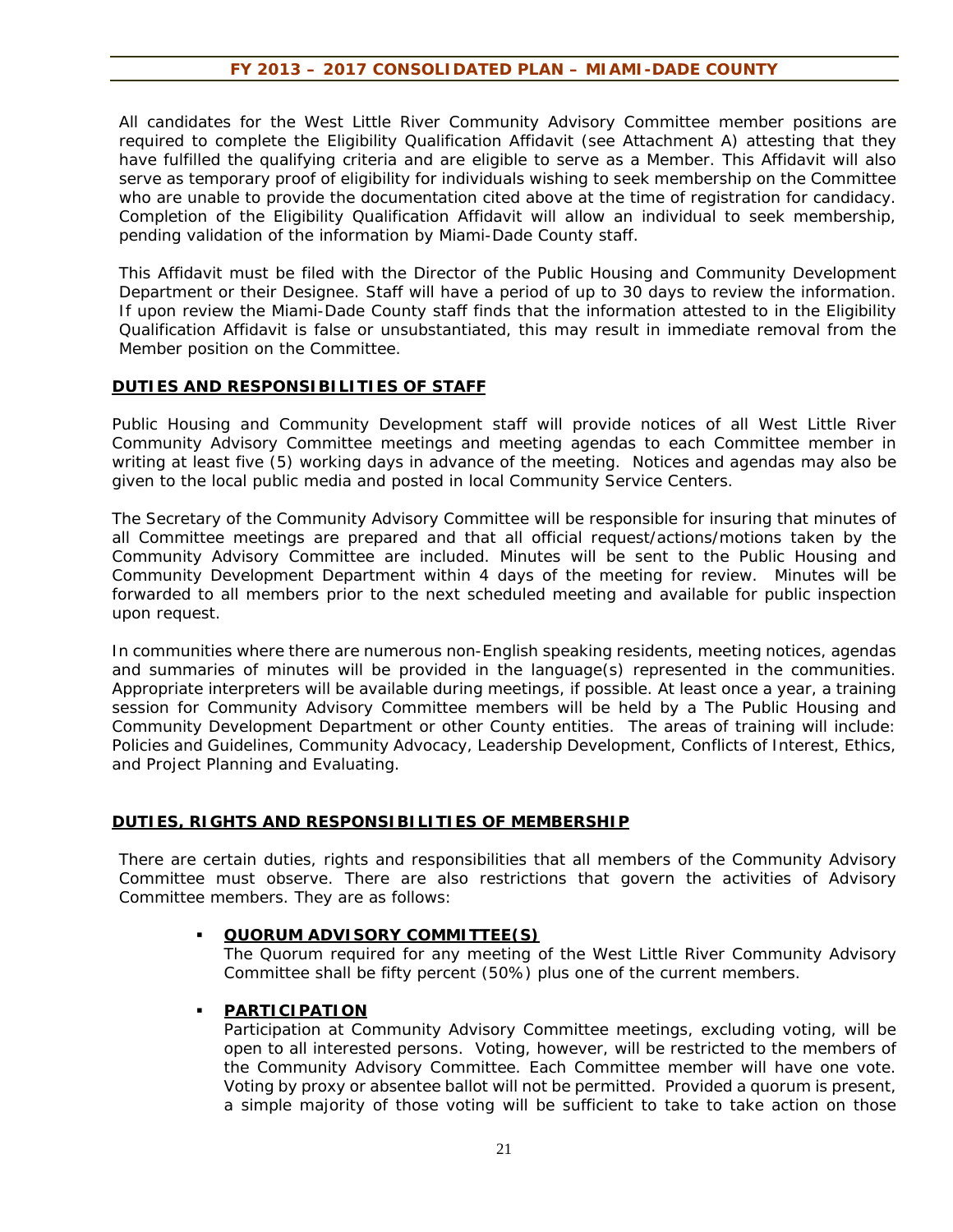issues that are in support of the missions of the Department of Public Housing and Community Development.

#### **OBJECTIVES OF THE COMMUNITY ADVISORY COMMITTEE**

It will be the responsibility of the Community Advisory Committee to initiate and to assume a leadership role in the Target Area in order to address the following objectives:

- **Support the missions of the Public Housing and Community Development** Department.
- **Conduct Target Area/NRSA meetings.**
- **Involve all persons who have an interest in the Target Area/NRSAs.**
- Make people aware of Target Area conditions and encourage the improvements of those conditions.
- Identify problems and issues in the Target Areas/NRSAs.
- Identify alternative projects.
- Facilitate two-way communication with government representatives and Target Area residents.
- Recommend priorities within the purview of the Department.
- Provide an opportunity for the discussion of Target Area problems and related issues.
- Review the progress of Target Area activities

### **DISCLOSURE**

All Community Advisory Committee members are required to disclose any affiliations they have with any agency that may have business before the Community Advisory Committee. Upon election, at the first meeting, each member shall disclose, for the record, these affiliations. In the event, the member becomes affiliated with an agency during his/her tenure, after the first meeting, this must be disclosed at the next scheduled meeting.

#### **ORDER OF BUSINESS**

The order of business for Committee meetings may constitute the following:

- **Acceptance of Agenda**
- **Minutes of Preceding Meeting**
- Reports of Officers
- Reports of Subcommittees
- Reports of Staff
- **Unfinished Business**
- New Business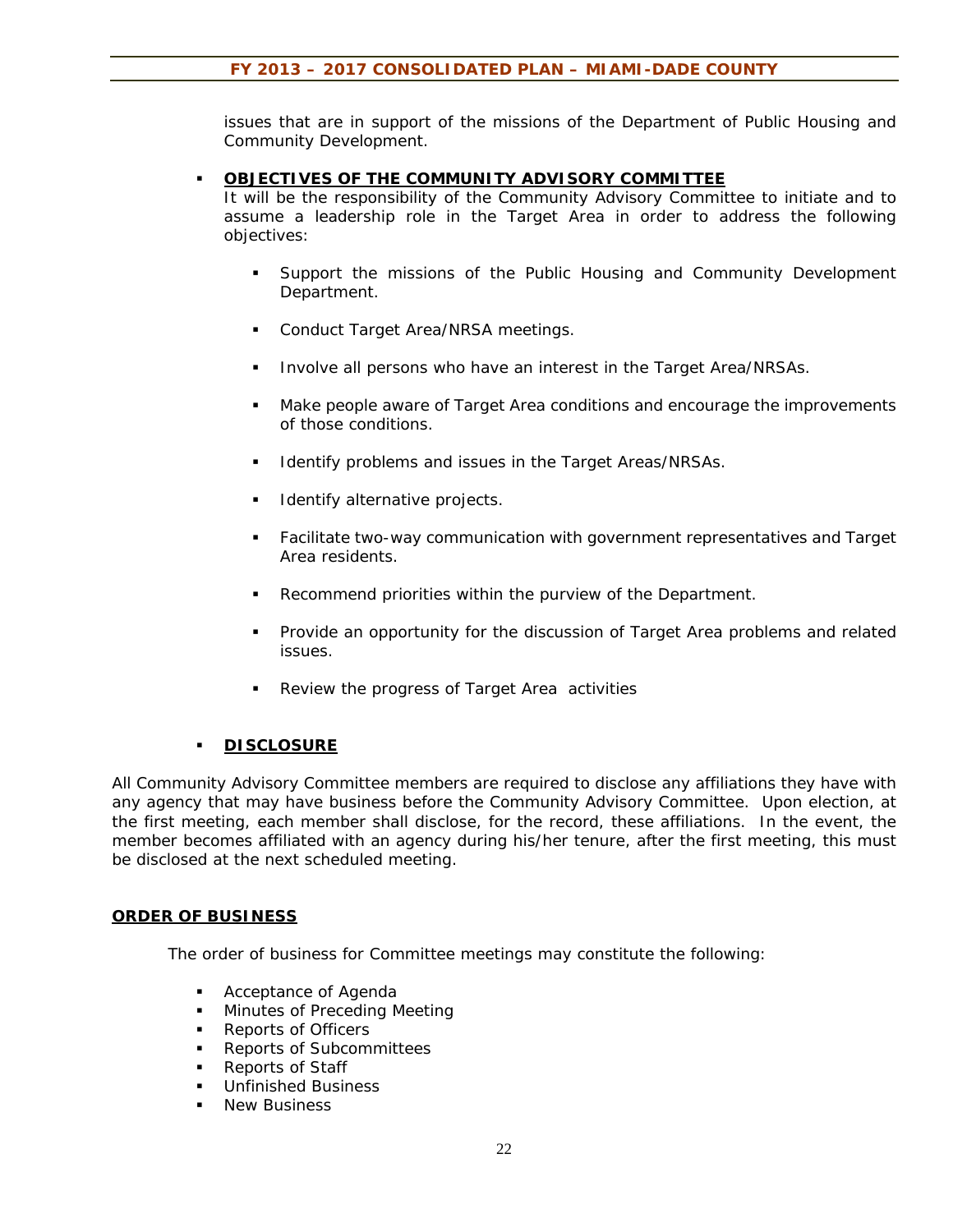- **Announcements**
- Adjournment

### **SPECIAL MEETINGS**

Special meetings may be held under the following conditions:

- When requested at a regular meeting by a majority vote of the members present.
- When requested in writing by one-third of the members of the Committee.
- **When called by Miami-Dade County staff.**

#### **DUTIES OF THE COMMUNITY ADVISORY COMMITTEE**

In pursuit of the objectives indicated above, the Community Advisory Committee will:

- Convene to establish the regular meeting time and schedule of the Community Advisory Committee that will allow for maximum citizen participation.
	- Hold all meetings in a facility, which is accessible and amenable to community residents.
	- Assist in providing sufficient notice of meetings to community residents.
	- Establish subcommittees consisting of members and non-members as necessary and appropriate.
	- Review and take official action on sub-committee reports.
	- Make every effort to address and resolve Target Area concerns within the Target Area prior to being referred to the departmental level. Only matters approved by the majority vote of the members present can be referred to any other level.
- The Community Advisory Committee participates in program planning, monitoring, and evaluation of activities and programs within its community. In performance of this duty the Community Advisory Committee will:
	- Provide an opportunity for residents to identify needs or problems in their community as they relate to Departments missions.
	- Encourage residents to propose viable solutions to identified needs and problems in their community as they relate to Departments missions.
	- Elicit the recommendation and set program or neighborhood priorities from the Target Area residents.
	- Review progress of activities within the Target Area.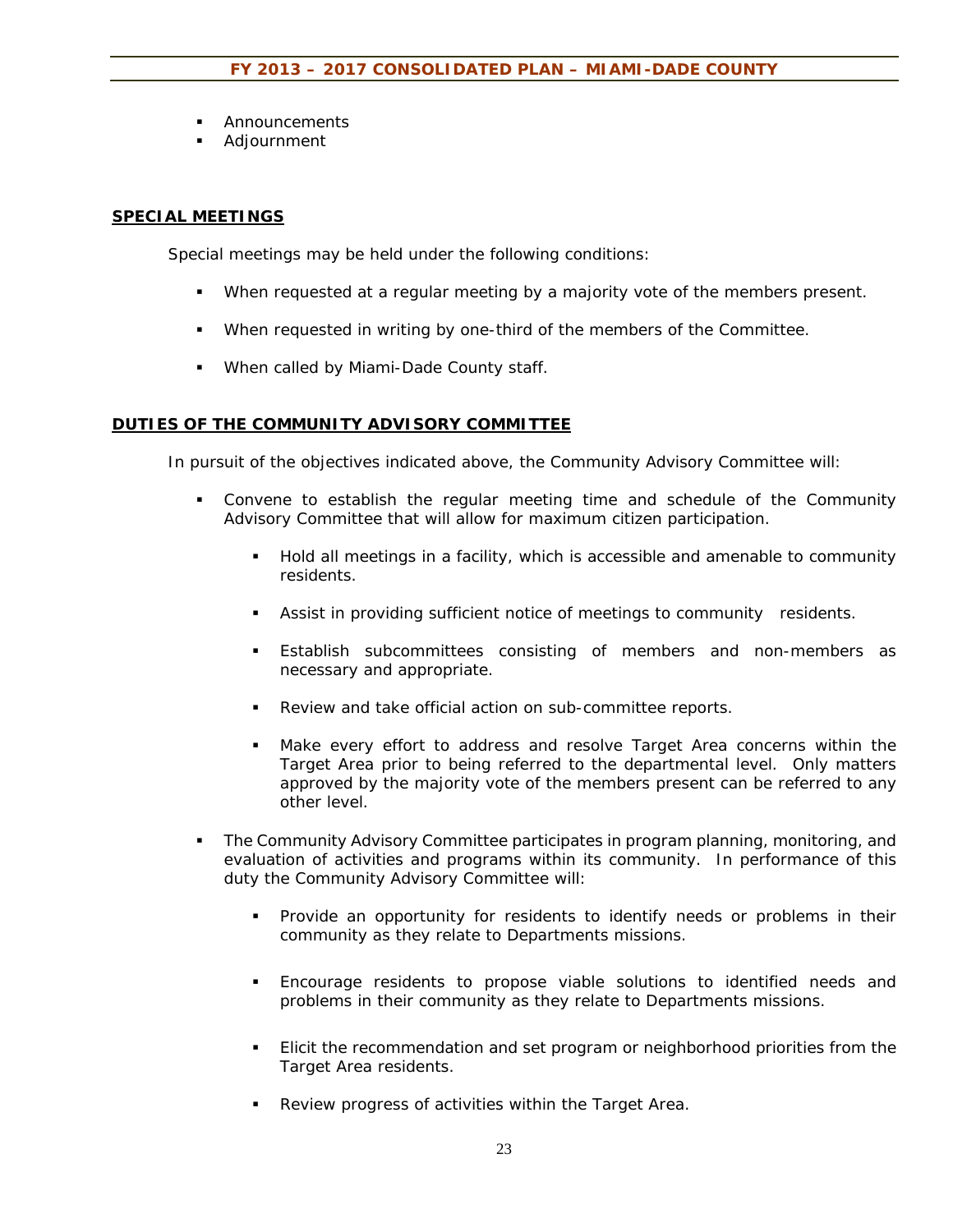Enhance community input in planning Section 3 Programs and compliance activities and increase community participation in Section 3 economic activities geared toward Section 3 residents and businesses by placing Section 3 items on monthly meeting agendas for discussion.

### **V**. **RESTRICTIONS ON ADVISORY COMMITTEE MEMBERS**

No Advisory Committee member shall have the authority to change actions as voted upon by the Community Advisory Committee as a whole; all recommendations submitted will reflect the vote of the majority. No Advisory Committee member may represent themselves as a spokesperson for the Public Housing and Community Development Advisory Committee on ideas, issues or proposals, unless it has been pre-approved and authorized by the Community Advisory Committee as a whole. Nor may any Advisory Committee member appear before official public bodies, as a representative of the Community Advisory Committee (i.e. County Commission, City Commission, School Board, etc.) unless authorization to represent the Community Advisory Committee has been voted upon by a majority of the Community Advisory Committee. Any willful violation of the provisions of this section by a member of the Community Advisory Committee will be grounds for recall.

### **W**. **CONFLICT OF INTEREST**

Any member who holds a board position or is employed by any agency receiving funds from CAHSD or PHCD shall be able to retain or run for a position on a Community Advisory Committee as long as the following conditions are adhered to:

 A member must recuse him/herself and physically leave the room while any discussion arises that involves funding decisions related to that agency or any discussion about that agency in general.

 The records of the meeting must reflect the above-required actions of the member. A Community Advisory Committee member whose immediate family (defined as a spouse, parent and/or children of the person involved) receives a financial benefit or serves as a Board member of an organization that may benefit as a result of action before that Advisory Committee will make known that interest and must refrain from voting and follow the process for recusing him/herself from the meeting.

The Community Advisory Committee's Chairperson, shall inform the Public Housing and Community Development Department, should any committee member be found to have violated of the conflict of interest policy. In the event the Chairperson is the member who has violated the policy, the next highest-ranking Committee member shall inform the Department. The Department and the Community Advisory Committee's Chairperson will act in concert regarding the removal of the member found to have a violation of the conflict of interest policy.

#### **2- Community Action and Human Services Department (CAHSD) Community Advisory Committees**

### **Types of Membership of the Community Action and Human Services Community Advisory Committee (CAHSD CAC)**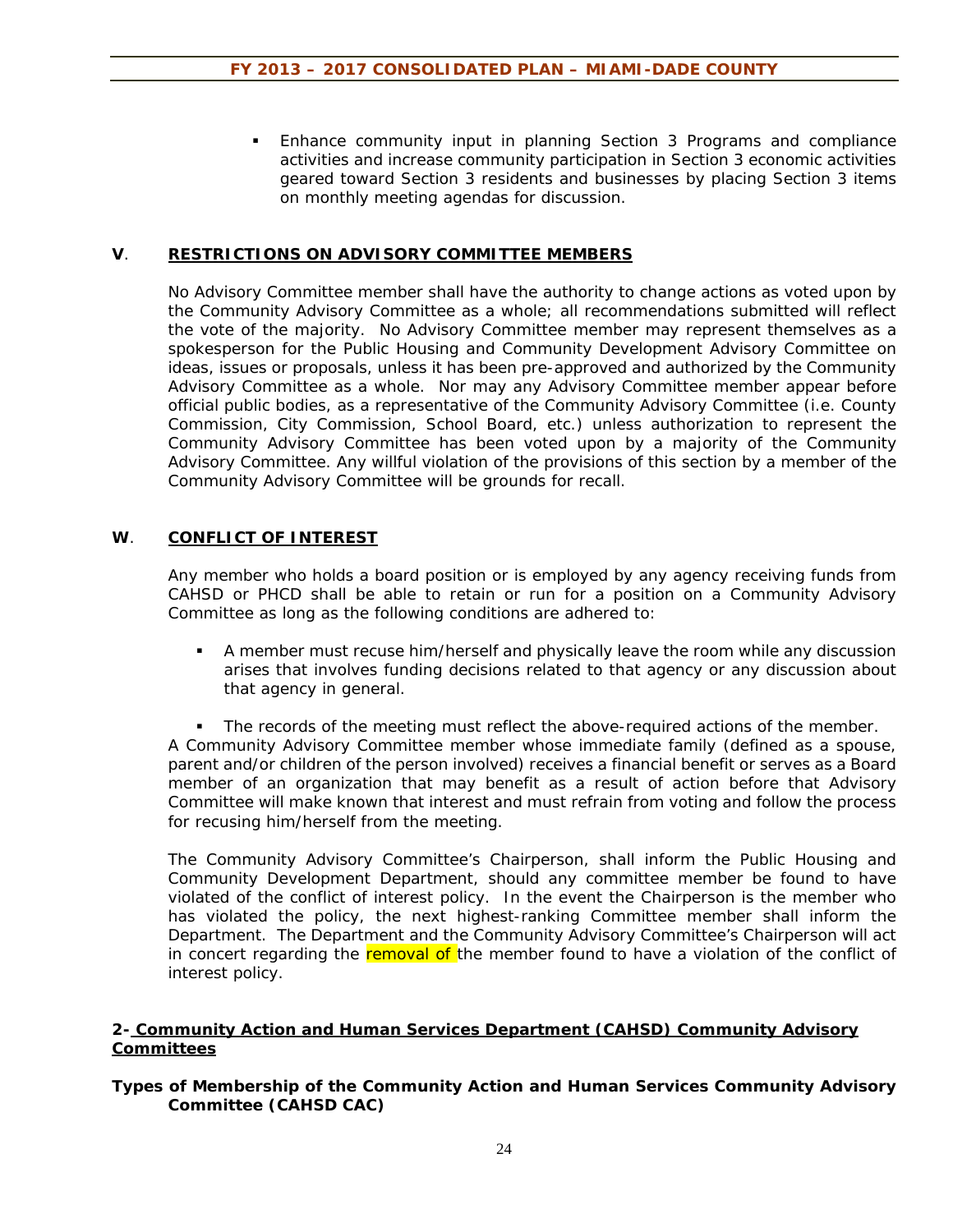There are two types of membership in the CAHSD Community Advisory Committee, Member and Officer.

**MEMBERS** 

- A Member of the Community Advisory Committee must be a stakeholder in the Target Area.
- The Community Action and Human Services (CAHSD) Community Advisory Committee will consist of thirteen (13) members. Members must be residents, property owners, business owners, or employed in the Target Area.
- Miami-Dade County staff employed by PHCD or CAHSD are ineligible to be Community Advisory Committee members. They may, however, participate in discussions at meetings of the Committee. Any person who works for an agency that receives funds from PHCD/CAHSD may serve as a member of the Community Advisory Committee but must adhere to rules of conflict of interest.
- Members must be residents, property owners, business owners, or employed in the Target Area.
- Miami-Dade County staff employed by PHCD or CAHSD are ineligible to be Community Advisory Committee members. They may, however, participate in discussions at meetings of the Committee. Any person who works for an agency that receives funds from PHCD/CAHSD may serve as a member of the Community Advisory Committee but must adhere to rules of conflict of interest.
- $\bullet$  The committee may consider using one (1) parent of a child currently enrolled in Head Start/Early Head Start who will represent Head Start and one (1) young adult representative (age 18 – 25). However, this is not a requirement.

### **OFFICERS: CAHSD Community Advisory Committee**

The elected Members will select from among themselves, the Officers of the CAHSD Community Advisory Committee. Officers of the Community Advisory Committee will include:

- **Chairperson** The Chairperson will preside at all Committee meetings. They will provide subcommittees the opportunity to form and present their recommendations to the membership for action, will reflect action approved by the full membership rather than action of individual members and will assist the staff in the preparation of agendas;
- **Vice-Chairperson** The Vice-Chairperson will, in the absence of the Chairperson, become Acting Chairperson of the committee with all the rights, privileges, and powers afforded to the Chairperson. In the case of a lack of attendance, resignation, recall or death of the Chairperson, the Vice-Chairperson will automatically become the Chairperson.
- **Secretary** The Secretary will be responsible for drafting Committee correspondence and recording all minutes and other records of the Committee. In the absence of the Chairperson and Vice-Chairperson, the Secretary will temporarily assume the duties of Chairperson. In the case of a lack of attendance, resignation, recall or death of the Vice-Chairperson, the Secretary will automatically become the Vice-Chairperson. In the case of a lack of attendance, resignation, recall or death of the Secretary, the Committee will nominate and elect a new Secretary by secret ballot at a regularly scheduled meeting.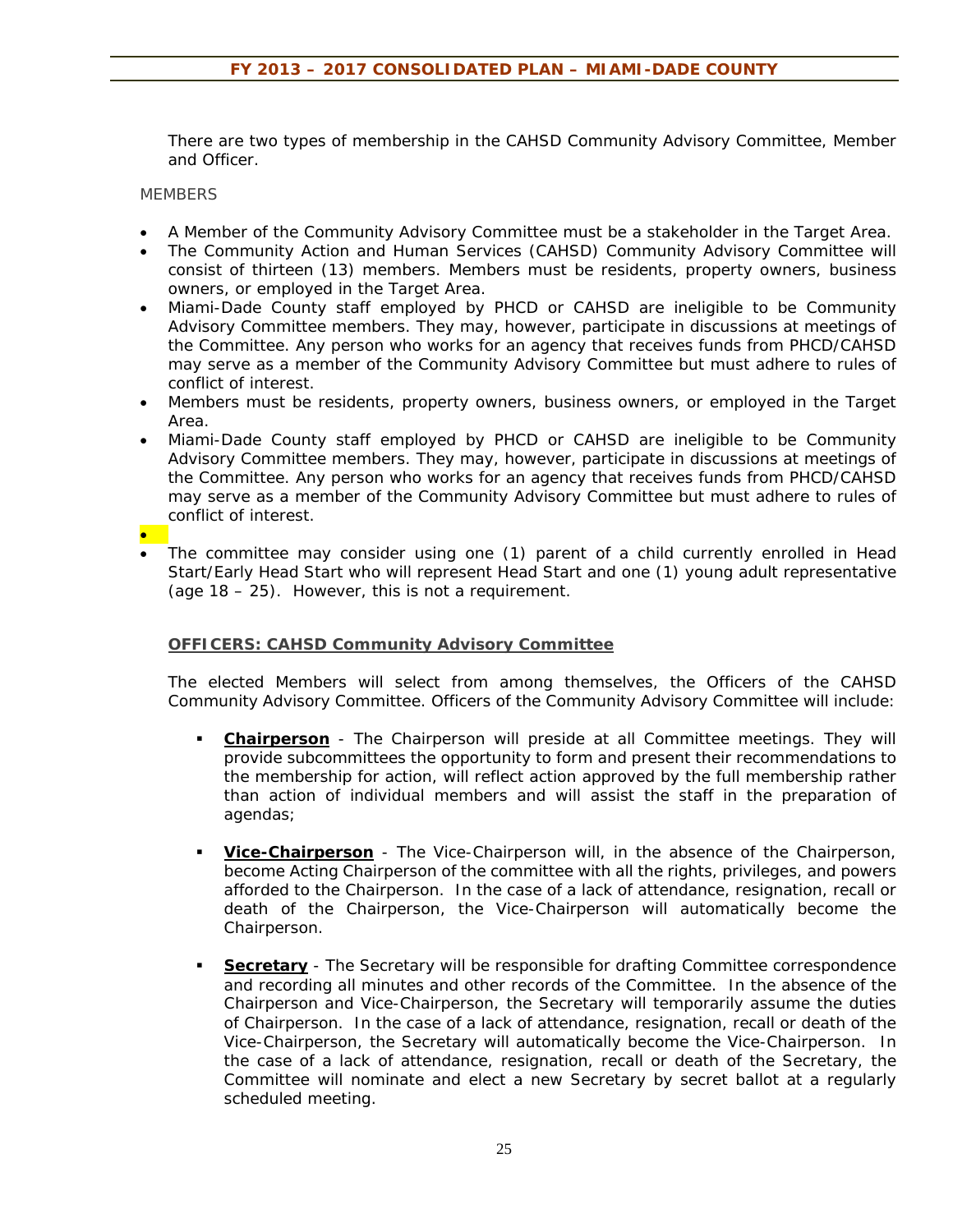- **Parliamentarian** The Parliamentarian's responsibility is to ensure that the meeting is conducted in a respectful manner and in accordance with Robert's Rules of Order Revised. In the case of a lack of attendance, resignation, recall or death of the Parliamentarian, the Committee will nominate and elect a new Parliamentarian by secret ballot at a regularly scheduled meeting
- **Community Action Board Representative -** The Committee's representative to the Community Action Board (CAB) will serve as a liaison between the CAHSD Community Advisory Committee (CAHSD CAC) and the Board (CAB). They will be responsible for attending all Board Meetings, reporting to the Committee (CAHSD CAC) all Board actions that might affect and/or be beneficial to their target area, bringing to the Board (CAB) concerns and recommendations from the Community Advisory Committee (CAHSD CAC), and assuming an advocacy position on behalf of their target area in Board decisions. The Community Action Board Representative must reside in the target area that they represent. In case of a lack of attendance at CAHSD Community Advisory Committee and/or Community Advisory Board (CAB) meetings, resignation, recall or death of the Community Action Board Representative, the Committee will nominate and elect a new Community Action Board Representative by secret ballot at a regularly scheduled meeting.

# Term of office-

Members and Officers of the PHCD Community Advisory Committee will be elected for three (3) year terms.

# Vacancies-

A vacancy on the Committee will be determined to exist under the following conditions:

- Absence from three (3) consecutive meetings without proper notification.
- Recall or removal in accordance with the Citizen Participation Guidelines.
- Upon resignation.

Attendance will be verified by a sign-in sheet. Only communication with CAHSD or PHCD staff in advance of the meeting will be accepted as "proper notification" for an excused absence. An excused absence includes, sickness, travel, family emergency, or significant commitments, such as work related commitments. At the subsequent Committee meeting the CAC will consider and vote whether to approve the request for the excused absence.

If a member has two (2) unexcused absences within a calendar year, a warning letter will be sent from the Chair of the CAC to the member. When a member attains three (3) unexcused absences within a calendar year, a letter will be sent to the member from the Chair of the Committee indicating that they are no longer on the CAC at which point the Committee may take a vote to remove the Board member. If the member is not present at any of the aforementioned Committee meetings, the Committee may request for a County staff to send the letter(s) to the member.

When for any reason, a vacancy occurs on the CAHSD Community Advisory Committee, the CAC will nominate and elect a new member by secret ballot at a regularly scheduled meeting.

### GENERAL RESPONSIBILITIES OF MEMBERS AND OFFICERS of the CAHSD CAC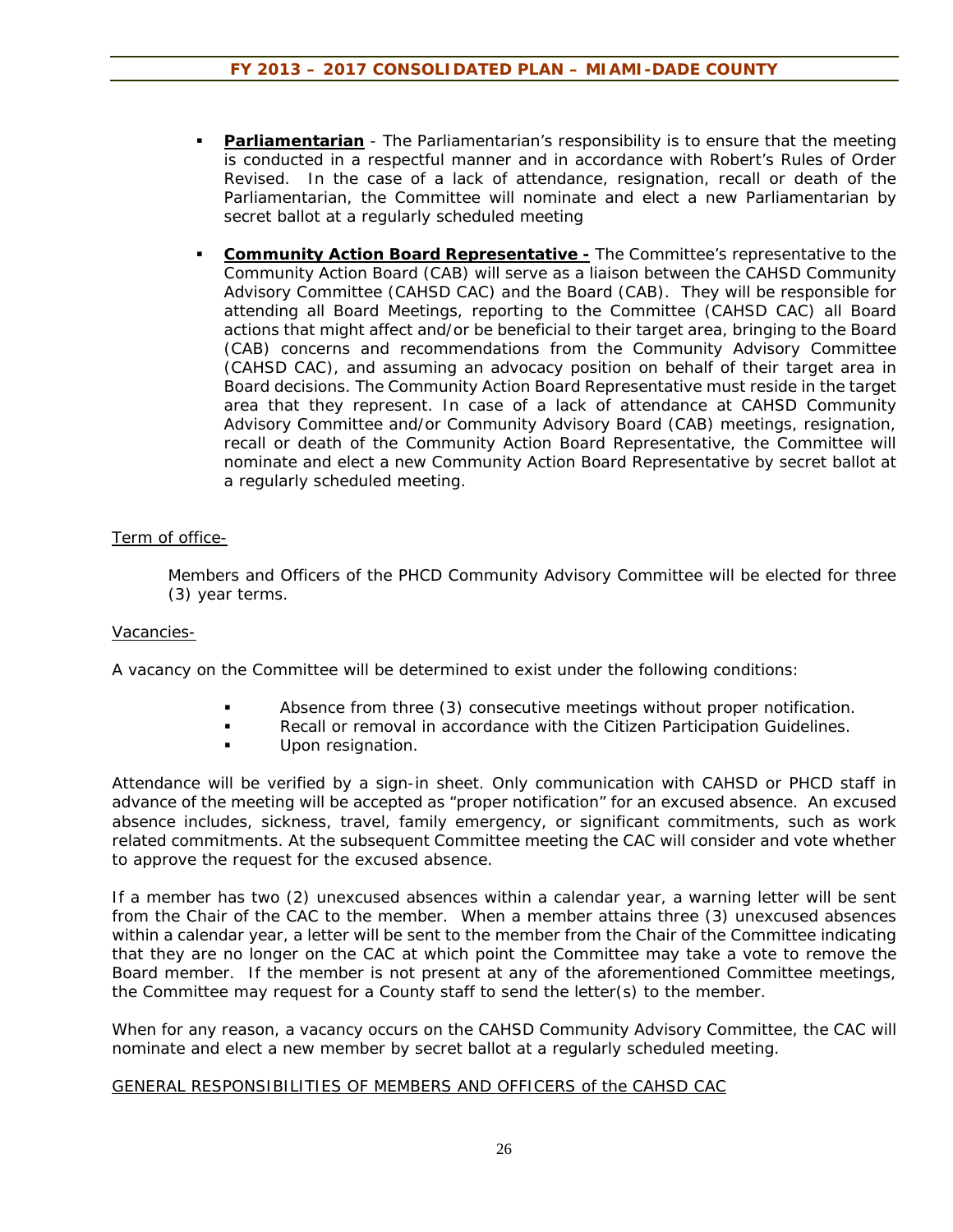Members and Officers are expected to:

- Support the missions of the Community Action and Human Services (CAHSD) Department;
- Solicit input from the community at large;
- Attend meetings regularly; and
- Solely represent the views of the majority of the residents of the area.

### ELIGIBILITY FOR MEMBER AND OFFICER

All candidates for membership must submit documentation supporting their qualifications to serve on the Community Advisory Committee. Additionally, each candidate must have current documentation, which consists of a photo identification issued by a governmental agency as proof of identity. Depending on which eligibility category you are registering under, you will need to submit one of the following:

**Resident** 

Residents who wish to serve as a Member or an Officer must submit proof of residency within the Target Area. Proof of residency may include:

- A current utility bill with the candidate's name at an address within the Target Area;
- Deeds, mortgages or homestead exemption documentation with the candidate's name and an address within the Target Area/; or
- Official correspondence from a governmental agency indicating the candidate's name and an address within the Target Area.
- **Property Ownership**

Property owners who wish to serve as a Member must submit property records consisting of deeds, mortgages and/or mortgage payment documentation with the owners name and address showing ownership and proof that the property in question is located within the Target Area.

Business Ownership

Business owners who wish to serve as a Member must submit documentation consisting of corporate records and evidence that the business is located within the Target Area.

 Employment in Target Area Employees in the Target Area who wish to serve as a Member must submit a letter or documentation from the employer stating that the candidate's work location is within the boundaries of the Target Area.

### **MEMBER AND OFFICER ELIGIBILITY QUALIFICATION AFFIDAVIT**

All candidates for the Community Action and Human Services Community Advisory Committee member position are required to complete the Eligibility Qualification Affidavit (see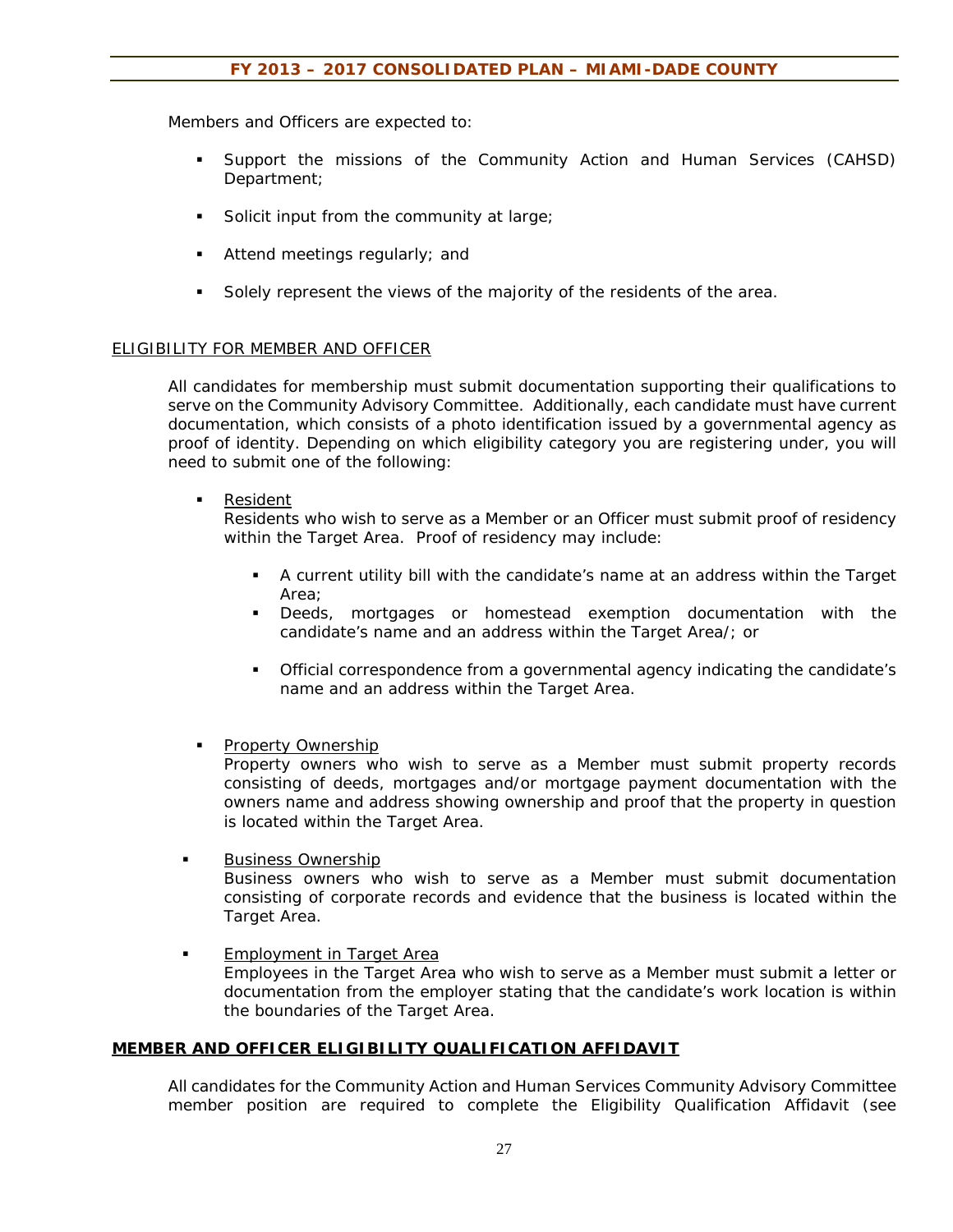Attachment A) attesting that they have fulfilled the qualifying criteria and are eligible to serve as a Member. This Affidavit will also serve as temporary proof of eligibility for individuals wishing to seek membership on the Community Action and Human Services Community Advisory Committee who are unable to provide the documentation cited above at the time of registration for candidacy. Completion of the Eligibility Qualification Affidavit will allow an individual to seek membership, pending validation of the information by Miami-Dade County staff. This Affidavit must be filed with the Executive Director of the Community Action and Human Services Department or their Designee. Staff will have a period of up to 30 days to review the information. If upon review the Committee or Miami-Dade County staff finds that the information attested to in the Eligibility Qualification Affidavit is false or unsubstantiated, this may result in immediate removal from the Member position on the Committee.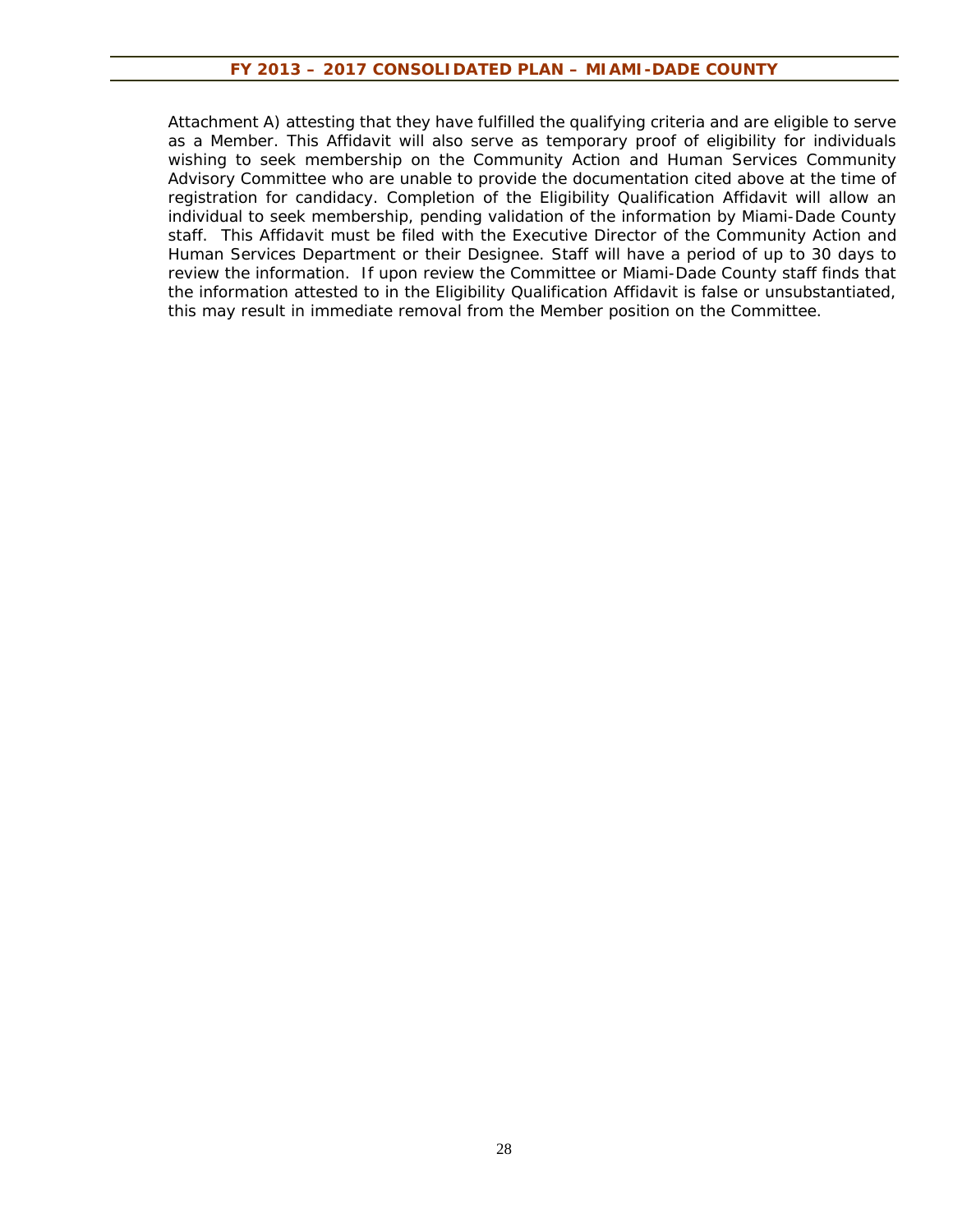## **PART IV***:*

#### **RULES AND PROCEDURES GOVERNING THE VOTER REGISTRATION AND ELECTION PROCESS**

### **ELECTION ORIENTATION PUBLIC MEETING**

In order to familiarize residents and stakeholders with the election process, staff will conduct an Election Orientation Public Meeting within each Target Area. It is a requirement that at these meetings a minimum of 15 of the respective Target Area residents and/or stakeholders be present. In the event that the resident attendance requirement is not met, another Election Orientation Public Meeting shall be automatically scheduled. If, at the second Election Orientation Public Meeting, the resident attendance requirement has still not been met the presiding Community Advisory Committee will remain in office until the next election cycle.

Notification of the Election Orientation Public Meetings will be made 10 days in advance and will include the date, time, location and the purpose of the meetings. Public Notification regarding the Election Orientation Public Meetings will occur using various methods of communication (i.e. newspaper, flyer, radio and email) to ensure inclusion and facilitate maximum participation from the impacted neighborhood. At these meetings, staff will explain to the participants the voting registration, candidate qualifications and the election process for the Community Advisory Committees.The Election Guidelines and Procedures will be provided to individuals registering for candidacy during and after the Election Orientation Public Meeting. Community Action and Human Services Department/Public Housing and Community Development Department Election Staff will also provide a schedule of office hours for the following activities:

- Registration for candidates and voters;
- **Submission of poll watcher designation**

# **ELECTION DATE**

The date and location of the election will be set by Miami-Dade County staff at the Election Orientation Public Meeting and will be scheduled within a period of no earlier than ten (10) and no later than twenty (20) working days after the Election Orientation Public Meeting.

### **REGISTRATION FOR CANDIDACY**

All candidates seeking a position as a Community Advisory Committee Member must meet eligibility criteria. Registration for all candidates and voters will begin at the Election Orientation Public Meeting and will last for a period of five (5) working days. All candidates must be pre-registered to appear on the ballot and be considered for election. No write-in candidates will be accepted.

### **CANDIDATE NOTIFICATION**

After the closing of the registration period, CAHSD/PHCD Election Staff will: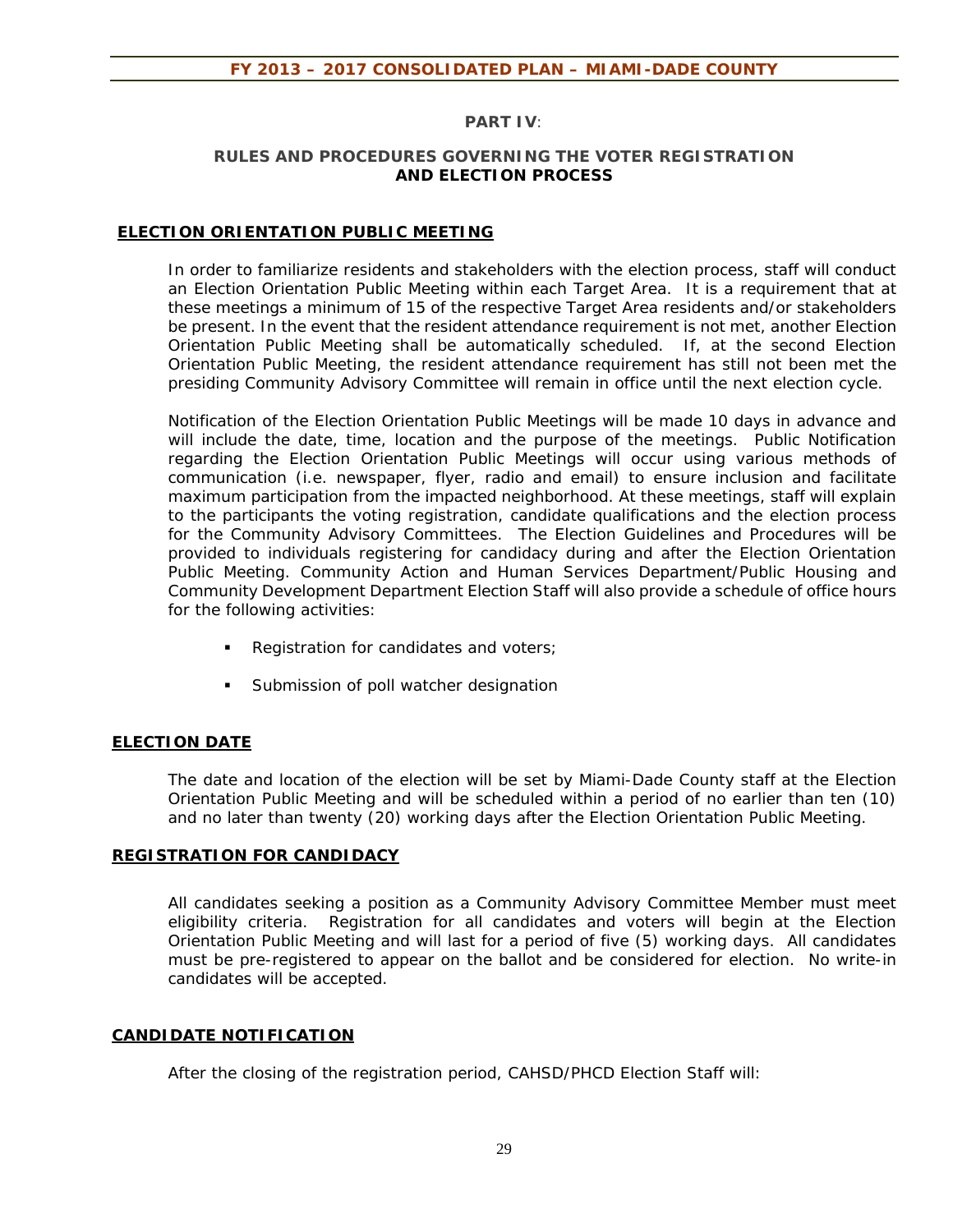- Notify candidates of their eligibility within five (5) working days following the close of the registration period.
- Upon request, provide a list of candidates who have (to date) registered to be placed on the ballot.

# **TARGET AREA VOTERS**

Participation in the Target Area elections will allow community residents and stakeholders the opportunity to contribute to a process that provides input on projects and issues that affect the social and economic wellbeing of their Target Area. This section will inform residents and stakeholders on how to qualify and register to vote in their area elections.

### **VOTER ELIGIBILITY**

Community Advisory Committee Members are elected by individuals who have been verified to be eligible voters in the Target Area Community Advisory Committee election. Only those individuals who have been verified, and deemed qualified will be eligible to vote. Each voter in the Community Advisory Committee (CAC) elections must be at least 18 years of age and must be either a resident, property owner, business owner or employed in the Target Area. Other types of individuals that are eligible to vote are outlined in the appropriate section in this document (Community Action and Human Services Department Committee Advisory Committee or the West Little River Committee Advisory Committee).

#### **VOTER QUALIFICATIONS**

In order to qualify as an eligible voter, a person will need to present a current photo identification issued by a government agency as proof of identity and one of the following:

**Resident** 

Residents who wish to vote must submit proof of residency within the Target Area. Proof of residency may include:

- A current utility bill with the candidate's name at an address within the Target Area;
- Deeds, mortgages or homestead exemption documentation with the candidate's name and an address within the Target Area; or
- Official correspondence from a governmental agency indicating the candidate's name and an address within the Target Area.
- **Property Ownership**

Property owners who wish to vote must submit property records consisting of deeds, mortgages and/or mortgage payment documentation with the owners name and address showing ownership and proof that the property in question is located within the Target Area.

Business Ownership

Business owners who wish to vote must submit documentation consisting of corporate records and evidence that the business is located within the Target Area.

**Employment in Target Area**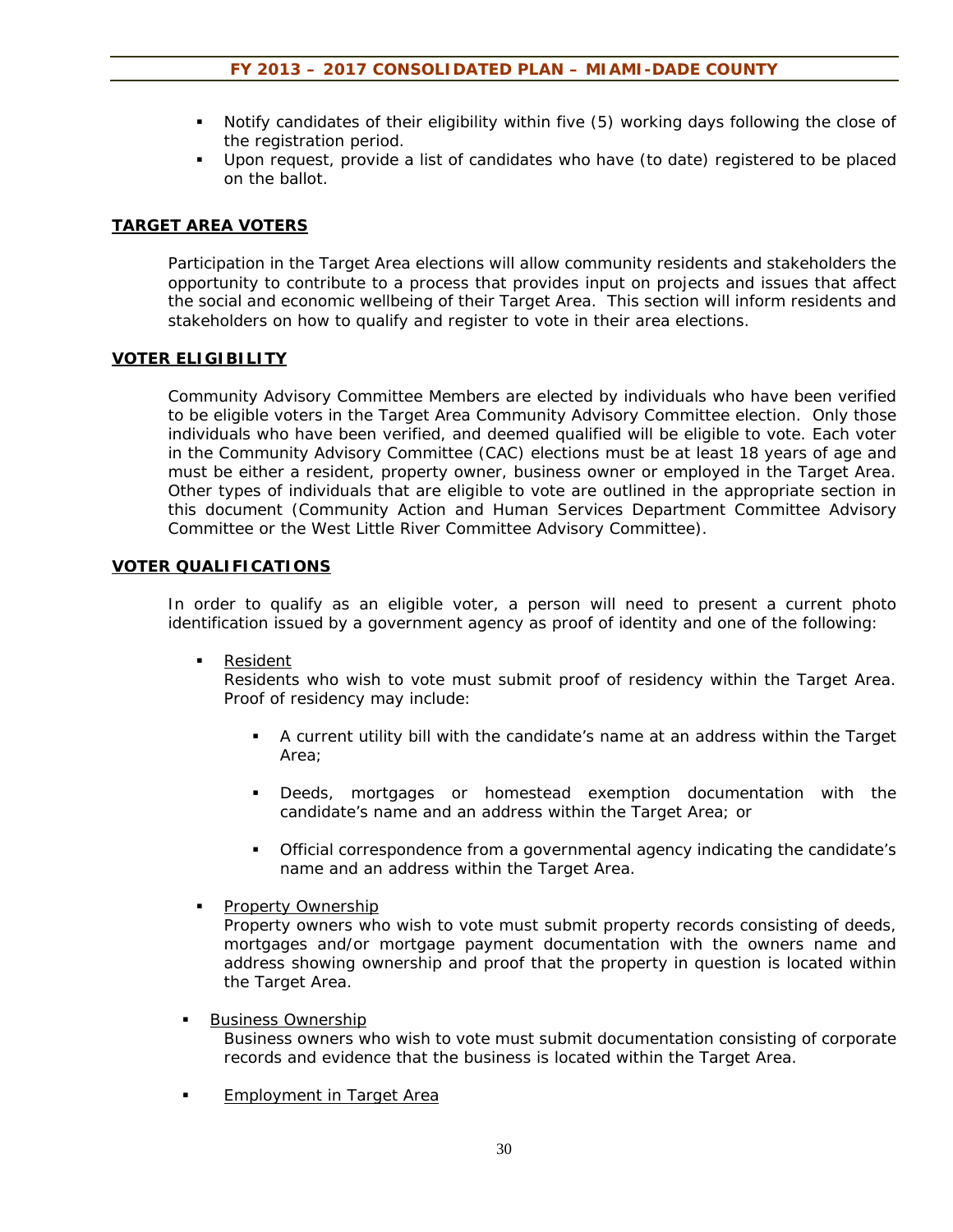Employees in the Target Area who vote must submit a letter or documentation from the employer stating that the voter's work location is within the boundaries of the Target Area.

#### **VOTER REGISTRATION**

Registration of voters will begin at the Election Orientation Public Meeting and will last for a period of five (5) working days. Voter registration must be done in person. During the voter registration period, those individuals wishing to vote in the Community Advisory Committee Election must register with Miami-Dade County staff at the Target Area office and complete a voter registration form (see Attachment B).

#### **Registration will not reopen on the day of election.**

At the end of the voter registration period, the Community Action and Human Services Department and the Public Housing and Community Development Department staff(s) will review the voter registration form and the supporting documents for accuracy. Staff will then do the following:

- Develop the roster of qualified voters;
- **Compile the registration forms of all qualified voters; and**
- **Provide the qualified voters list to Community Action And Human Services and the** Public Housing and Community Development Department Election Staff to use on election day.

#### **ELECTION PROCEDURES**

#### **West Little River:**

If there are more than thirteen (13) qualified candidates, an election will take place no earlier than ten (10) and no later than twenty (20) working days after the Election Orientation Public Meeting. If there are only thirteen (13) qualified candidates in the election, the candidates will be declared a winner without a formal election process. The PHCD Election Staff will send the roster of the candidates to the Director of the Department of Public Housing and Community Development or their designee for certification.

#### **Community Action and Human Services Department (CAHSD):**

If there are more than eleven (11) qualified candidates, an election will take place no earlier than ten (10) and no later than twenty (20) working days after the Election Orientation Public Meeting. If there are eleven (11) or less qualified candidates in the election, each candidate will be declared a winner without a formal election process. The Community Action and Human Services Department Election Staff will send the roster of the candidates to the Executive Director of the Community Action and Human Services Department or their designee for certification.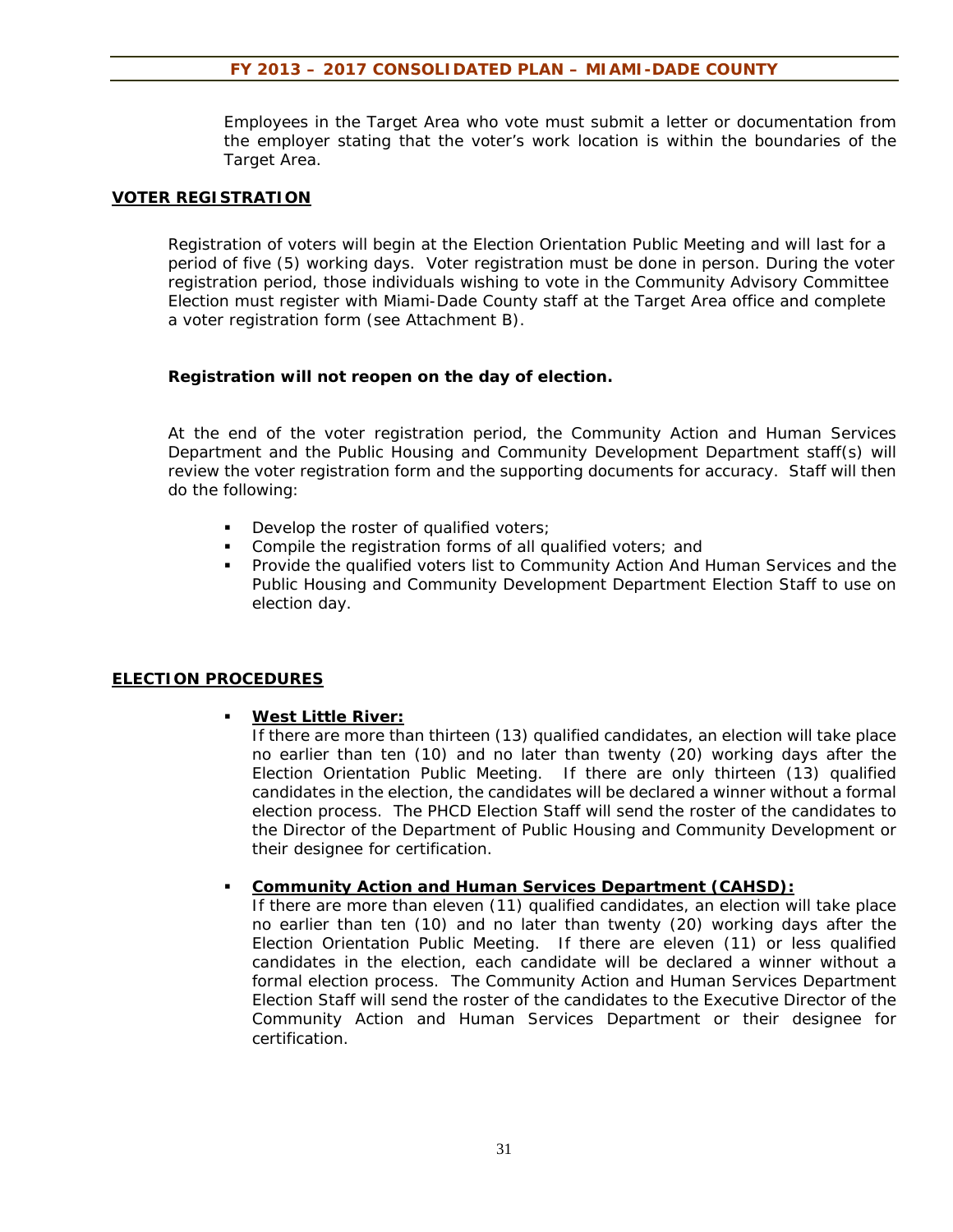#### **ELECTION PROCESS**

This section will address the procedures and process by which the election will be carried out in each Target Area. The Director of the Miami-Dade Community Action and Human Services Department and the Director of Public Housing and Community Development Department will appoint staff members to oversee the election process.

#### **POLLING HOURS**

Each polling place will be open on the day of election from 10 a.m.  $-7$  p.m. Voters will only be permitted in the polling place at the time that they are casting their vote. Individuals in line to vote in the election at 7 p.m. will be allowed to vote.

#### **PROCEDURES BEFORE POLLS OPEN:**

#### **Voting Booths**

Two voting booths will be provided in each Target Area polling place.

#### **Certification of the Ballot Box**

The ballot box will be inspected by staff and witnesses to insure that it is empty and sealed with a numbered seal. The seal number is recorded on the election certificate, which is then signed by the CAHSD/PHCD Election Staff.

#### **Qualified Voters List**

CAHSD/PHCD Election Staff must have a roster of qualified voters at the election table.

#### **Ballots**

CAHSD/PHCD Election Staff must ensure that they have a sufficient quantity of ballots.

#### **POLL WATCHERS**

Each candidate requesting to have poll watchers will designate, in writing, poll watchers for the local polling place. A list of watchers must be submitted to the designated staff person at least twenty-four (24) hours prior to the day of the election. The schedules of each Target Area office hours for poll watcher designation will be provided at the Election Orientation Public Meeting. There is a maximum of three (3) poll watchers per candidate. Each candidate may have only one poll watcher in the polling place at any one time during the election. If a candidate submits the names of more than one poll watcher for any polling place, the list must also contain the time periods in which each watcher is to be present in the polling place. Substitutions will not be permitted once the list is submitted.

- Each poll watcher must be a qualified and registered voter in the Target Area in which the candidate is running for membership. No candidate or member of his immediate family, to include parents, brothers, sisters, spouse, or children, shall be designated as a poll watcher. Poll watchers must adhere to the direction of CAHSD/PHCD election staff.
- The purpose of a poll watcher is to observe the conduct of the election. If a poll watcher witnesses election irregularities or violations of the election that do not comply with these guidelines, they must inform staff. If the staff person is the one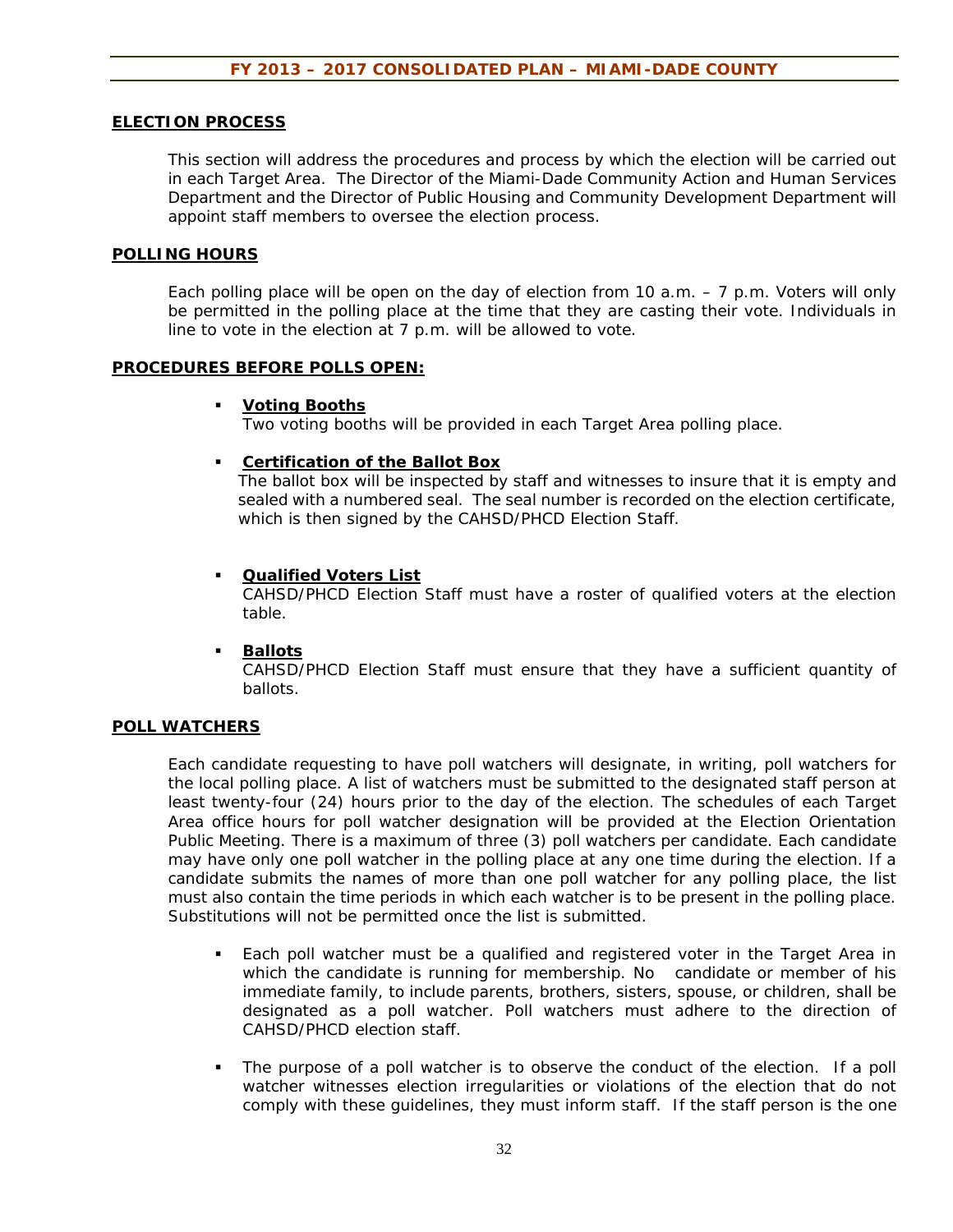at fault, the poll watcher may call the office of the Executive Director of the Miami-Dade County Community Action and Human Services Department or the Director of Public Housing and Community Development.

- Poll watchers are not to speak to or interfere in anyway with any poll worker or any voter, with the exception of when entering the polling place. The poll watcher must give their name and provide current photo identification, issued by a government agency, as proof of identity to staff. Such will be used to verify that they have been designated to serve as a poll watcher at that polling place.
- Poll watchers are not allowed in the registration and check-in areas at any time.

### **ELECTIONEERING**

The following activities are not permitted within a polling place or the building in which it is located on the day of election:

- Distribution of any political or campaign material;
- Solicitation of any vote, opinion, or contribution for any purpose;
- Solicitation of a signature on any petition or;
- The sale of any item except in an established place of business;
- Campaign material or literature shall not be posted within a polling place or the building in which it is located;
- Candidates are not permitted within a polling place or the building in which it is located during the hours of voting on the day of any election except for the purpose of casting their vote. This provision does not apply to candidates whose regular place of employment is within the confines of the building in which the polling place is located, nor to clients participating in activities or services provided within the building. However, in neither case are they allowed in the designated polling place except to vote.
- No person who is not in line to vote may come into any polling place from the opening to the closing of the polls, except the officially designated poll watchers, and CAHSD/PHCD election staff.
- Voters who come to cast their ballot are allowed to wear campaign material.

### **VOTING PROCEDURE**

Upon entering the polling place, the voter will be directed to the registration check-in table, where they will provide current photo identification, issued by a government agency, as proof of identity to the CAHSD/PHCD Election Staff. The election staff will locate the voter's name in the roster of qualified voters and will ask the voter to sign their name in the designated space on the roster. If the voter is unable to write, they will sign with a mark, which will be initialed by staff. Staff will then compare the signature on the voter roster with the signature on the voter's registration form, and, if necessary, require other identification. Staff will then issue, to the voter, the ballot and direct them to one of the voting booths. CAHSD/PHCD Election Staff will provide at each polling place a fictitious sample ballot (Attachment C-CAHSD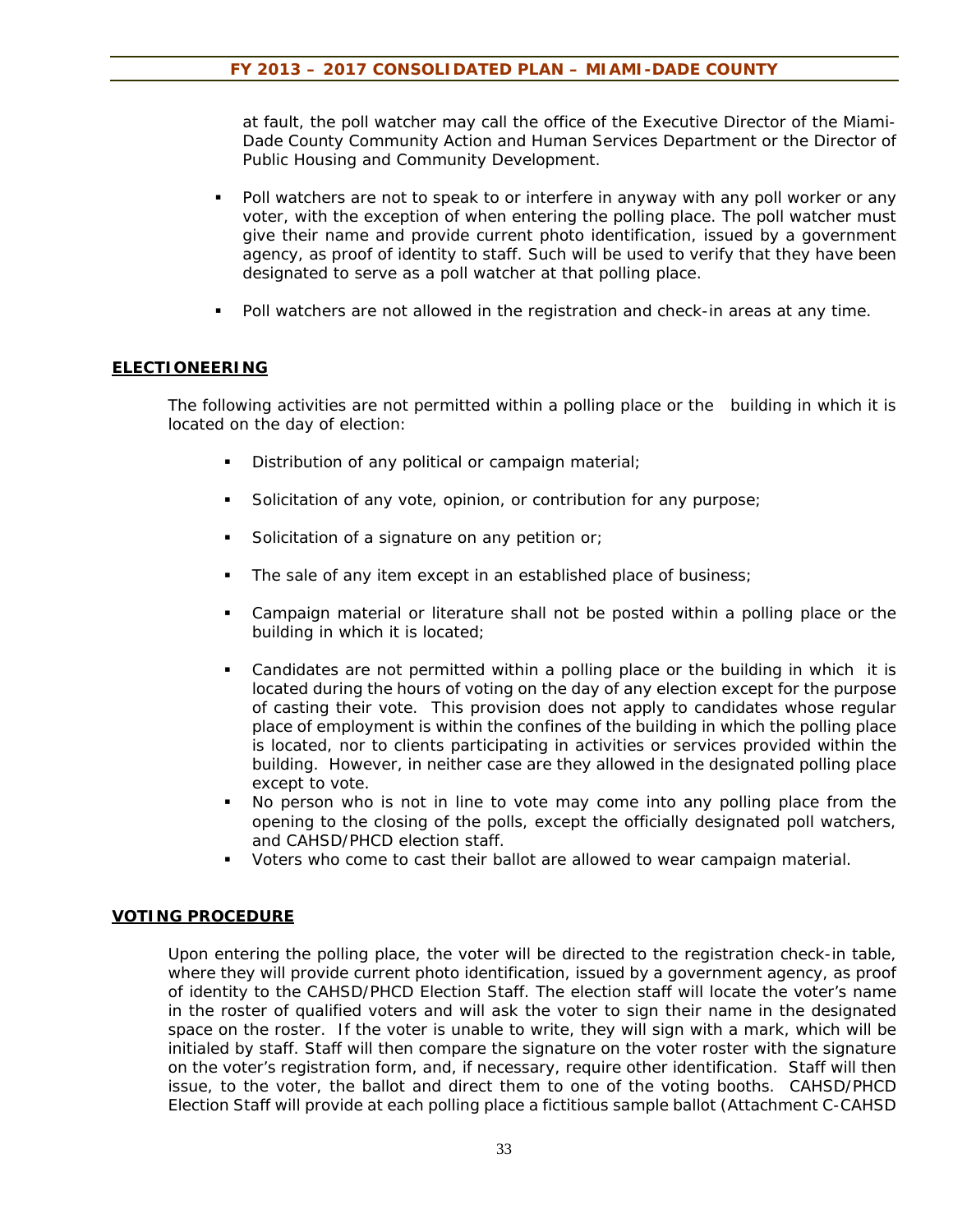Only & Attachment D-PHCD Only) to be used in instructing voters on how to vote. Upon request, staff may provide individual voters further instruction by using the sample ballot. The voter will, without leaving the polling place, retire alone to a voting booth and must proceed to cast their ballot in secret.

### **BALLOTS**

### **Spoiled Ballots**

Any voter, who spoils a ballot, will return it to the inspector who will immediately destroy it without examination, and give the voter another ballot. In no case will a voter be furnished with more than three ballots. The inspector will keep a record of all ballots destroyed.

### **Ballot Assistance**

Any voter who registers to vote in any election and is unable to read or write or because of some physical disability, needs assistance in voting, may request assistance of election officials or some other person during the election, to assist them in casting their vote. After the voter requests the aid of CAHSD/PHCD Election Staff, or the person of their choice, they will retire to the voting booth for the purpose of casting their vote.

After voting, the voter will fold and insert their ballot into the ballot box. Custody of the ballot will remain with the voter at all times until they place their ballot into the ballot box.

#### **CLOSING THE POLLS**

At 7:00 p.m., CAHSD/PHCD election staff will make a public announcement that the last voter in line at that time will be the last person permitted to vote. Those voters standing in line at 7:00 p.m. will be allowed to cast their ballot.

After the last vote has been cast, the CAHSD/PHCD Election Staff will declare the polls closed. At that time, all candidates, poll watchers, and members of the news media may enter the polling place to witness the breaking of the seal on the ballot box.

### **VOTE TABULATION**

After all eligible voters have cast their ballots and the polls are officially declared to be closed, the vote tabulation of the Community Advisory Committee election will proceed as follows:

- **Before the tabulation begins, staff may request witnesses to designate two individuals to** assist in witnessing the reading of the names and the recording of the votes on the tally sheet. In addition, these witnesses will also sign the election certificate certifying the results of the election;
- The seal on the ballot box is verified against the number entered on the Election Certificate (see Attachment E). Staff will break the seal and remove all of the ballots from the ballot box. The witnesses will then verify that all ballots have been removed from the ballot box;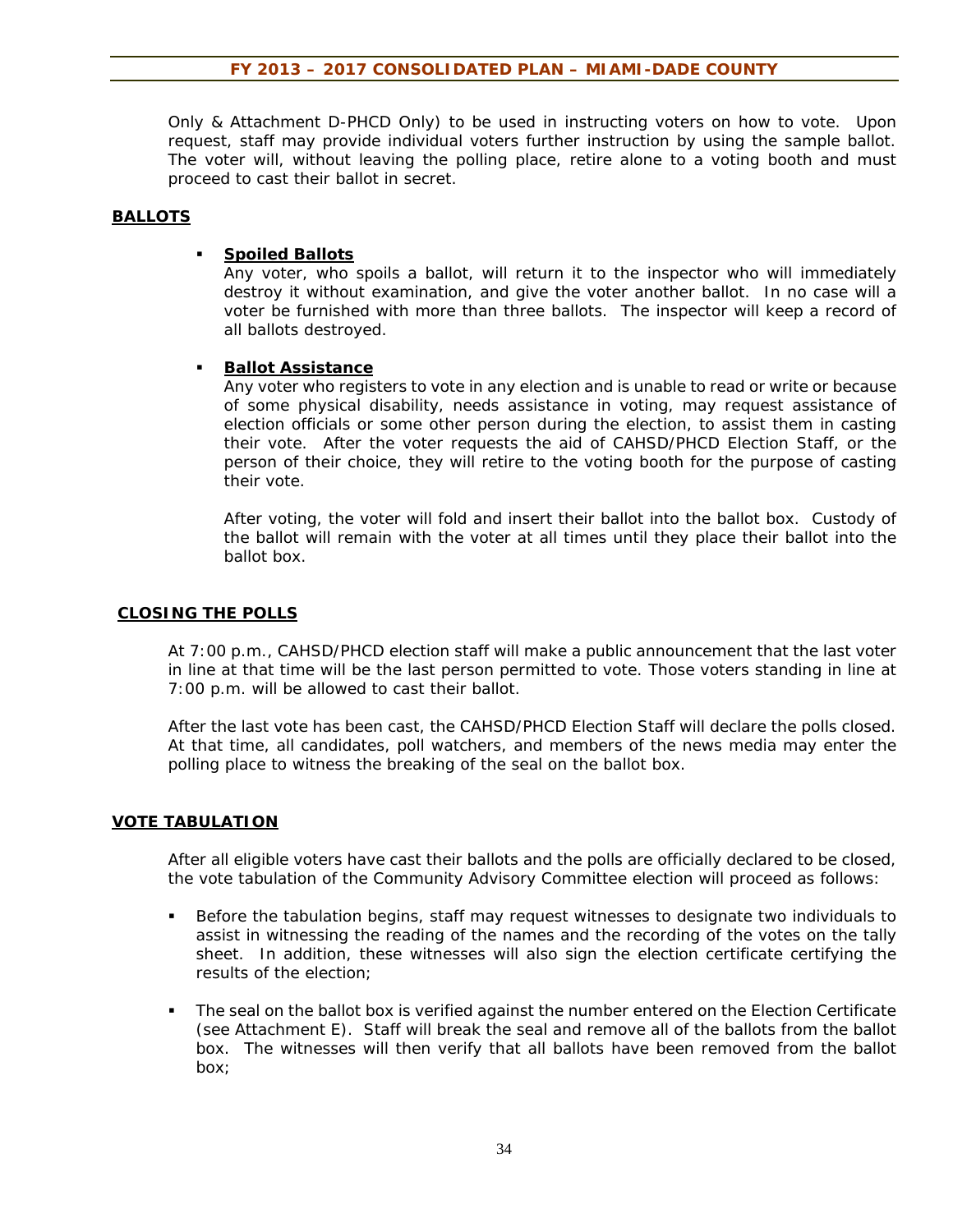- CAHSD/PHCD Election Staff will then tabulate the results by one staff person calling out the name on each ballot and another staff person recording the vote. The eleven candidates for CAHSD- Community Advisory Committees and one candidate for PHCD - Community Advisory Committees with the highest number of votes will be elected.
- The CAHSD/PHCD Election Staff will certify and issue a preliminary certification of the election results;
- Each member of the CAHSD/PHCD election staff and the designated witnesses will then sign the election certificate; and
- In the event of a tie, a runoff election will take place at the next regular Community Advisory Committee meeting following the Target Area election. A notice of the runoff election will be sent to all registered voters of the specific Target Area. A vote by secret ballot will be held to decide the outcome of the runoff election.

#### **N**. **PROTEST OF ELECTION RESULTS**

Any candidate or voter registered and qualified to vote in the election will have the right to protest the results as being erroneous by filing with the Executive Director of the Community Action and Human Services Department or Director of Public Housing and Community Development a sworn, written protest within five (5) business days following the day the election is held.

### **O**. **ELECTION CERTIFICATION**

The Executive Director of the Community Action and Human Services Department or Director of Public Housing and Community Development will certify the results of the Election within five (5) business days following the date of the election (barring a protest of the election results). Prior to certifying the results, the Executive Director of the Community Action and Human Services Department or Director of Public Housing and Community Development will have reviewed all letters of protest, investigated the allegations, and taken any action deemed necessary. The Executive Director/Designee will notify the candidates of the election results via U.S. mail.

### **P**. **ELECTION OF OFFICERS (COMMUNITY ACTION AND HUMAN SERVICES DEPARTMENT CAC & PUBLIC HOUSING AND COMMUNITY DEVELOPMENT CAC)**

Election of Officers shall be held within 30 calendar days following the final certification of the members. Miami-Dade County staff will convene the newly elected Community Advisory Committees to elect from among themselves, the Officers of the Community Advisory Committee. The nomination and election of the Officers will take place by secret ballot. In case of a tie, the election process will be repeated. If the tie is not broken following the second ballot, the tie shall be broken by the toss of a coin.

### **Q**. **DUTIES AND RESPONSIBILITIES OF STAFF**

CAHSD/PHCD staff will provide notices of all Community Advisory Committee meetings and meeting agendas to each Community Advisory Committee member in writing at least five working (5) days in advance of the meeting. Notices and agendas will also be given to the local public media and posted in all CAHSD Department Community Service Centers. CAHSD staff will be responsible for insuring that minutes of all Committee meetings are prepared and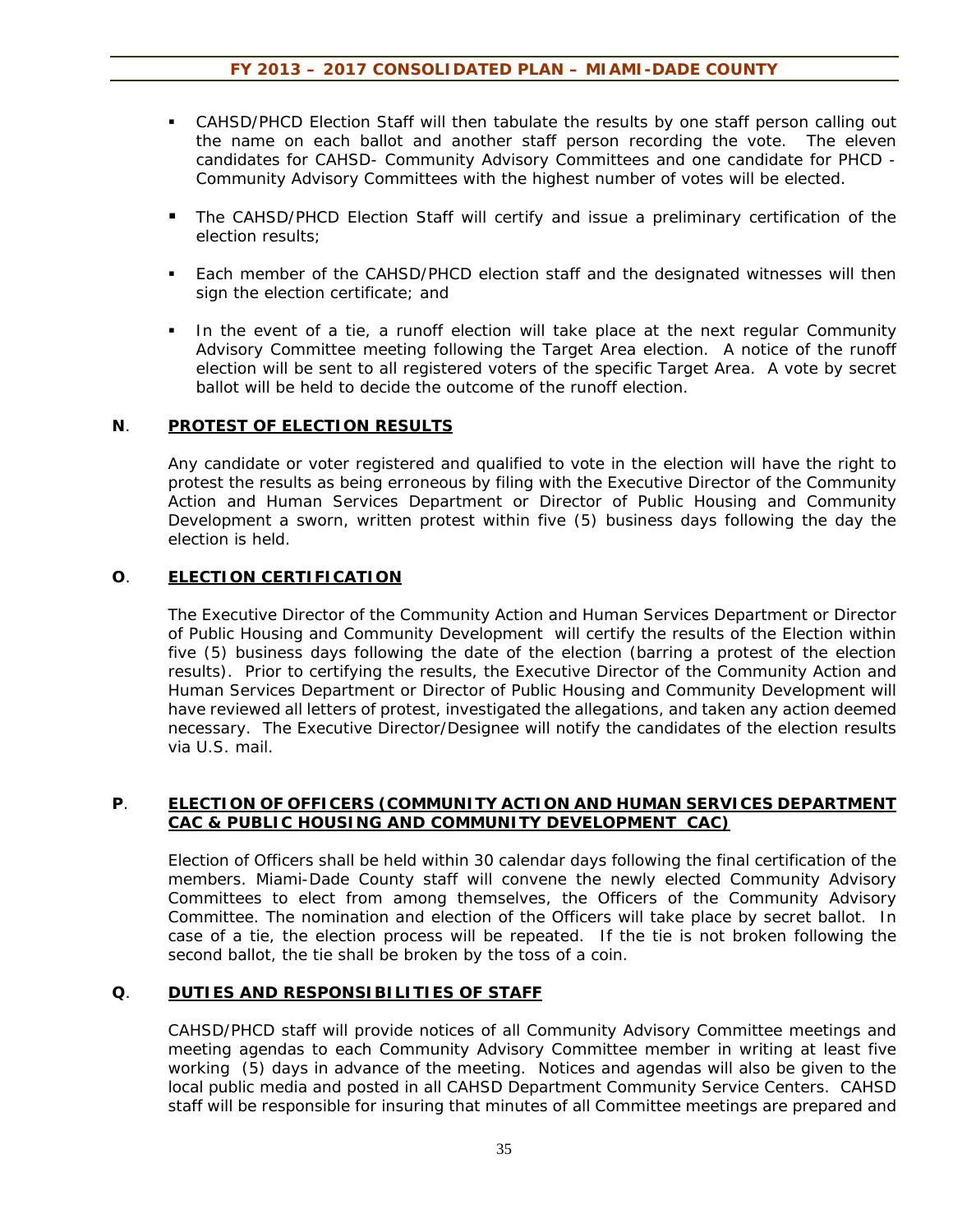that all official action taken by the CAHSD Community Advisory Committee is included. Minutes will be forwarded to all members prior to the next scheduled meeting and available for public inspection upon request. In communities where there are numerous non-English speaking residents, meeting notices, agendas and summaries of minutes will be provided in the language(s) represented in the communities. Appropriate interpreters will be available during meetings, if possible. At least once a year, a training session for Community Advisory Committee members will be held by a training team of the Community Action and Human Services Department. The areas of training will include: HHS Policies and Guidelines, Community Advocacy, Leadership Development, and Project Planning and Evaluating.

#### **HISTORY OF DOCUMENT CREATION/REVISIONS**

Document was created on July 7, 1981

Previous amendments/reviews were made on:

- **Decry** October 1983
- **June 1989**
- May 1990
- **October 2001**
- August 2005
- April 2008
- December 2009
- $\blacksquare$  June 2012
- April 2020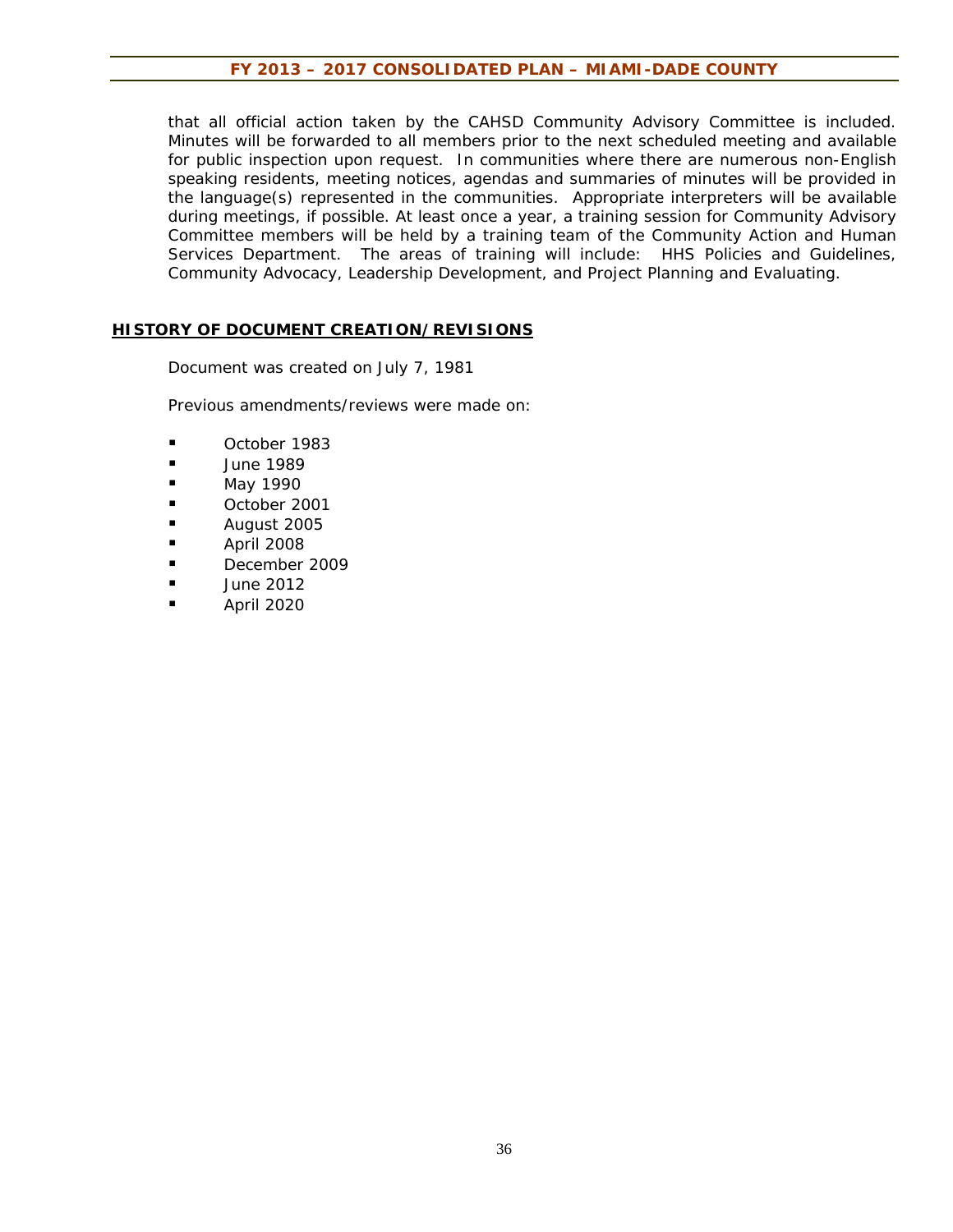# **(Attachment A)**

# **ELIGIBILITY QUALIFICATION AFFIDAVIT Declaration of Candidacy for Miami-Dade Community Action and Human Services Department and Miami-Dade Department of Public Housing and Community Development Election**

|                                                                                                                                                                                                                                                                                                                                                                                                                                      |                                                                                                                                                       | PLEASE PRINT NAME AS YOU WISH IT TO APPEAR ON THE BALLOT                                     |  |  |  |
|--------------------------------------------------------------------------------------------------------------------------------------------------------------------------------------------------------------------------------------------------------------------------------------------------------------------------------------------------------------------------------------------------------------------------------------|-------------------------------------------------------------------------------------------------------------------------------------------------------|----------------------------------------------------------------------------------------------|--|--|--|
| do hereby file as a Candidate for election to the Community Action and Human Services and/or PHCD<br>Advisory Committee in the ___________________________target area. I declare that I am at least 18<br>years of age and a registered voter in Miami-Dade County. Additionally, I declare that I am a registered<br>voter for the Community Advisory Committee election to be held on: ______________ at 10:00 A.M. -<br>7:00 P.M. |                                                                                                                                                       |                                                                                              |  |  |  |
|                                                                                                                                                                                                                                                                                                                                                                                                                                      |                                                                                                                                                       | I am eligible to run for this office based on one or more of the following qualification(s): |  |  |  |
|                                                                                                                                                                                                                                                                                                                                                                                                                                      | I live in the target area/NRSA                                                                                                                        | <b>HOME ADDRESS</b>                                                                          |  |  |  |
|                                                                                                                                                                                                                                                                                                                                                                                                                                      | I own property in the target<br>area/NRSA                                                                                                             | PROPERTY ADDRESS                                                                             |  |  |  |
|                                                                                                                                                                                                                                                                                                                                                                                                                                      | I own a business in the target<br>area/NRSA                                                                                                           | <b>BUSINESS ADDRESS</b>                                                                      |  |  |  |
|                                                                                                                                                                                                                                                                                                                                                                                                                                      | I am employed in the<br>target area/NRSA                                                                                                              | <b>EMPLOYMENT ADDRESS</b>                                                                    |  |  |  |
|                                                                                                                                                                                                                                                                                                                                                                                                                                      | I am a Head Start Parent/Guardian<br>I am a participant in a CAA sponsored Elderly Program<br>I am between the ages of $18 - 25$<br>None of the above | My income falls within the Health and Human Services Poverty Guidelines                      |  |  |  |

SIGNATURE OF CANDIDATE

**By signing this affidavit, I do hereby declare that all information contained herein is correct to the best of my knowledge. If information provided reveals to be false, I will be subject to immediate removal from the committee and waive all rights to appeal or otherwise.** 

\_\_\_\_\_\_\_\_\_\_\_\_\_\_\_\_\_\_\_\_\_\_\_\_\_\_\_\_\_ \_\_\_\_\_\_\_\_\_\_\_\_\_\_\_\_\_\_\_\_\_\_\_\_\_\_\_\_\_\_\_\_ SIGNATURE OF CANDIDATE ELECTION STAFF SIGNATURE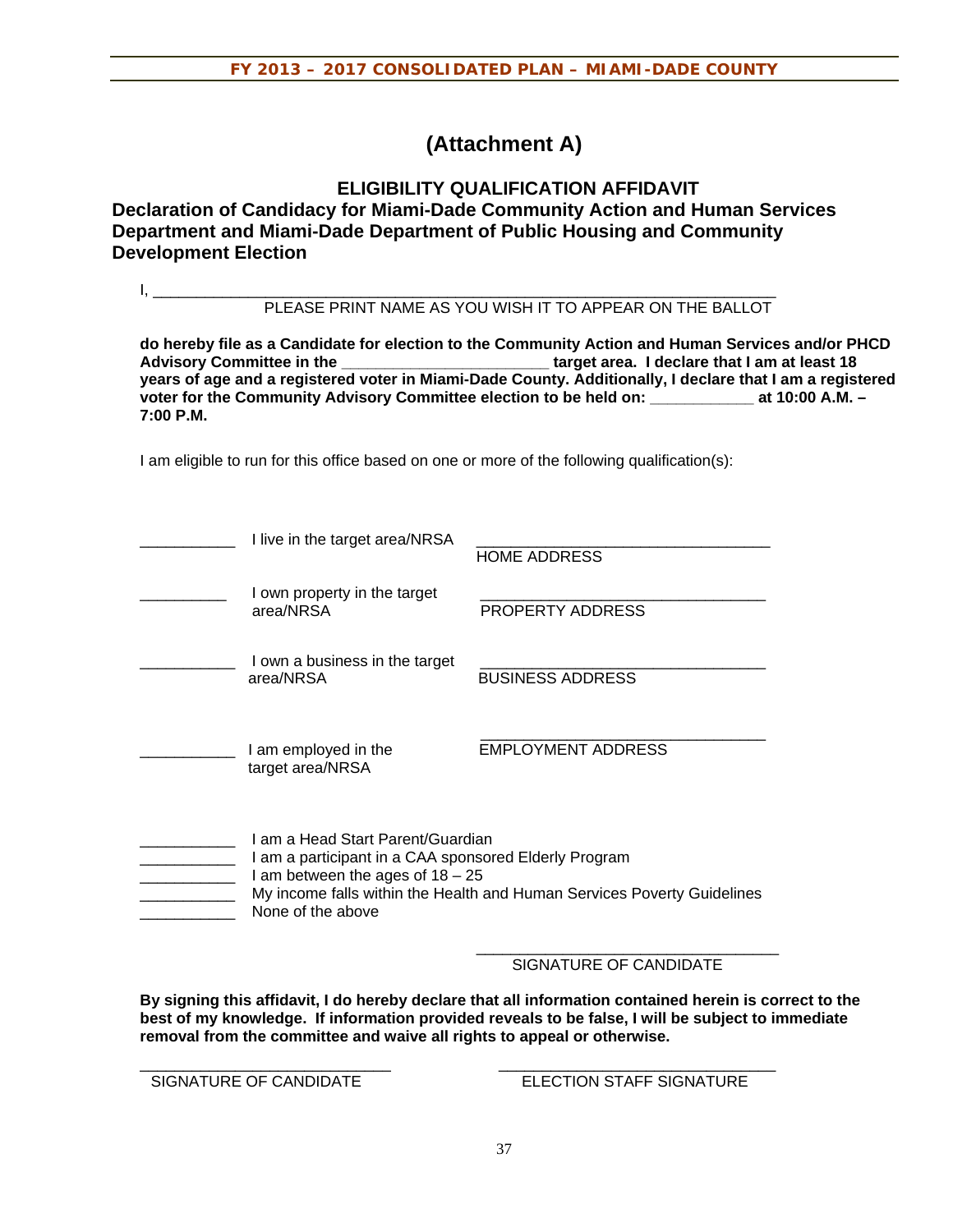# (**Attachment B**)

# **MIAMI-DADE COUNTY COMMUNITY ACTION AND HUMAN SERVICES DEPARTMENT MIAMI-DADE DEPARTMENT OF PUBLIC HOUSING AND COMMUNITY DEVELOPMENT**

**County-Wide Community Advisory Committee Voter Registration Form** 

Target Area/NRSA Name: **\_\_\_\_\_\_\_\_\_\_\_\_\_\_\_\_\_\_\_\_\_\_\_\_\_\_\_\_\_\_\_\_\_\_\_\_\_\_\_\_\_\_\_\_\_\_\_\_\_\_\_\_\_\_\_\_\_\_\_\_\_**

| <b>FIRST</b>             | <b>MIDDLE</b> | <b>LAST NAME</b> |
|--------------------------|---------------|------------------|
| <b>RESIDENT ADDRESS</b>  | APT.          | ZIP CODE         |
| <b>WORK ADDRESS</b>      |               | <b>ZIP CODE</b>  |
| PROPERTY ADDRESS         |               | <b>ZIP CODE</b>  |
| <b>BUSINESS ADDRESS</b>  |               | <b>ZIP CODE</b>  |
| <b>REGISTRATION DATE</b> |               | DATE OF BIRTH    |

# **QUALIFICATION OF VOTER**

| LIVE IN AREA         | OWN A BUSINESS IN AREA |  |
|----------------------|------------------------|--|
| OWN PROPERTY IN AREA | EMPLOYED IN AREA       |  |

**I hereby swear that all of the information on this form is true and I agree to share this information with the candidates.** 

\_\_\_\_\_\_\_\_\_\_\_\_\_\_\_\_\_\_\_\_\_\_\_\_\_\_\_\_\_\_\_\_\_\_\_\_\_\_ \_\_\_\_\_\_\_\_\_\_\_\_\_\_\_\_\_\_\_\_\_\_\_\_\_\_\_\_\_\_\_\_

SIGNATURE OF REGISTRAR SIGNATURE OF VOTER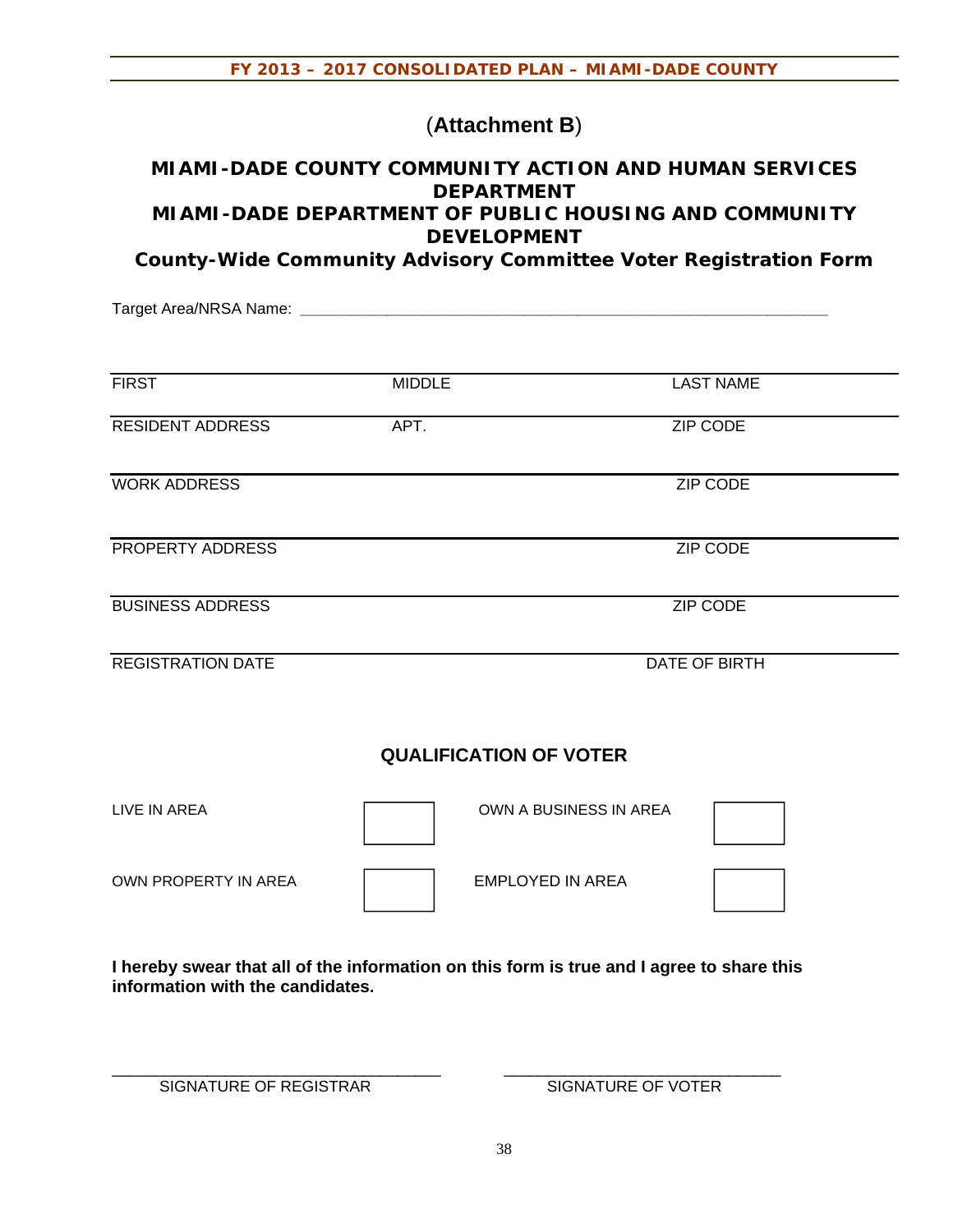# **(Attachment C)**

# **MIAMI-DADE COMMUNITY ACTION AND HUMAN SERVICES DEPARTMENT MEMBERSHIP ELECTION DATE:**

# SAMPLE BALLOT

**(Community Action and Human Services ONLY)** 

# **QUALIFIED VOTERS MAY VOTE FOR UP TO SEVEN (7) CANDIDATES\***

(Candidate names are in alphabetical order)

|   | John Axel                | Merlot Graham      |
|---|--------------------------|--------------------|
| ✔ | <b>Bernice Bake</b>      | Mitchell Johnson   |
|   | <b>Betty Charles</b>     | Maria Jones        |
|   | <b>Washington Dowell</b> | <b>Saens Kontz</b> |
|   | Elie Evans               | Clay Lawrence      |
|   | Mary Fonseca             | Angelica Seymour   |
|   | Moris Frankel            | Pedro Rodriguez    |
|   | Michelle Sajous          |                    |

\*(If you voted for more than seven (7) candidates, this ballot will be void)

Jonas Hamilton, Election Staff, CAHSD Marisol Edward, Election Staff, CAHSD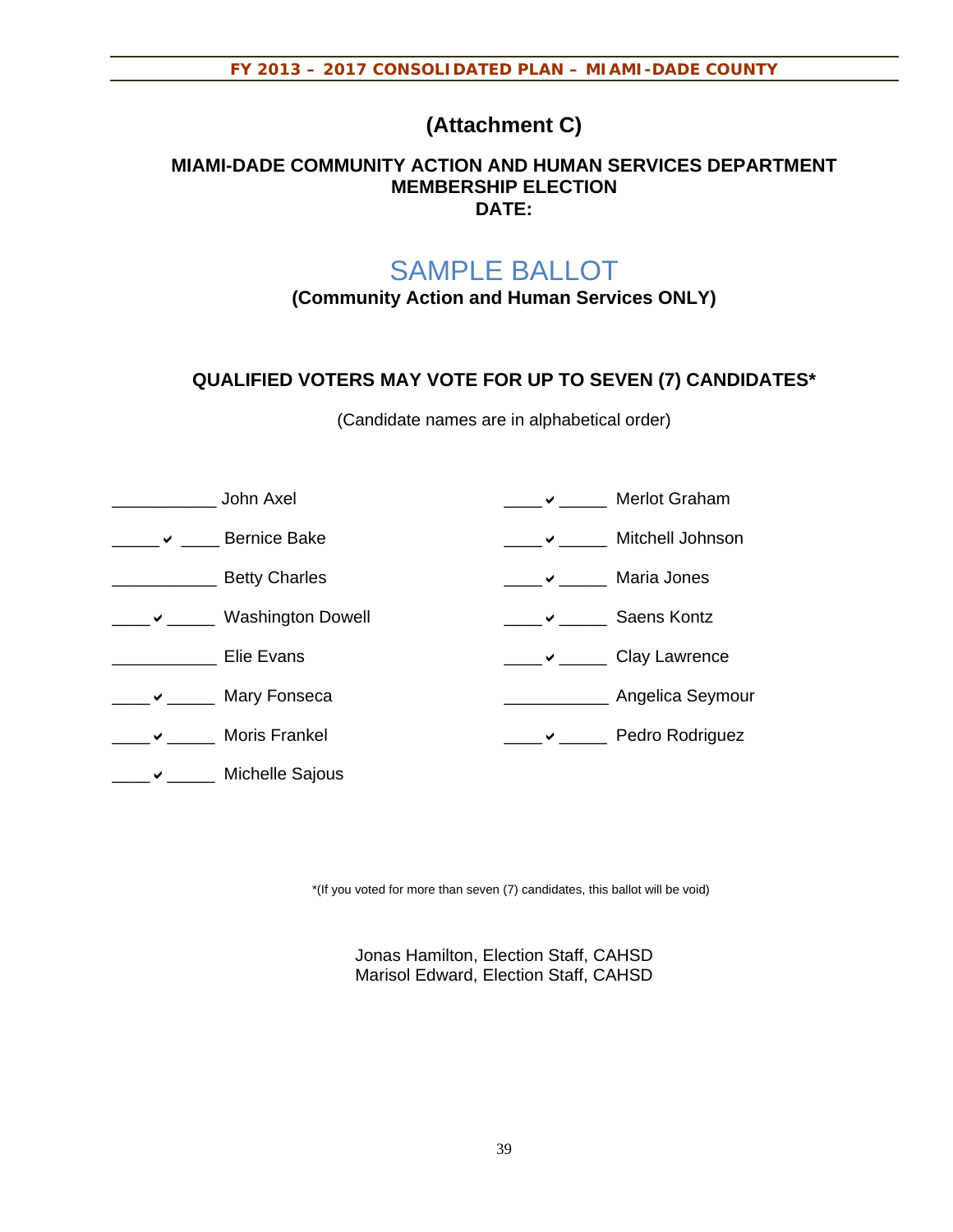# **(Attachment D)**

# **MIAMI-DADE DEPARTMENT OF PUBLIC HOUSING AND COMMUNITY DEVELOPMENT MEMBERSHIP ELECTION DATE**

# SAMPLE BALLOT **(PHCD ONLY)**

# **QUALIFIED VOTERS MAY VOTE FOR SEVEN (7) CANDIDATES\***

(Candidate names are in alphabetical order)

| John Axel                |   | Merlot Graham      |
|--------------------------|---|--------------------|
| <b>Bernice Bake</b>      | ✔ | Mitchell Johnson   |
| <b>Betty Charles</b>     |   | Maria Jones        |
| <b>Washington Dowell</b> |   | <b>Saens Kontz</b> |
| Elie Evans               |   | Clay Lawrence      |
| Mary Fonseca             |   | Angelica Seymour   |
| <b>Moris Frankel</b>     |   | Pedro Rodriguez    |
| Michelle Sajous          |   |                    |

\*(If you voted for more than seven (7) candidates, this ballot will be void)

Jonas Hamilton, Election Staff, PHCD Marisol Edward, Election Staff, PHCD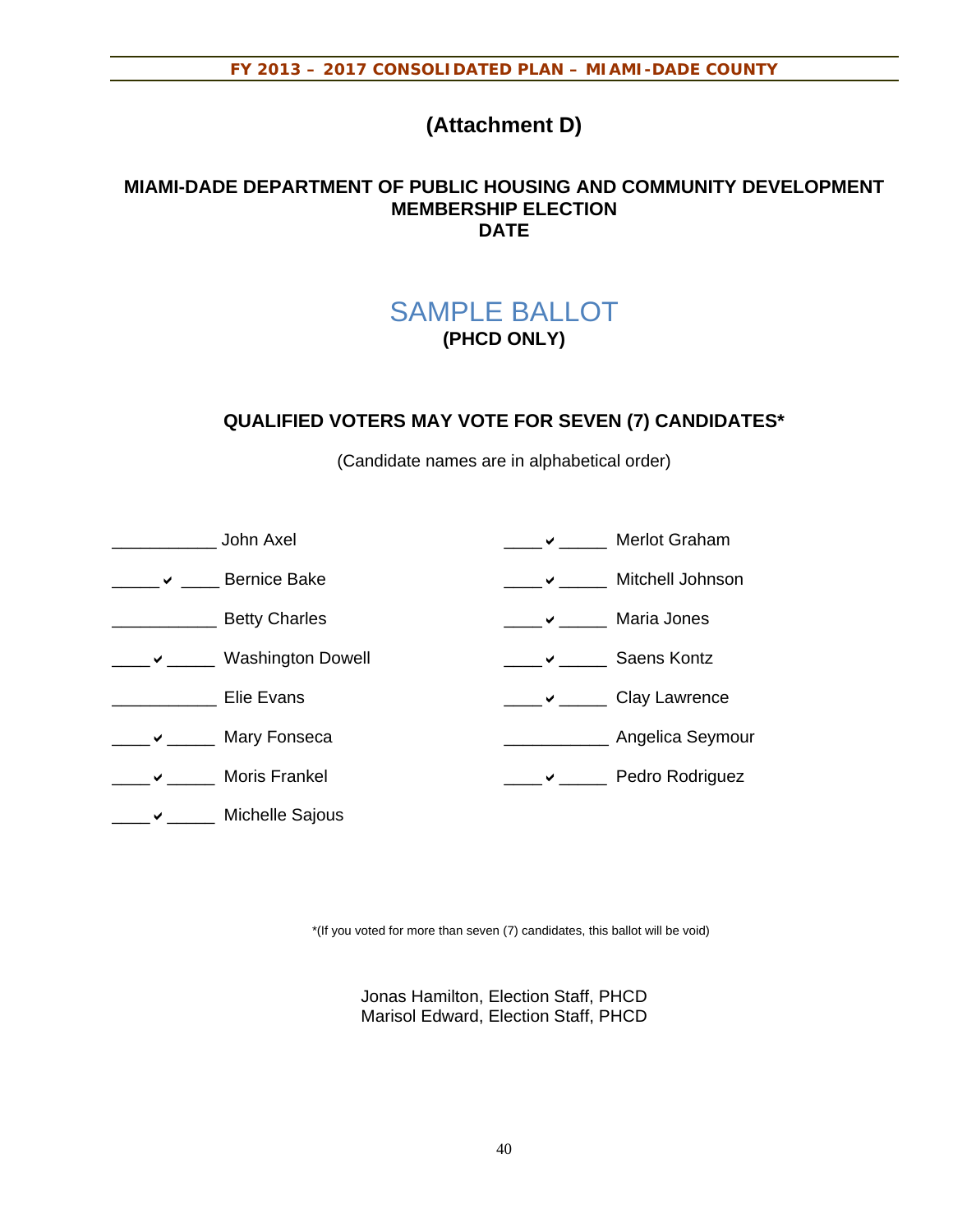# **(Attachment E)**

# *Miami-Dade Community Action and Human Services Department*  **Election Certificate**

|                                                  |   | by my signature hereto, certify that the ballot box for the Community Advisory Committee (CAC) election being held this                                                                                                                                                                                                                                                                                                                                                                                                                                                                   |          |
|--------------------------------------------------|---|-------------------------------------------------------------------------------------------------------------------------------------------------------------------------------------------------------------------------------------------------------------------------------------------------------------------------------------------------------------------------------------------------------------------------------------------------------------------------------------------------------------------------------------------------------------------------------------------|----------|
|                                                  |   | day of the month _____________, 20 _______ is locked with seal number _____________________________                                                                                                                                                                                                                                                                                                                                                                                                                                                                                       |          |
| Staff Name (Print)                               |   | <b>Election Staff Signature</b>                                                                                                                                                                                                                                                                                                                                                                                                                                                                                                                                                           | Election |
| any ballot, except a person authorized to do so. |   | County Community Action and Human Services Department hereby certify to the best of our knowledge that the<br>seal number locked in the ballot box corresponds exactly with the number registered above. In my presence also<br>were the following witnesses who have assisted in the breaking of the seal and the tabulation process. Except as<br>otherwise specifically set forth and declared in this certification, in our presence and sight, no ballot was removed<br>from or added, and no ballot was in any manner altered or tampered with by any person, and no person touched |          |
| <b>Quantity of voted ballots</b>                 | ı | <b>Quantity of voided ballots</b> [<br>J.                                                                                                                                                                                                                                                                                                                                                                                                                                                                                                                                                 |          |
| <b>Election Staff Name (Print)</b>               |   | <b>Election Staff Signature</b>                                                                                                                                                                                                                                                                                                                                                                                                                                                                                                                                                           |          |
| Election Staff Name (Print)                      |   | <b>Election Staff Signature</b>                                                                                                                                                                                                                                                                                                                                                                                                                                                                                                                                                           |          |
| Witness Name (Print)                             |   | Witness Signature                                                                                                                                                                                                                                                                                                                                                                                                                                                                                                                                                                         |          |
| Witness Name (Print)                             |   | Witness Signature                                                                                                                                                                                                                                                                                                                                                                                                                                                                                                                                                                         |          |